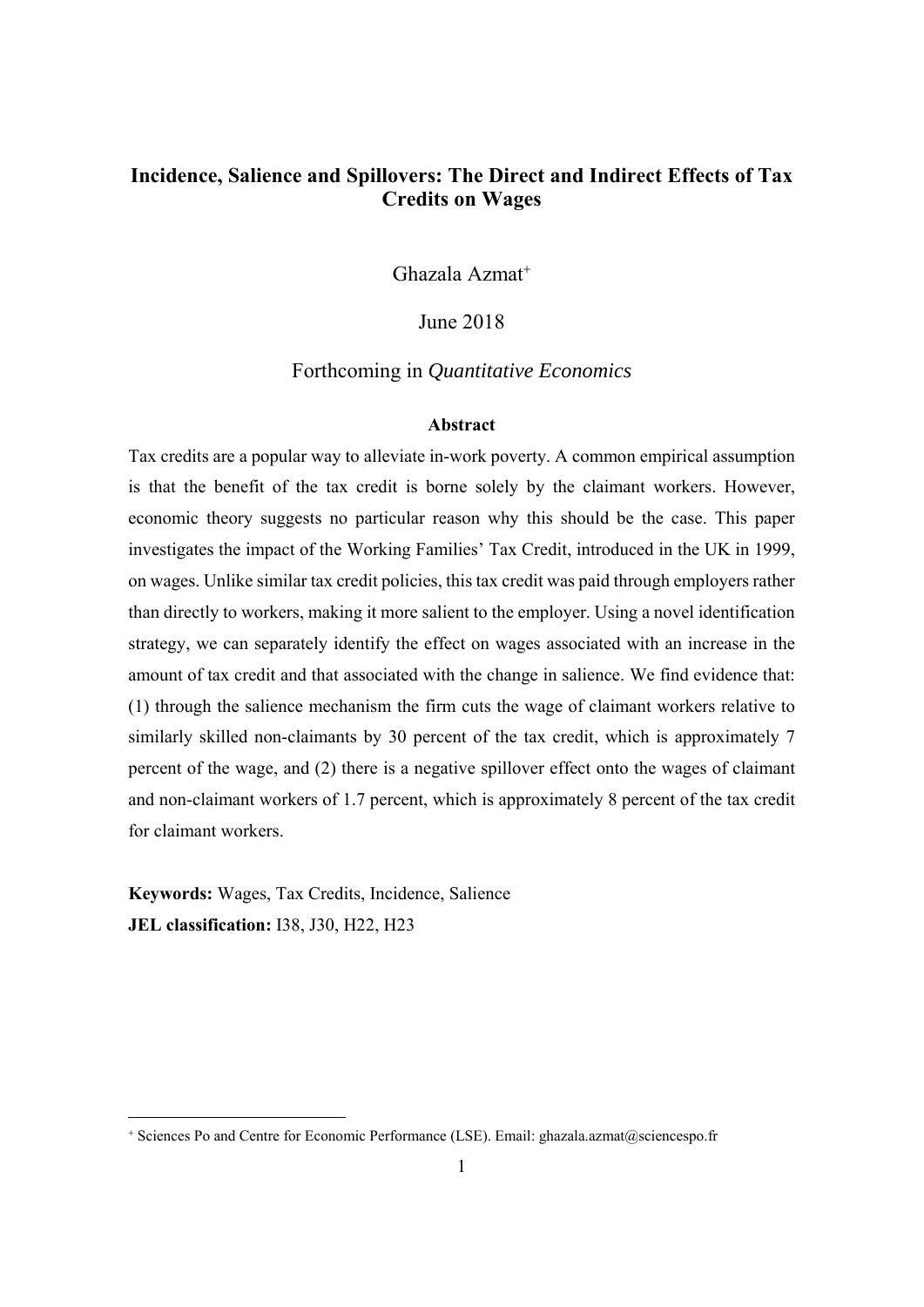#### **Section 1: Introduction**

Traditional welfare policy often struggles to provide support for low-income families without creating distortions in the labor market. The introduction of the Working Families' Tax Credit (WFTC) in the UK in October 1999, which replaced Family Credit, sought to help working families. WFTC aimed to alleviate poverty at the lower end of the wage distribution, reduce income inequality, and redistribute income by reducing the dispersion of earnings. Unlike similar tax credit policies in different countries, such as the Earned Income Tax Credit (EITC) in the United States and the Self-Sufficiency Program in Canada, the WFTC was paid through employers rather than directly to workers. The motivation for payment through the wage packet was to make the tax credit more convenient to distribute and to reduce the stigma attached to receiving tax credits in the form of a welfare benefit, which could also then increase its take-up rate. However, payment in this way gave employers complete information about which employees were claiming and how much WFTC they were receiving, thus making it more salient to the employers.

The policy change in the UK from Family Credit to WFTC had two important components. First, the amount of the tax credit was increased. Second, the tax credit was paid through employers rather than directly to workers. It is typically assumed that the incidence of the tax credit is solely on the claimant worker. That is, it is assumed that the worker receives the full tax credit; however, this is unlikely to be the case—it is more likely that the employers share in the gains from the tax credit. It can be shown with a simple general equilibrium model that the eligible employee and the employer can share the incidence of the increased tax credit and that a spillover effect onto non-eligible workers can occur. Moreover, the increased visibility of the tax credit can be exploited to identify a channel through which the incidence of the tax credit can be shared, even in the absence of a change in the amount of tax credit paid.

In this paper, we propose an approach to estimate the direct effect of the tax credit on the wage of eligible workers, as well as the indirect (i.e., spillover) effect on similarly skilled non-eligible workers. We separately identify the effect on wages associated an increase in the amount of tax credit and the effect associated with a change in salience. Interestingly, we find that while the change in the amount of tax credit received by families has virtually no effect on wages, the increased visibility has a strong effect on wages, such that there is a shift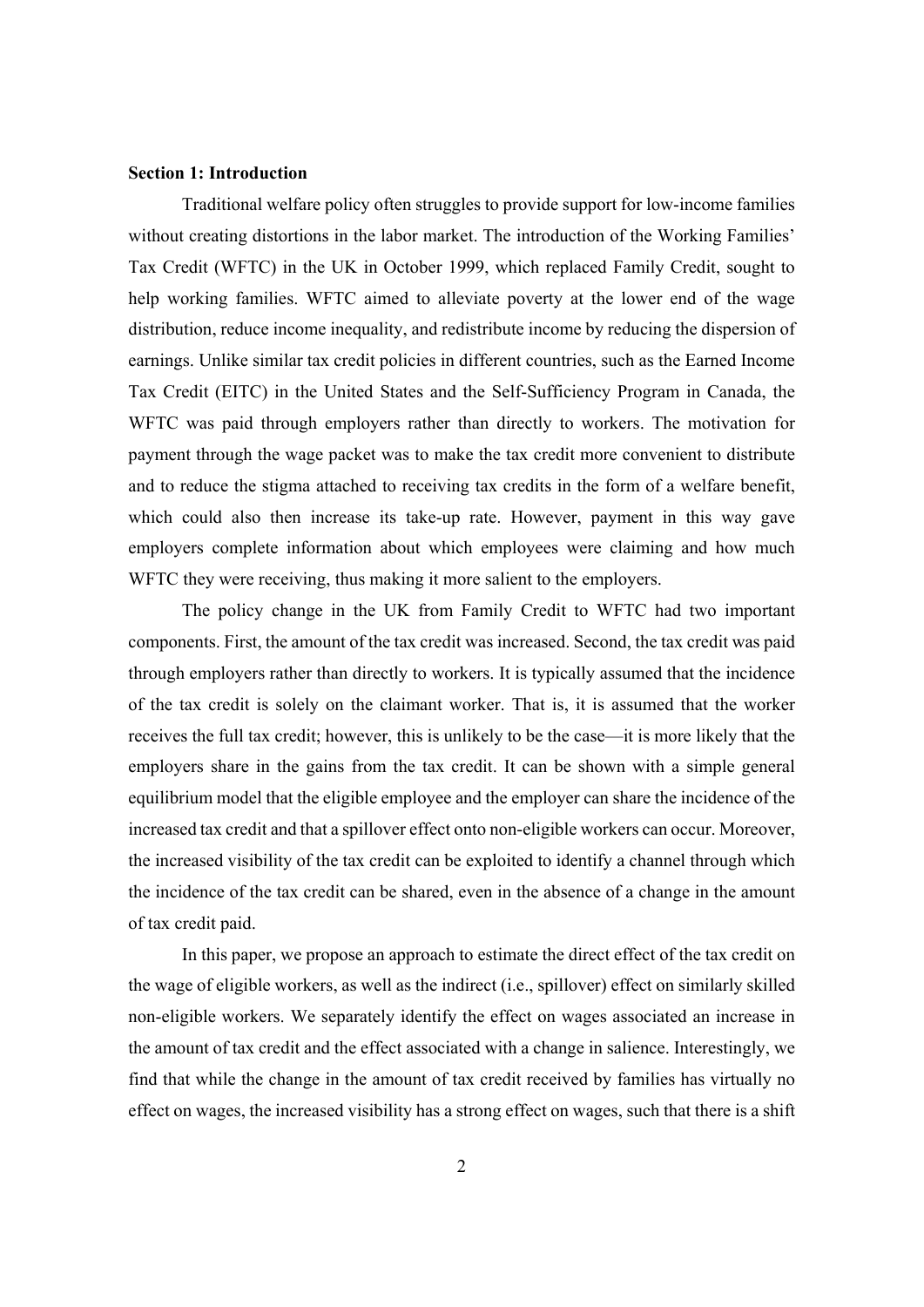in the incidence of the tax credit through the salience mechanism. We find, first, that the employer cuts the wage of the eligible (male) worker relative to a similarly skilled noneligible worker, allowing the employer to extract 38 percent of the WFTC gains – 30 percent directly and 8 percent via a "spillover". Second, we find that there is a negative spillover effect of WFTC onto the wages of comparable workers, resulting in as much as 1.7 percent decrease.

Traditionally, the literature has focused on the financial incentives for the recipient created by taxes and subsidies. Leigh (2009) and Rothstein (2010) investigate the impact of increased labor supply resulting from changes in the EITC in the US on the equilibrium wage. Using variation across states in EITC supplements, Leigh (2009) finds that a 10 percent increase in the generosity of EITC is associated with a 4 percent decrease in the wages of high school dropouts and a 2 percent decrease in the wages of college graduates. Rothstein (2010) uses variation across the wage distribution in the implementations of the mid-1990s federal EITC expansion and finds that low-skilled mothers kept only 70 percent of every dollar they received under the EITC. Unlike the EITC, an interesting feature of the WFTC in the UK is the payment through employers rather than directly to workers, which allows the employer to have information on the amount of subsidy received. In the US, the employer is not responsible for income-tax filing on behalf of employees, so the EITC is not visible to the employer.

Recent research has highlighted that the salience and transparency of tax incidence may matter as much as, if not more than, the financial incentives alone. For example, in an experiment to test whether people under-react to sales taxes, Chetty, Looney and Kroft (2009) show that by posting price tags with the tax-inclusive price below the original pretax price tag, demand decreases by 8 percent. Finkelstein (2009) analyzes how tolls change after toll facilities adopt electronic collection, such that drivers are less aware of tolls. She finds that tolls are as much as 40 percent higher than they would have been without the electronic method. With regard to tax credit salience, a recent experiment by Chetty and Saez (2013) shows that when providing recipients with information about the work incentives of the EITC, there was a significant effect on earnings. In another (field) experiment on the EITC, Jones (2010) finds that reducing informational costs regarding Advance EITC, which allows EITC recipients to receive a portion of the credit early—in incremental payments in each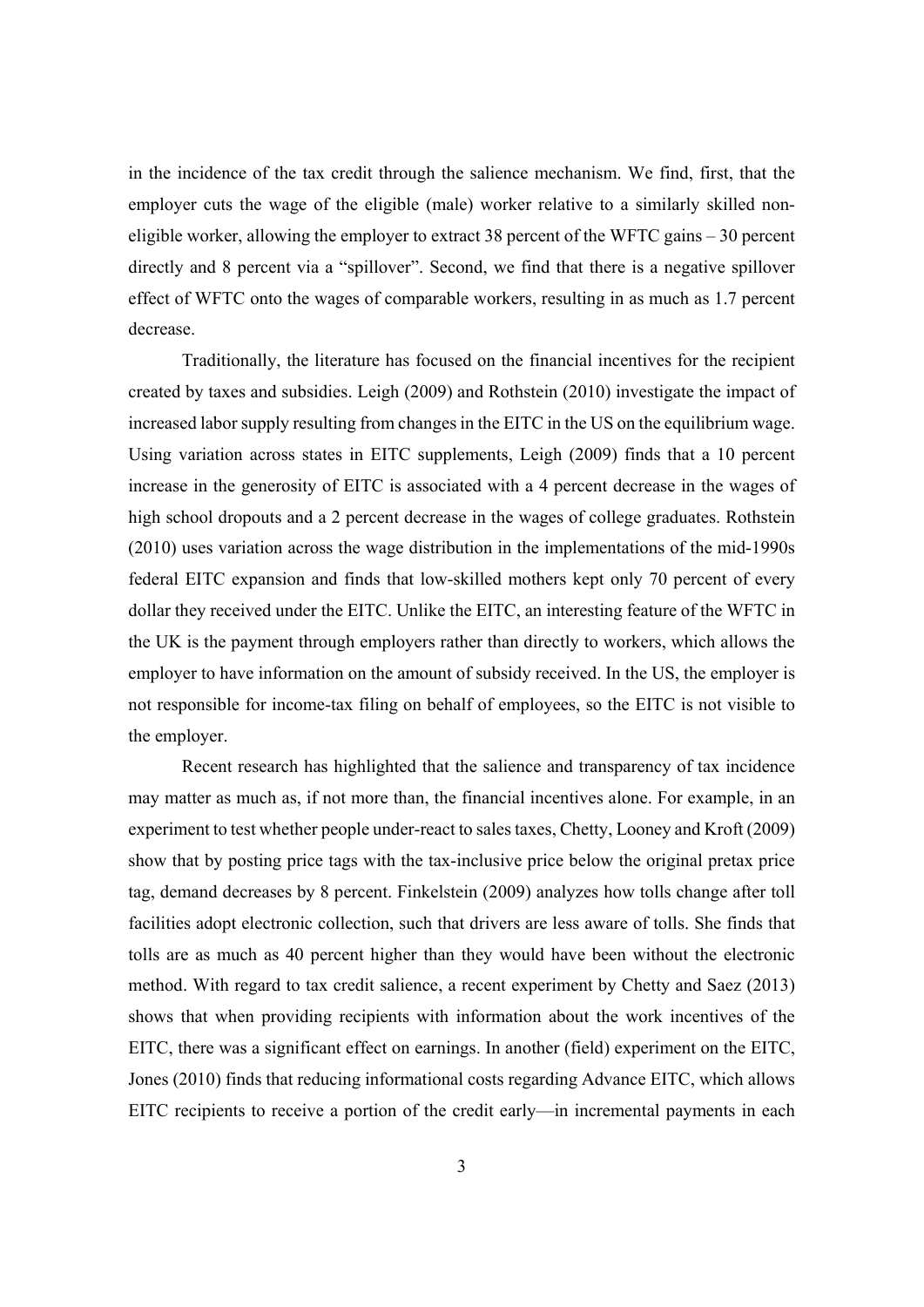paycheck during the tax year instead of in a one-time EITC payment—does little to increase participation in the program. While most of the salience literature focuses on the recipient, in this paper, the distinctive nature of this policy allows us to focus on the change in salience from the employer's perspective. Tax credits existed in the UK before WFTC, but they were paid, like the EITC, directly to the recipient. The change in payment method allows us to investigate the impact on employers' behavior.

The empirical strategy in this paper uses the eligibility criteria based on multiple household characteristics to create an accurate comparison group. A counterfactual wage for each worker is constructed using a rich set of worker characteristics prior to implementation of the WFTC. We adjust for changes in common trends, such as changes in the average earnings and general inflation, to measure the direct effect of WFTC on eligible workers and the spillover effect on all workers (eligible and non-eligible) as the deviations from their effective wages with respect to their predicted wage. To estimate the indirect effect of WFTC on all similar workers, we measure the change in wages for workers in different education (industry) groups, where we weight each group by the average amount of WFTC that workers in those groups are eligible for and the fraction of eligible employees. In addition, we use the change in generosity from the previous policy, Family Credit, to understand the mechanism behind sharing the tax credit incidence. Family Credit differed from WFTC in terms of generosity and the method through which is was paid, however, it was similar to WFTC in terms of the eligibility criteria, such as being contingent on working a certain number of hours and on the presence of children.

Our analysis of the effects of the tax credit considers both, men and women. Traditionally, the tax credit literature focused mostly on women, and in particular, single women (see, for instance, Eissa and Leibman, 1996 for the US and Blundell et al., 2000; Francesconi and van der Klauuw, 2007 for the UK). However, institutional structure of WFTC specified that either parent could claim the tax credit through his or her employer. Given that fathers were as likely as mothers (if not more likely) to claim the tax credit through their employer, it is relevant for us to include men in the analysis. In addition, the policy's labor supply impact has been shown to be different for men and women. While the policy resulted in a labor supply increase only for single mothers, with no overall effect on married mothers (but it may increase or decrease depending on partners' employment status), there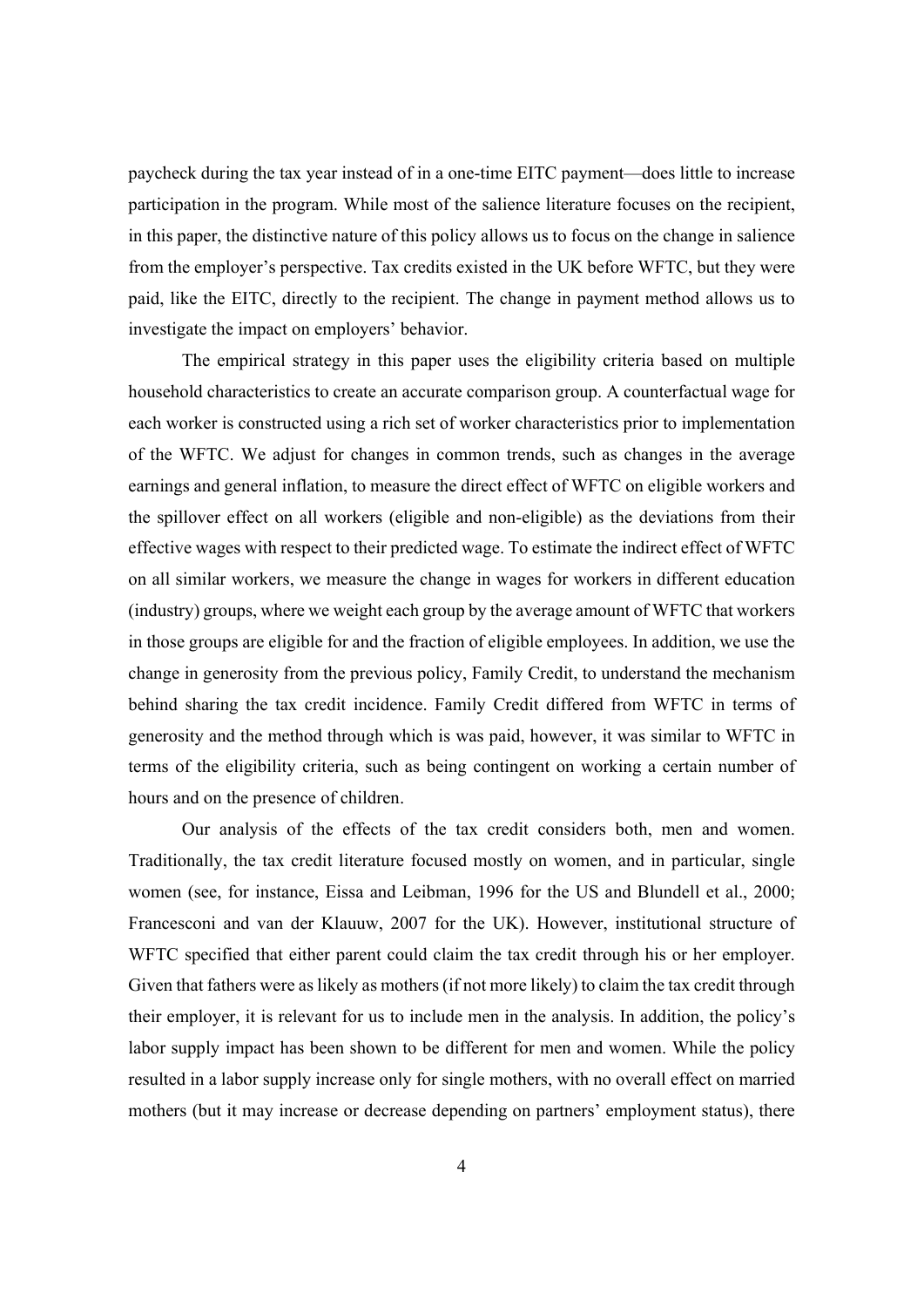was a small and negligible negative effect on the labor supply of fathers (for studies on labor supply effects on single parents, see Blundell et al., 2000; Gregg and Harkness, 2003; Brewer et al., 2006; Francesconi and van der Klauuw, 2007; Leigh, 2007; Gregg, Harkness, Smith, 2009; Azmat, 2014; Shephard, 2017). For studies on married couples, see Blundell et al., 2000; Blundell, 2001; Blundell and Hoynes, 2004; Francesconi, Rainer, van der Klaaw, 2009; Shephard, 2017). In the analysis, we look separately by marital status of men and women. Finally, Azmat (2014) shows that there are no significant effects of the policy on the inactivity-activity margin for women and only very modest effects on the employmentunemployment margin.

The results in the paper have important policy implications. In particular, they imply that there is a significant shift in the burden of tax credits and that it is the salience of the tax credit—not the change in its amount—that is important for this shift in incidence. This is of critical policy importance, as we can no longer assume that the effects of the tax credit are concentrated on the beneficiary. Moreover, the method by which tax credits are distributed will have important consequences. These results are central to our understanding of the consequences of the expansion, application and generosity of tax credits.

#### **Section 2: Analytical and Institutional Framework**

In this section, we discuss how in a simple market economy, with and without worker heterogeneity, and in an imperfect competition economy there are likely to be shifts in the burden of the tax credit away from the eligible employee. Moreover, the salience of the tax credit is likely to play an important role. There are two important findings from both settings that can be empirically tested: first, there is a direct effect on the wages of those eligible; second, there is an indirect effect on eligible and non-eligible workers.

#### **2.1. Analytical Framework**

Typically, discussions of tax credits presume that the incidence of the tax credit is entirely on workers. However, this is unlikely to be the case. When studying the economics of taxation for goods, a basic result is that the economic incidence of the tax is not necessarily the same as the statutory incidence. In particular, the economic incidence will depend on the elasticities of supply and demand for the good being taxed. We might expect this to be the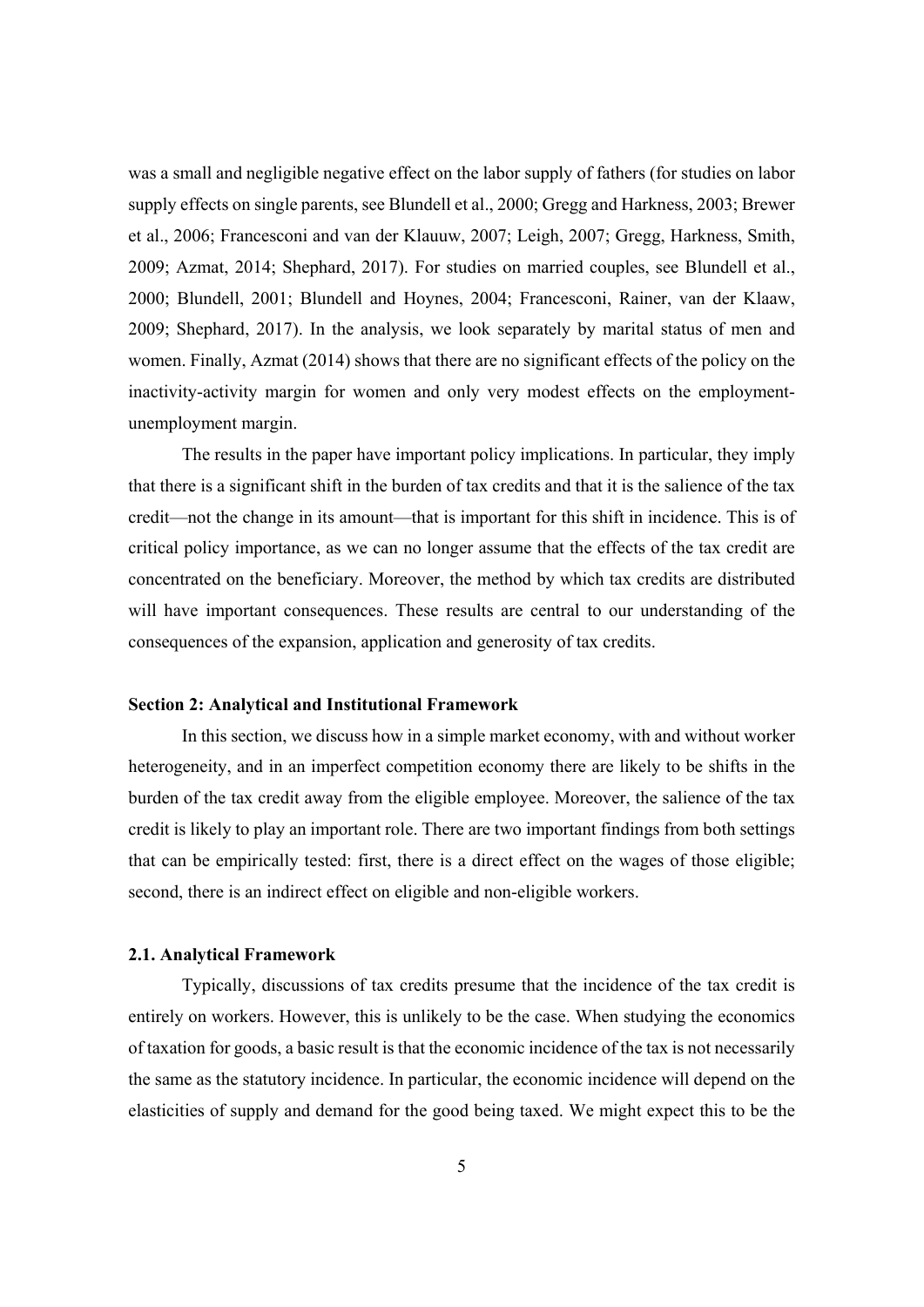case for tax credits as well. To model some degree of partial incidence of the tax credit on wages it would be necessary that both, eligible workers and employers, have some degree of bargaining power over wages. Moreover, since tax credit recipients typically compete in the same labor market as others who are not eligible for the tax credit, we might observe spillovers on non-eligible workers. This would be the case if there is some degree of substitutability between eligible and non-eligible workers. There are a number of models that incorporate these features and help us understand the empirical setting and the results.<sup>1</sup>

Even in a simple economy setting, assuming that workers are perfect substitutes and the law of one wage holds, if we extend the simple tax incidence model and allow for some workers to be eligible for a tax credit and others not, we would expect that the tax credit, as is the case for taxes, would create a distortion. Computing the equilibrium labor demand and supply, we would expect that a change in tax credit will affect wages. In particular, depending on the proportion of eligible workers, the larger the labor supply elasticity of the eligible group and the more elastic the labor demand, the larger the shift in the subsidy from the worker to the employer. In equilibrium, firms would be indifferent between hiring an eligible and an ineligible worker, such that the direct incidence effect and the spillover effects would be the same for eligible and non-eligible workers. Empirically, the presence of bargaining or other frictions may entail that a firm treats an eligible or a non-eligible worker differently. We discuss this in more detail later in the section.

Harberger's (1962) general equilibrium analysis derives the burden of a tax on capital in one sector. Azmat (2012) adapts the Harberger model to show the general equilibrium effect of a tax credit on input compensation in a one-sector model that uses two different types of labor to produce one good. More specifically, extending the simple model described above to allow for worker heterogeneity, where heterogeneity is based on eligibility criteria, it is shown that there exist wage effects of a tax credit on both the eligible and non-eligible groups. Namely, a direct effect of a change in the tax credit on the wages of eligible workers, which, as in the simple case, would be a result of bargaining between employer and worker in the incidence of the tax credit. In addition, there exists an indirect (spillover) effect on the wages of non-eligible workers, where the magnitude of the wage effect on this group, relative

-

<sup>1</sup> For a formal discussion of the different models, see an earlier version of the paper (Azmat, 2012)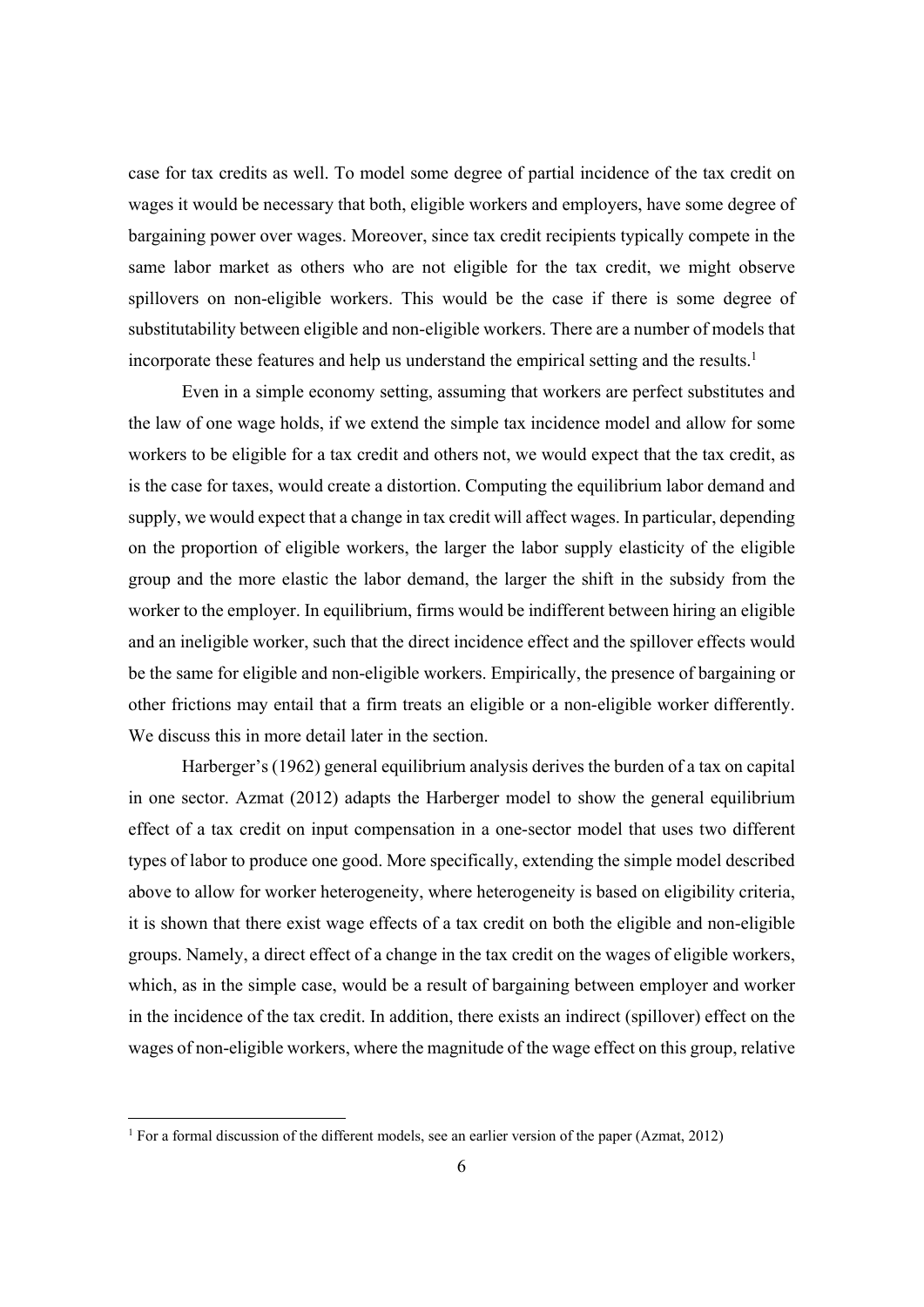to the eligible group, depends on the level of substitutability between the two groups as well as the proportion of the groups.

While the direct effect is the result of the individual bargaining between the firm and the worker, the indirect effects are equilibrium effects and do not rely on any specific form of wage-setting and could be the result of a wage-posting model. For example, incorporating some of the above features, Shephard (2017) uses a wage-posting search model with frictions (á la Burdett and Mortensen, 1998) to show that if firms set wages and if eligible workers respond the reform by increasing labor supply, firms may respond by lowering wage offers. In which case, the effective transfer to eligible families is reduced, whilst non-eligible families may become worse off if they are competing within the same labor market. Even in a partial equilibrium monopsony, following Manning (2003), it can be shown that the gross wage of a tax-credit claimant will fall, and in the general equilibrium setting, a revenueneutral increase in tax progressivity reduces the average wage the employer pays.

The visibility of the tax credit is likely to play an important role in the shift in tax credit incidence. If the employer has some information/knowledge about which of her workers is eligible for the tax credit and there is some degree of individual wage bargaining between the firm and each given worker, wages can react to the tax credit that the employer infers and that the worker receives. If the tax credit is paid through the employer, the employer can see clearly if the worker is claiming (and how much she is receiving) rather than inferring it when it is paid by the state.<sup>2</sup> These bargaining effects may be the results of a rational response or of a behavioral response on the side of the employer or employee.

On the employer side, the employer may internalize that an eligible worker is unambiguously better off as a result of the tax credit. If we assume market frictions, we might expect that the employer will realize that if she cuts the worker's gross wage, the worker will not quit immediately. In turn, the employer can absorb part of the benefits of the tax credit by paying lower wages. In this case, we would expect two potential effects: first, the employer can cut the wage of the eligible worker, and/or second, she can average out the

-

<sup>&</sup>lt;sup>2</sup> In the absence of direct visibility of the tax credit, the employer needs to rely on some form of statistical discrimination by inferring the likelihood of the worker claiming the tax credit.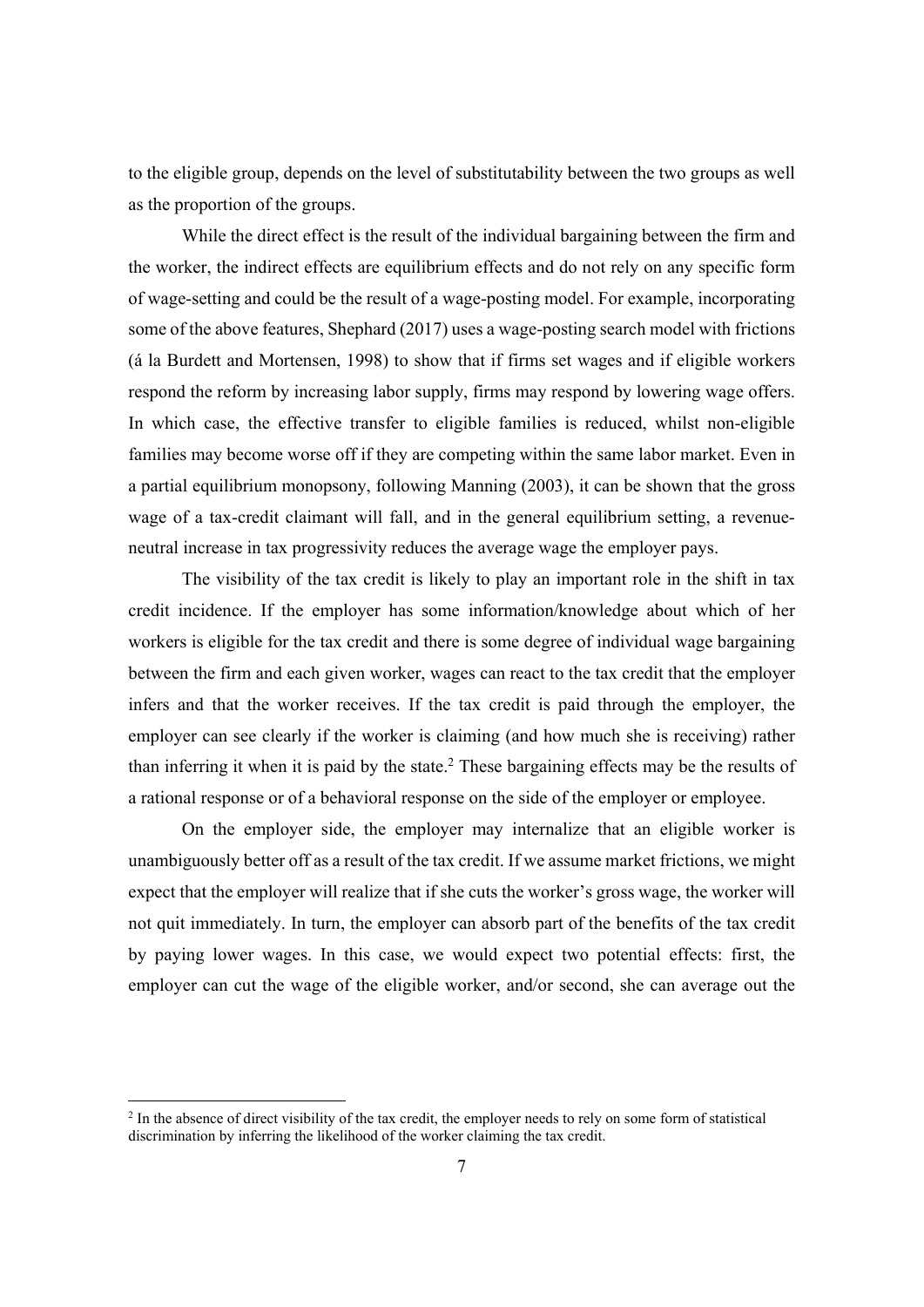effect for all workers.<sup>3</sup> The second, indirect, effect is more relevant when workers within the same firm have very similar roles – for example, as the size of the firm increases, it is more common to have workers with the same job title. In Section 7, we show that there are differences depending on the size of the firm. Note that, while the visibility effect requires some degree of individual wage bargaining, the effects of tax generosity and the spillover effects can operate through direct wage posting.

In the absence of an employer making optimization errors when setting the wages of eligible and non-eligible workers, there may be other rational or behavioral responses that could explain a shift in tax credit incidence. For example, in terms of a behavioral response, while an employer may not find it fair to "steal" a subsidy the government is paying directly to the worker as a welfare payment, the employer may find it fair to "share" a subsidy the government is paying to the firm to help the firm pay the employee. In this case, the method of payment might make a difference in their response. However, there are still potential rational responses that might be a consequence of asymmetric information. If, for example, the employer approximately knows that the worker receives the tax credit but there is an asymmetric response on the side of workers (e.g., he or she would leave the firm if underpaid), then the cost of undershooting or overshooting with the incidence is also asymmetric. We might, therefore, expect employers to take a cautious approach before reducing wages. The noisier the signal is, the more cautious the approach of firms. By knowing exactly who receives the tax credit and the exact amount, we would expect the incidence effect to increase.

On the worker side, there may also be behavioral effects that would imply an effect of tax credits on wages. The most obvious response would that that the worker adapts labor supply.<sup>4</sup> However, there are other channels through which the worker might respond, even in the absence of a labor supply response. For instance, workers may perceive that their wages are higher if they are "topped up" with tax credits rather than receiving tax credits as a separate payment and this perception may induce them to accept a lower wage. With this in

 $\overline{a}$ 

<sup>&</sup>lt;sup>3</sup> It is reasonable to assume that the employer cannot substitute eligible for non-eligible workers because, given that the eligibility criteria are not "physically" apparent at the interview stage (only after they have been

employed), the employer cannot prescreen workers and discriminate.

<sup>&</sup>lt;sup>4</sup> Empirically, the studies have found only small effects of WFTC on labor supply. See Brewer and Browne, 2006 and Brewer et al. 2009 for a review of studies and see page 20 for a detailed discussion of the literature.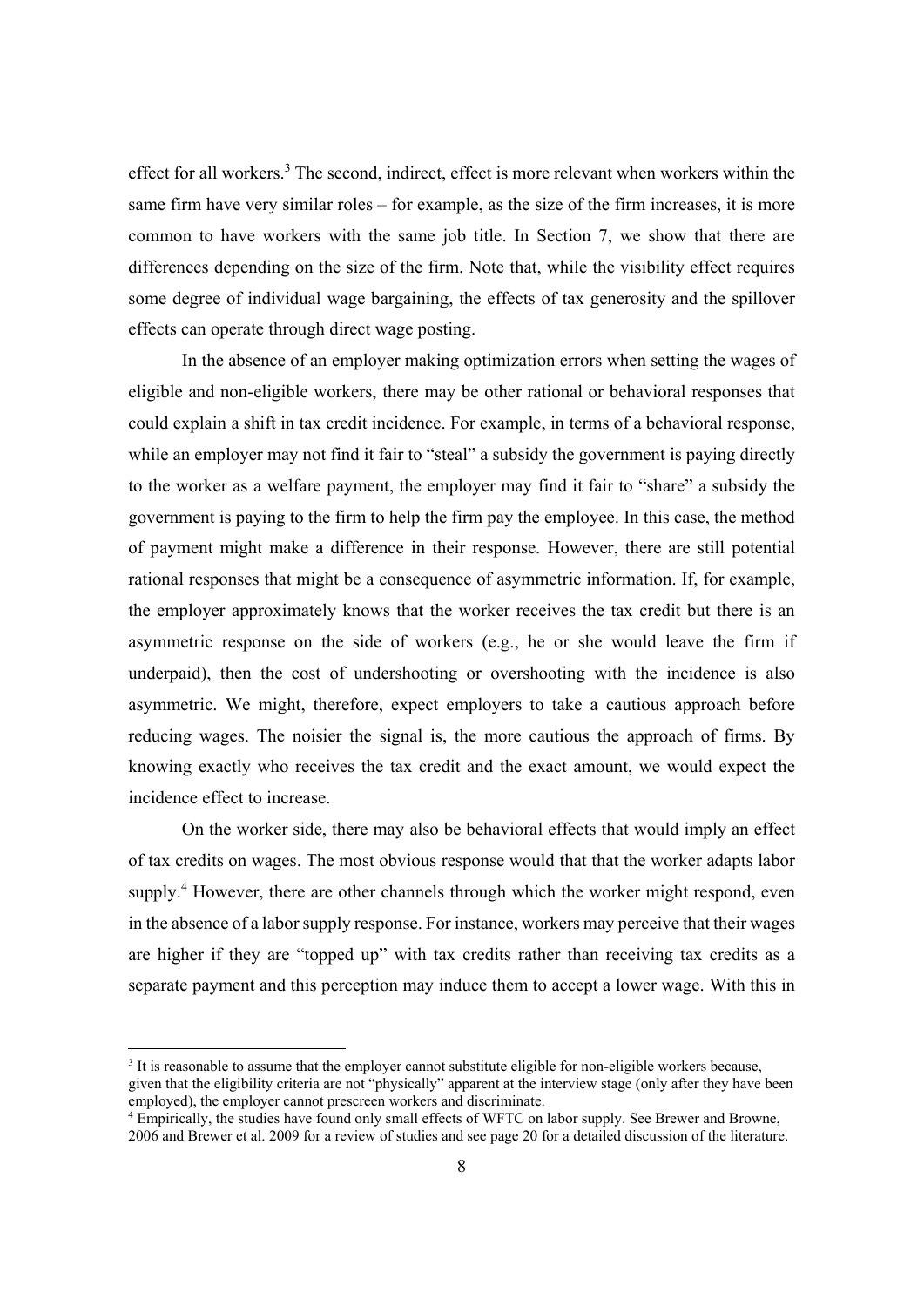mind, there may potentially be a number of behavioral effects. For example, there may be reference points for what the worker considers an acceptable wage. When the tax credit is paid through the employer rather than directly to workers, workers might be willing to accept lower payments from the firm because the overall paycheck goes beyond those reference points. Moreover, if workers are behavioral, rational firms would react to this and would try to exploit these biases.

In summary, we have discussed how in various settings a tax credit has consequences for the wages of both eligible and non-eligible workers. This is the case even in a simple competitive framework, and we see that the effects persist even in a more realistic noncompetitive framework. Overall, we may expect that the tax credit will have a negative effect on the wages of both eligible and non-eligible employees. In the subsequent sections, we will empirically investigate the effect of tax credits on wages.

#### **2.2. Institutional Framework**

-

The Working Families' Tax Credit (WFTC), introduced in the UK in October 1999, was designed to target low-income families with an income supplement that was contingent on being employed. Although in-work cash benefits existed in the UK prior to 1999, WFTC was more generous and extended further up the income distribution. Compared with its predecessor, Family Credit, twice as many families became eligible under WFTC. Figure 1 show how the number of claimants changed from 1988 to  $2002$ <sup>5</sup> From 1.1 million claims for WFTC in August 2000, the number increased to 1.3 million in August 2001, nearly 430,000 more than claimed under Family Credit in August 1999.

The eligibility for WFTC and the amount received were based on four factors: family income being less than £92.90 per week; the presence of children in the household; a minimum of 16 hours of work in the family per week; and low household savings. If household income was above £92.90 per week, the maximum WFTC was reduced. In particular, the marginal deduction rate was 55 percent. That is, there was a reduction of £0.55 for each pound over £92.90. The maximum weekly rate of WFTC consisted of a credit for each child and a bonus if the claimant or his/her partner worked for 30 hours or more each week.

<sup>&</sup>lt;sup>5</sup> In April 2003, WFTC changed again to the Working Tax Credit and Child Tax Credit.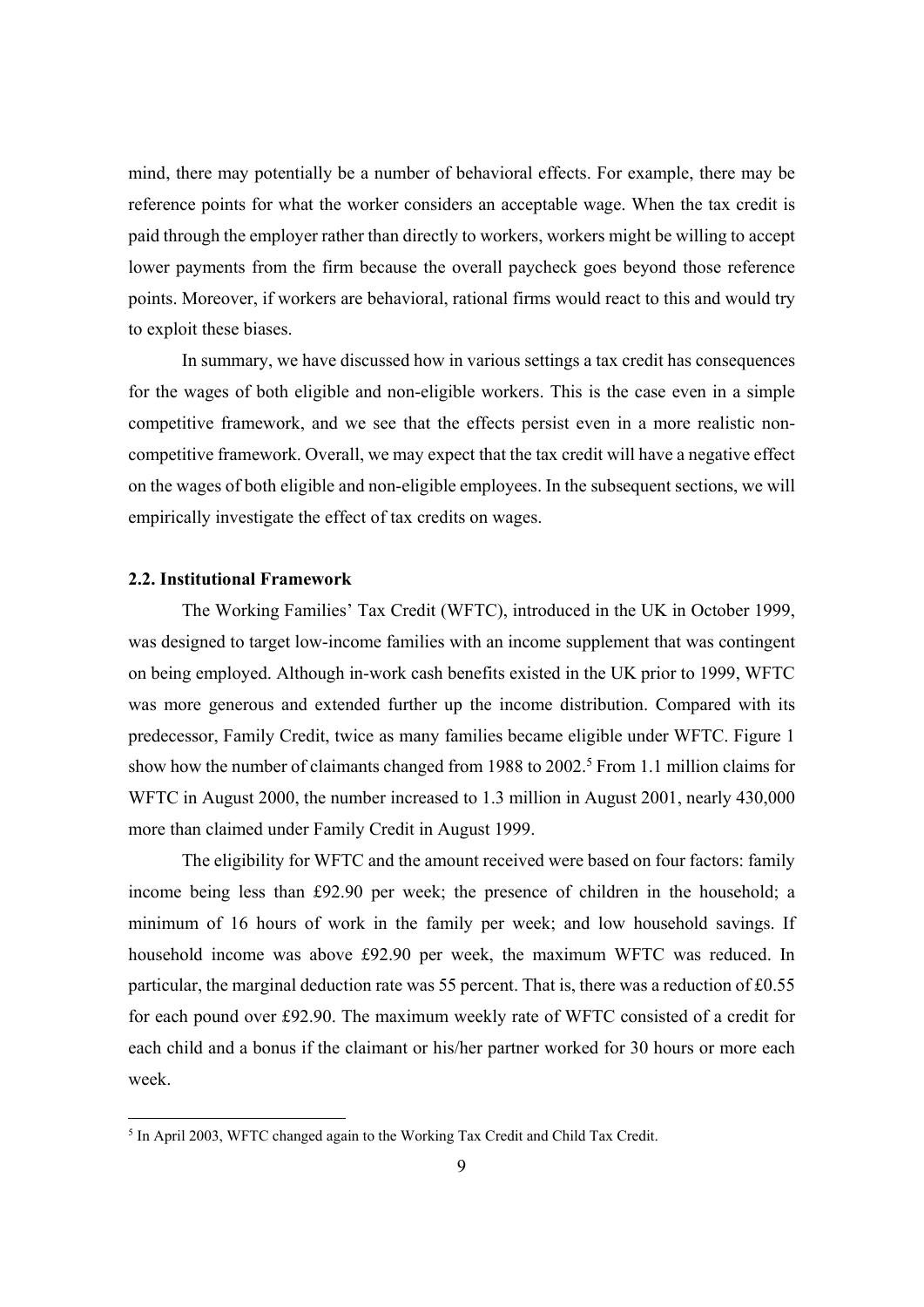The government spent £5 billion per year on WFTC (which accounted for 1.5 percent of the government budget and 0.6 percent of the GDP in 2000). This was nearly £2 billion more than was spent under Family Credit. The increase in expenditure came from the increased credit per child (for example, for children under 11 years old, it increased from £15.15 to £26.00); the threshold support increase from £80.65 per week to £92.90 per week; and there was a decrease in the marginal deduction rates from 70 percent to 55 percent, as described above.<sup>6</sup> In addition, the childcare cost changed from paying £60 (£100) for one child's (more than one child's) weekly childcare to paying 70 percent of childcare costs that account for weekly childcare costs up to a maximum of £135 for one child and £200 for two or more children. The policy parameters for the different years are shown in appendix Table A.1.

The changes with respect to Family Credit implied that those who were previously receiving the maximum payment would see a small increase if they had children under the age of eleven; those with a income between £80.65 and £92.90 per week would receive full tax credit support. Others would benefit from the decrease in the marginal deduction rate from 70 percent to 55 percent, and the largest cash gain would go to those who were previously just outside the eligibility bands. Figures A.1 to A.3 show the change in budget constraint from Family Credit to WFTC for different family types.

It is important to note, however, that the change in generosity of tax credits did not necessarily correspond to changes in income because of its interaction with other taxes and benefits. For example, the increase in income (for single mothers) was small for those who worked fewer than 25 hours a week because of the interaction between WFTC and the Housing Benefit (Blundell and Walker, 2001). Shephard (2017) develops an equilibrium job search model and takes an integrated view of the UK tax system to study the effects of WFTC. The analysis shows that non-WFTC reforms, such as changes in income tax over the same period, which affected all workers, had only a very small effect on the labor supply, which is mostly concentrated on single parents. In the analysis, we look at the effect of WFTC separately for different subgroups. Another possible interaction is between WFTC and the national minimum wage, introduced in 1999. In the analysis, however, it imposes a lower

-

<sup>6</sup> These are based on the final Family Credit parameters in 1999 and the 2001 WFTC parameters. For all policy parameters, see Table A.1.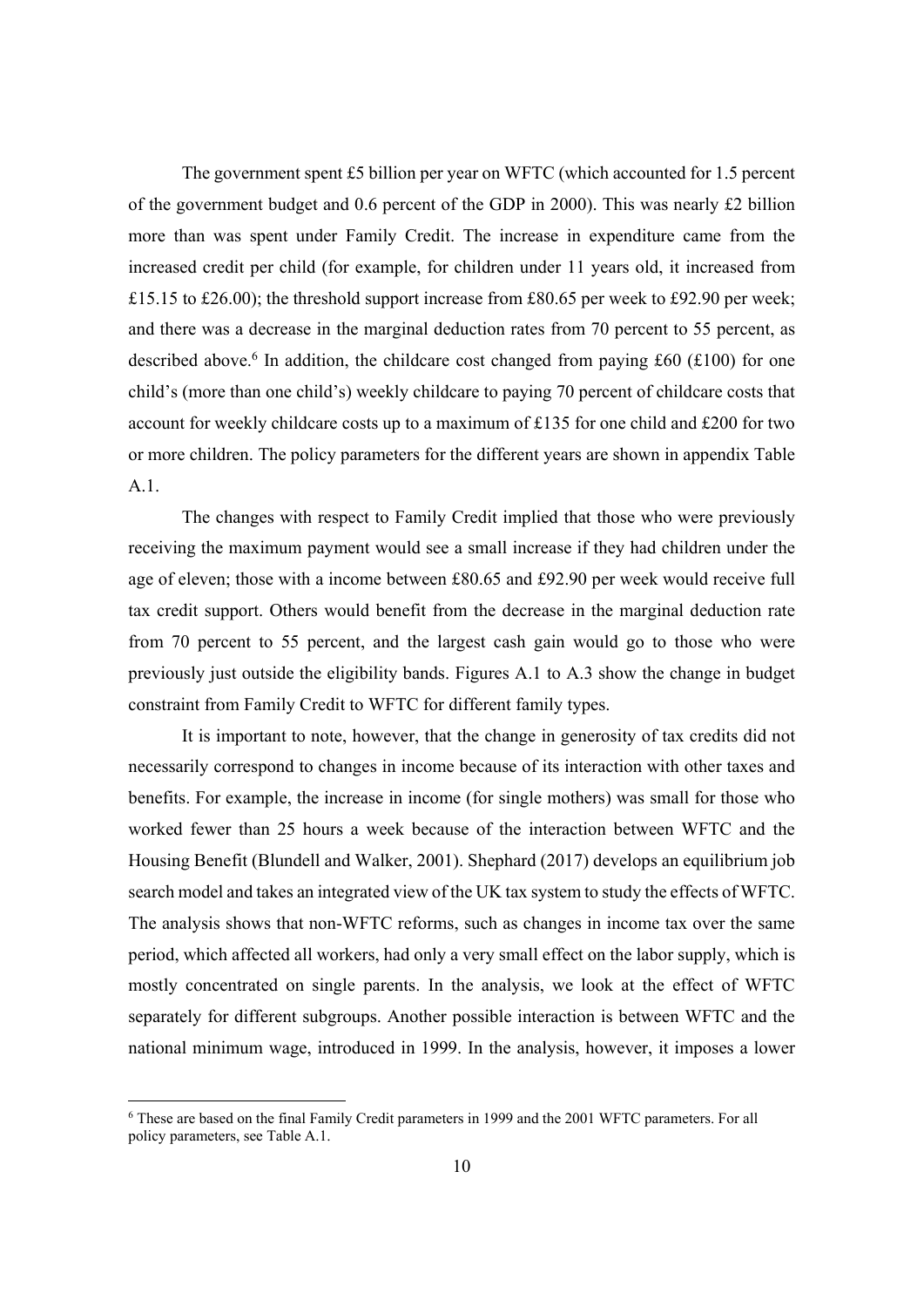bound below which the employer cannot cut the gross wage. We use the minimum wage as a point of censor when measuring the policy effectiveness.

The key characteristic for estimating the policy change was that the policy became salient to the employer. Moreover, unlike other transfers, WFTC became salient to the employer. As mentioned previously, the main difference between Family Credit and WFTC was that the WFTC payment was made through the employer rather than directly to the worker. This method appealed to the government because the payments became more convenient to distribute, and it reduced the "welfare benefit" stigma attached to the tax credit. From October 1999, the eligible claimant would apply for the tax credit from the Inland Revenue, which would work out the amount of tax credit payable.<sup>7</sup> The Inland Revenue would then notify the relevant employer of the amount of tax credit to be paid, and the employer would pay it out of the tax and National Insurance contribution that she would otherwise have forwarded to the Inland Revenue. This increased the visibility of the tax credit from the viewpoint of the employer.

## **Section 3: Data**

-

The empirical investigation is performed using the UK's Quarterly Labour Force Survey (LFS). The LFS is a quarterly representative survey of households that contains detailed information on individuals, households and families. This includes information on employment, earnings and a variety of control variables needed for our analysis. In our analysis, we mostly use data from 1997 to 2003. Although data are available beyond this period, we do not use them because the Working Tax Credit and Child Tax Credit replaced WFTC in April 2003.

The sample includes men and women aged 21 to 60. Full-time students, the sick/disabled and individuals in a government training program are omitted from the sample. In addition, to remove outliers, observations of gross hourly wages below  $£2$  and above  $£60$ are excluded, which excludes approximately 1.4 percent of the sample over the whole period. The hourly wage variable is corrected in two ways. To adjust for changes in common trends, we correct our wage variable quarterly for the changes in average earnings and general

<sup>7</sup> WFTC started in October 1999, although Family Credit recipients stayed on Family Credit until their 6 month reward ran out.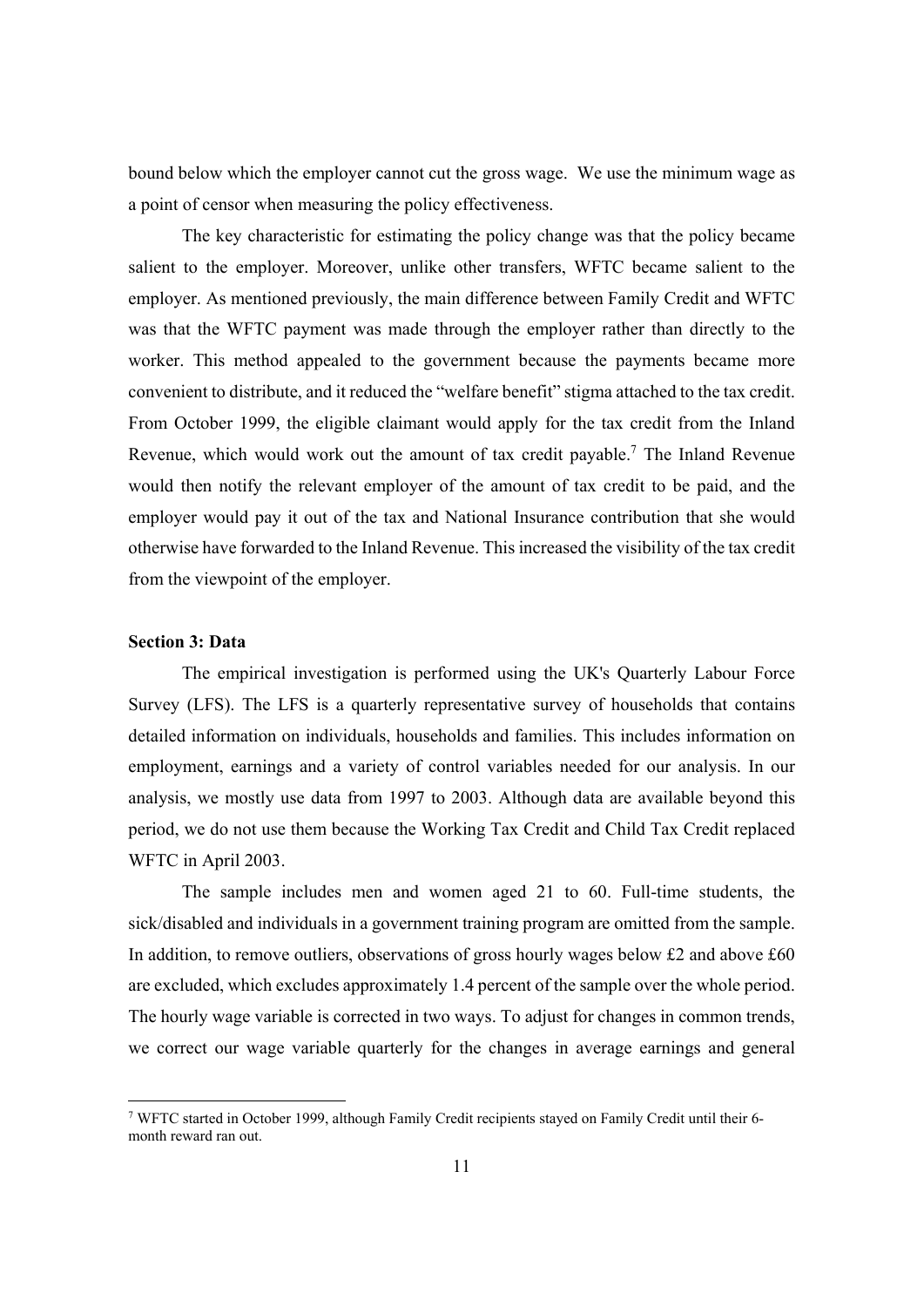inflation using quarterly average earning indexes (AEI) and the retail price index (RPI) from the UK's Office of National Statistics.

The LFS contains information on benefit receipts, so we can identify those who are eligible for WFTC and those who say they claim it. We can also estimate the amount of benefit for which a household is eligible using data on household income, hours worked, and the presence of children (i.e., the eligibility criteria), all of which are included in the dataset. In addition, we can calculate – based on these characteristics – the difference in tax credit entitlement compared with Family Credit, the preexisting tax credit.

### **Section 4: Identification Strategy**

In this section, we describe the strategy we use to identify the effect of WFTC on wages. In particular, we want to estimate the direct effect of WFTC on eligible workers and the indirect (i.e., spillover) effect on all similar workers. In addition, we want to separately identify the effect on wages that comes from a change in salience versus a change in generosity. We do this in two stages. First, we estimate a counterfactual wage, which is a prediction of the wage a worker would receive in the absence of WFTC. Second, we separately measure the direct effect of WFTC on eligible workers and the indirect effect on all workers.

We start by estimating a wage equation using data from the period preceding the introduction of WFTC. This is then used to predict future wages (i.e., to construct the counterfactual wage of those eligible for WFTC). This is described in detail in Section 5.1. Since the standard difference-in-difference approach is not feasible for estimating spillover effects, we employ a strategy that will allow us to estimate the direct, as well as indirect, policy effects.

In the policy evaluation literature, it is common to construct "treatment" and "control" groups from whose comparison we can measure policy effectiveness. In particular, the literature on tax credit policy evaluation compares people with children (i.e., "treatment" group) to those without (i.e., "control" group) and, quite commonly, single mothers with single women without children (see, for instance, Eissa and Leibman, 1996; Francesconi and van der Klauuw, 2007; Gregg and Harkness, 2003; Azmat, 2014). Here, we use an alternative identification strategy. Since WFTC eligibility is multidimensional, we identify as "treated"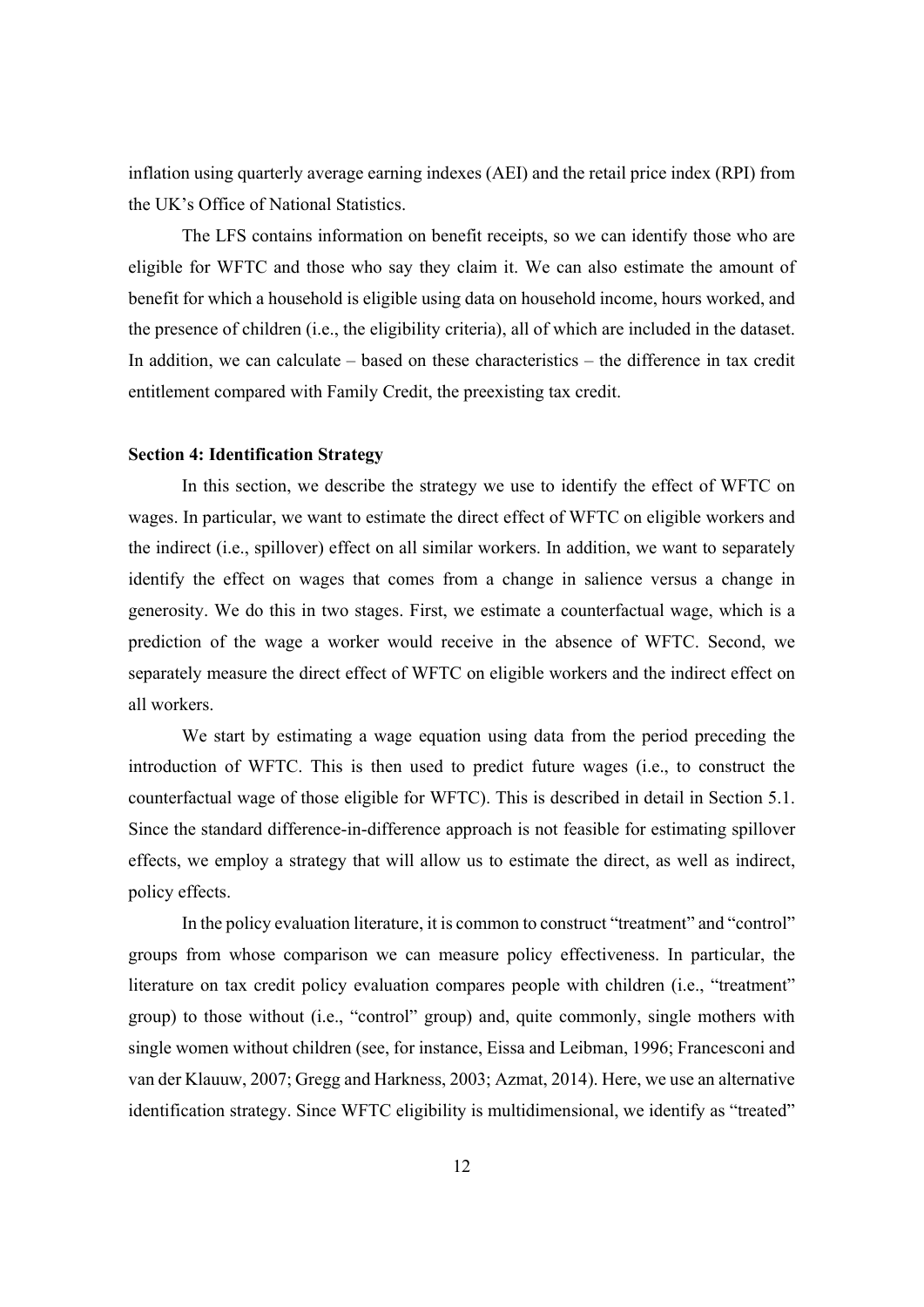the group that fulfills the eligibility criteria. Moreover, rather than using a simple treatment identifier, we construct a more flexible variable that allows for variation in the *amount* of WFTC for which a worker is eligible.

The eligibility for WFTC is based on the presence and number of children, household income, and hours of work in the household. The differences in the factors determine not only whether a household is eligible but also the size of their entitlement (i.e., how much the household is eligible for). If both members of the household are working, only one worker in the household can claim the WFTC through his or her employer.

The workers' counterfactual wage is constructed using their estimated pre-WFTC wage. Based on their characteristics, two workers can have the same predicted wage, but one may be eligible for WFTC when it is introduced while the other is not. We later show that eligible workers are similar in observable characteristics to non-eligible workers with the same predicted wage. Note that the "frontier" between eligible and non-eligible includes multiple dimensions and is a continuous treatment. This is richer than using the children criterion alone.

To estimate the direct effect of WFTC on eligible workers, we compare the wages of eligible and non-eligible workers with the same predicted wage once WFTC is introduced. The predicted wage is corrected for average earning changes and general inflation using quarterly indexes from the UK's Office of National Statistics. Since we have quarterly data, we can look at wages in the narrow periods before and after the introduction of WFTC. We can then compare the relative wages before and after wage changes. Of course, a key consideration is that workers do not alter their behavior to become eligible if they were not previously. In particular, we find that they do not change their hours worked.<sup>8</sup> We address this further in Section 5.

Using information on the previous program, Family Credit, we can identify whether the effect is driven by a change in generosity or a change in visibility. We do this by estimating the change in generosity from Family Credit (the last levels when in operation) and WFTC. As a robustness check in Section 7, we conduct a "falsification" test by repeating this analysis on placebo treatments in years prior to the 1999 change to ensure that this

-

<sup>&</sup>lt;sup>8</sup> We are not concerned by the presence of children because, at least in the short run, this will not be altered. In addition, we use predicted weekly wages to calculate household income (this will become clear in the next section).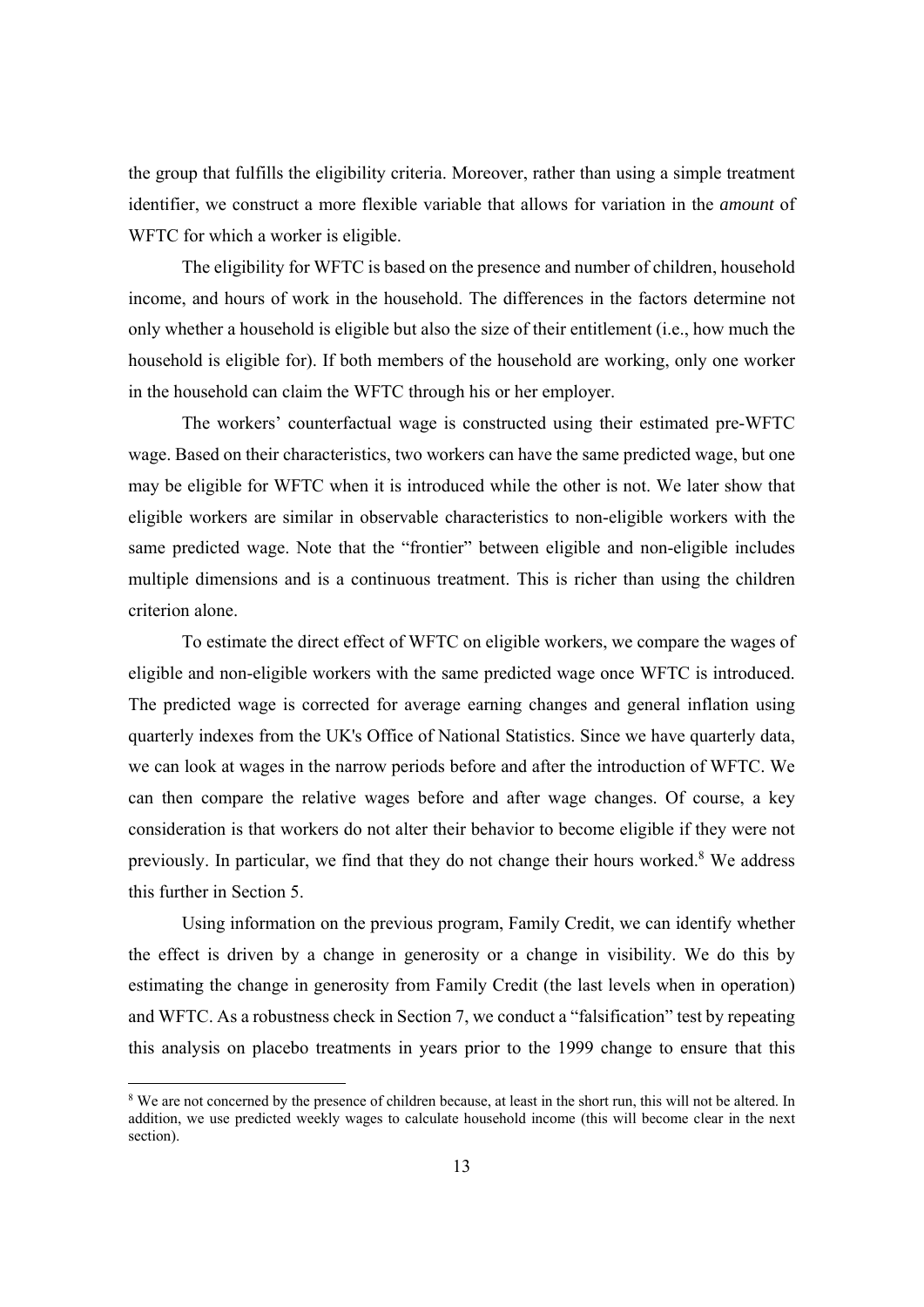relative difference was not there before the WFTC reform, when the tax credit was not salient to the employer. This also reassures us that the common trend assumption we impose holds on a sample outside our treatment period.

To estimate the indirect effect of WFTC on all similar workers, we categorize all workers into education and industry groups separately and identify the fraction of WFTCeligible workers in each group. This is described in detail in Section 5.1. We test whether an increase in the presence of eligible workers in a group leads to a change in the wage of all workers in that group.

Another important feature of our analysis is that we study the wage changes for both male and female workers. The institutional structure of WFTC specifies that either parent can claim the tax credit through his or her employer. Although, we cannot identify whom in the household claims – we calculate incidence for the respondent of the survey – the calculations are a lower bound for the actual incidence of the claimant. Given that in a coupled household, it is more likely that the male member of the household will work, and it is, therefore, more likely that he will be the tax credit claimant. There are other important reasons to study workers separately by gender, as well as marital status. While the policy resulted in small labor supply increases for single mother, there was no overall effect on married mothers and a small and negligible negative effect on the labor supply of fathers (see Blundell et al., 2000; Gregg and Harkness, 2003; Brewer et al., 2006; Francesconi and van der Klauuw, 2007; Leigh, 2007; Gregg, Harkness, Smith, 2009; Azmat, 2014; Francesconi, Rainer, van der Klaaw, 2009; Shephard, 2017).

### **Section 5: Estimation Strategy**

In the previous section, we described the main features of the empirical analysis. We now proceed to the estimation strategy. We begin this section by describing the main specification and then describe the two stages of the analysis.

#### **5.1. The Main Specification**

We want to estimate the change in the  $(log)$  wage,  $W$ , over and above the wage that would have prevailed without the tax credit reform—i.e., the "counterfactual" (log) wage,  $W<sup>C</sup>$ . In particular, we want to measure the *direct effect* of the introduction of the tax credit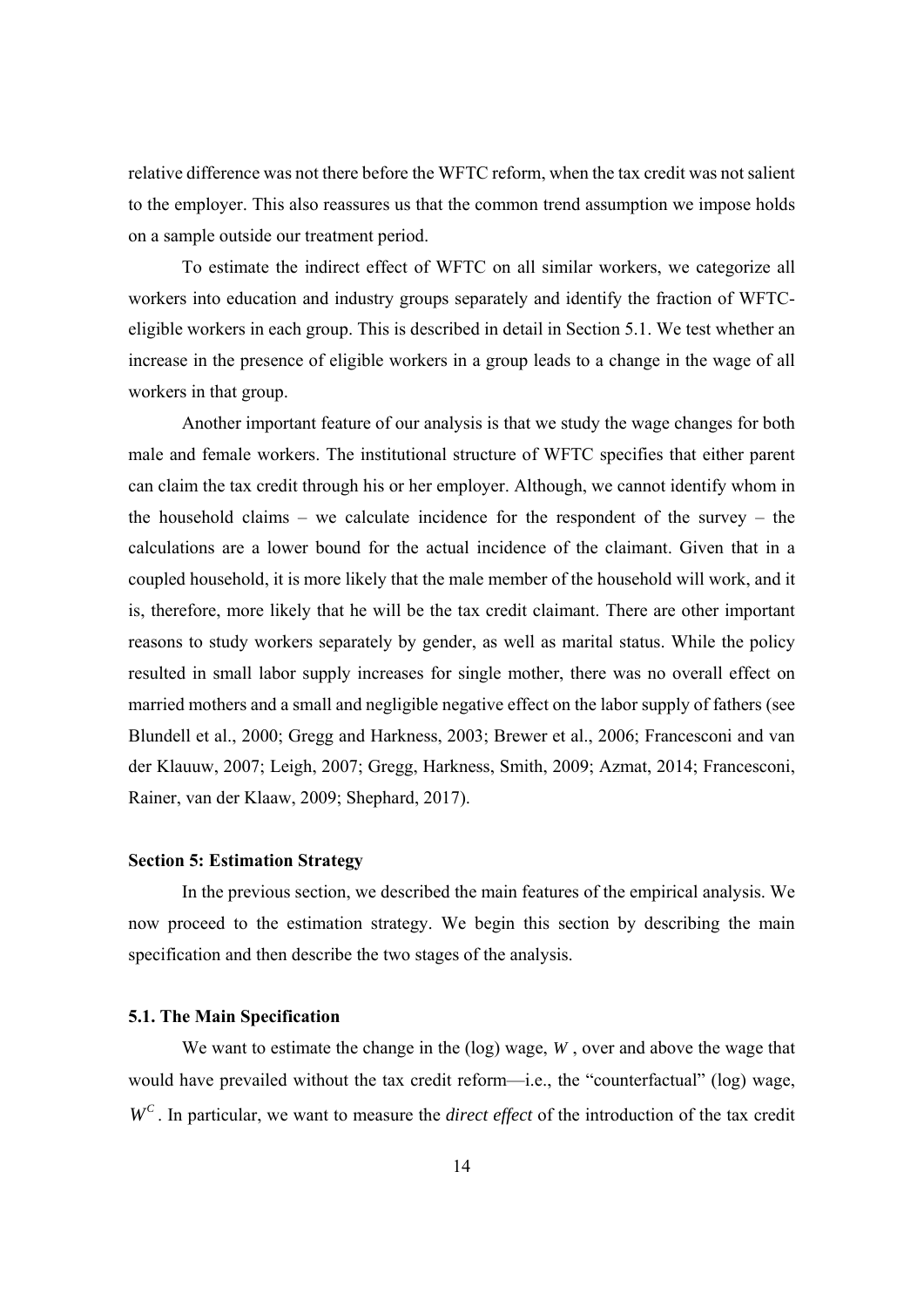on the wage of the eligible; the *indirect effect* of the tax credit on all workers; and the effect on the wage that can be attributed to the change in generosity of the tax credit from its predecessor's. The latter variable allows us to understand whether increased salience, rather than increased generosity, explains (potential) wage changes because some workers will receive an increase in tax credit from Family Credit to WFTC and because others who previously were not eligible are now eligible. We use the variation in the change in the amount of tax credit using the last set of criteria for Family Credit before being abolished to capture the effect of a change in generosity with respect to WFTC.

We estimate the following for worker *i*:

$$
W_{it} = \beta_0 + \beta_1 (W_{it}^c) + \beta_2 (TC_{it}^d) + \beta_3 (TC_{gt}^s) + \beta_4 \Delta TC_{it} + u_{it}. \tag{1}
$$

The counterfactual wage,  $W^c$ , is the wage that would prevail for worker *i* at time t in the absence of the tax credit, WFTC. We correct this wage variable for changes in average earnings and general inflation using quarterly indexes,  $t$ . In turn, we do not restrict  $\beta_1$  to 1 to allow for additional flexibility in dealing with the aggregate evolution of wages. With adjustments for these trends, the coefficient is likely to be close to but not exactly one.  $TC^d$ measures the direct effect of WFTC on eligible workers.  $TC^s$  measures the indirect (or spillover) effect of tax credit on all workers in group  $q$ , where  $q$  is the determined by industry or education grouping.  $\Delta TC$  measures the change in the generosity from Family Credit to WFTC. We describe each variable in detail below. In addition, we include time fixed effects for the whole sample period and we deal with the estimated regressor problem by bootstrapping standard errors. In the analysis, we look at men and women separately.

The direct effect,  $TC^d$ , is the amount of WFTC, and  $\beta_2$  measures the extensive margin (going from no tax credit to WFTC). A straightforward way in which we could measure  $TC^d$ is using a dummy variable for eligibility. However, to have  $TC^d$  and  $\Delta TC$  in the same units, such we can separately measure the effect of saliency from a change in tax credit generosity, we compute continuous measures of WFTC and its predecessor, Family Credit, to disentangle the two effects. In the analysis, in Section 6, we present the results for both measures.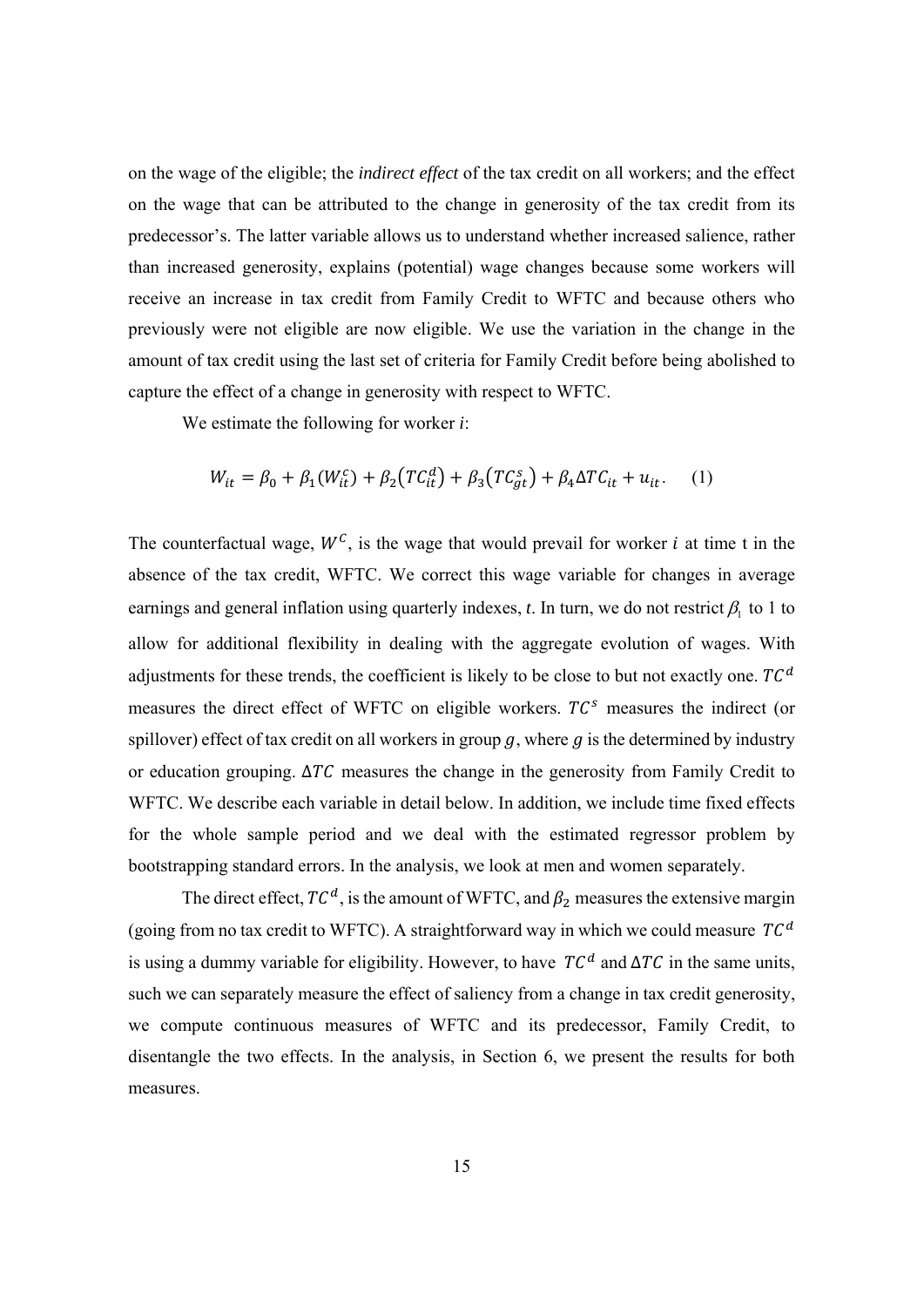Using the policy-eligibility criteria, we calculate the amount of WFTC a household is eligible for and use this to measure the direct effect of WFTC. We weight the WFTC variable by weekly household income, giving us a "WFTC-rate" (i.e., WFTC/weekly household income), which is a weighted non-linear variable.  $\Delta T C$  measures the change in the generosity from Family Credit to WFTC, also weighted by households' weekly income, where  $\beta_4$  measures the intensive margin (increased payment for those moving from FC to WFTC). In principle, those effects that affect  $\beta_4$  should be similar to those that affect  $\beta_2$ , but the magnitudes may differ. This seems the most parsimonious specification, as the generosity term is in the same units as the saliency term and, hence, it should absorb the linear impact of generosity. The nature of these variable allows us to distinguish between the two important changes with regard to the WFTC: the change in generosity from Family Credit to WFTC, and the change in salience from payment as a welfare benefit to payment through the employer.

Since the amount of WFTC (and Family Credit) for which a household is eligible is computed using household income rather than the individual wage, we match earners within each household and then estimate the amount of WFTC the household is entitled to claim using the eligibility criteria. The weekly WFTC payment has three main parts: (1) a basic credit of £59.00 (one for each family); (2) a 30-hour tax credit bonus of £11.45 (where either worker in the couple works at least 30 hours per week); and (3) a tax credit of between £19.85 and  $£26.00$  for each child, depending on their age, in the eligible household.<sup>9</sup> The payable WFTC is based on all the components added together to make a maximum credit. If household income is above £92.90 per week, the maximum WFTC is reduced. In particular, there is a reduction of £0.55 for each pound over £92.90. If income is below £92.90, the maximum WFTC is payable. In the analysis, we account for changes in the rates over the sample period.<sup>10</sup> Similarly, when computing  $\Delta T C$ , the change from Family Credit to WFTC, we use the eligibility criteria for each policy to compute the amount.

 $\overline{a}$ 

<sup>&</sup>lt;sup>9</sup> The criteria also specify that the household should have low savings. The LFS does not report data on savings, so we cannot use savings in constructing the WFTC variable. However, because only 3.6 percent of couples and 2.7 percent of single parents report having savings over £5,000 and no one on maximum awards reports having savings over £5,000, this should not pose a problem (Inland Revenue Quarterly Enquiry, 2001).  $10$  The year-on-year changes in tax credit rates are incorporated when calculating WFTC. A summary of policy parameters (1999-2002) can be found in Table A.1.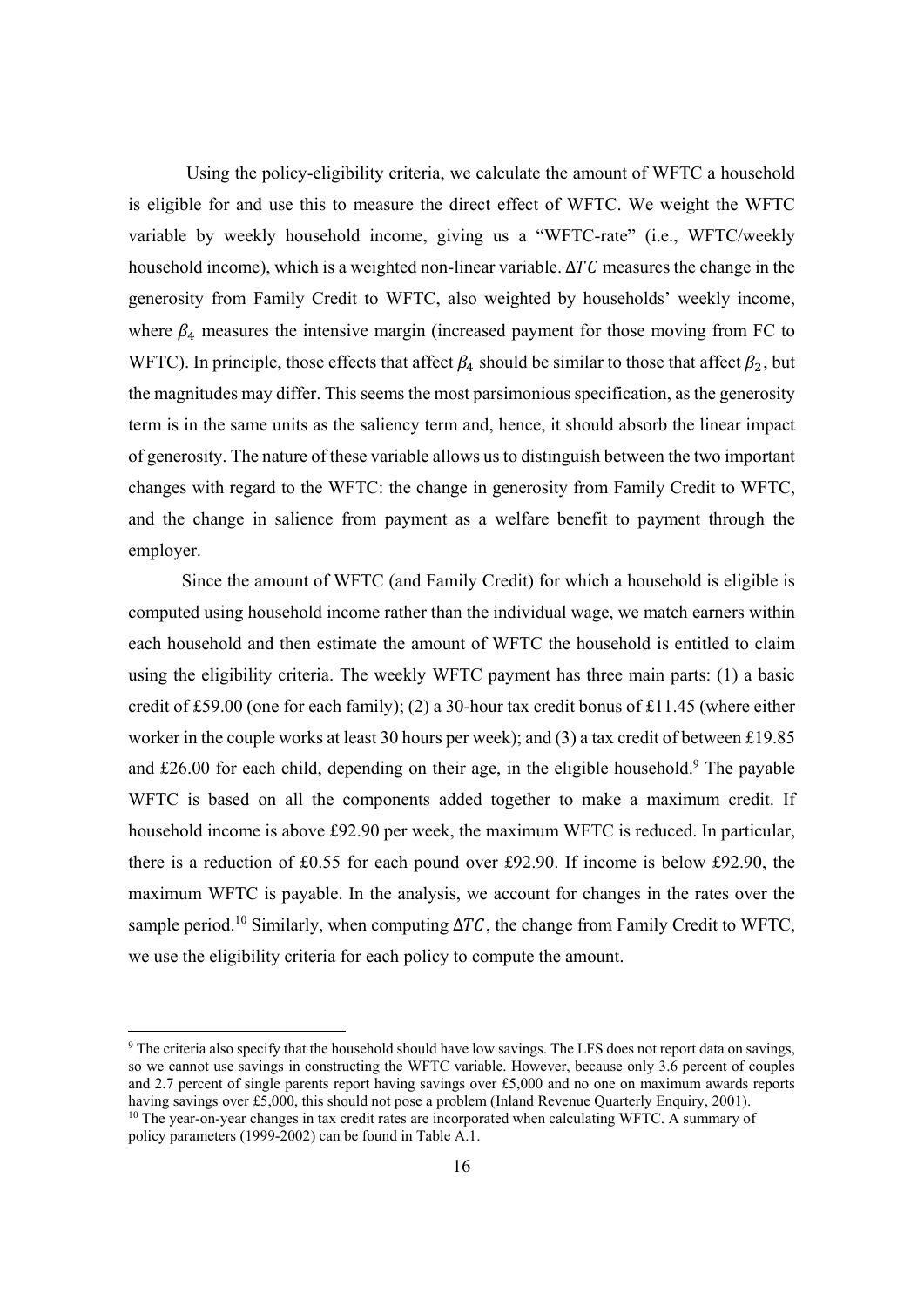The indirect effect, or spillover effect,  $TC^s$ , is a vector that includes the average entitlement of WFTC workers (weighted by the fraction of those eligible) in each education group and each industry group, separately, where  $\beta_3$  measures this spillover. The analytical discussion in Section 2 suggests that as the elasticity of substitution between eligible and non-eligible workers increases and/or as the fraction of eligible worker increases, there is a spillover effect onto the wages of all "similar" workers. These externalities are often ignored in the literature, such that the full policy effect is not measured. Here, we measure the effect of WFTC on the wages of all similar workers, regardless of whether they are eligible.

The representation of eligible workers differs across both the industry and education groups. According to a survey of employers report, only 15 percent of employers employed WFTC-eligible workers (Coleman et al., 2003). There is no difference in outsourcing of payroll services by firms with a higher proportion of WFTC workers; however, WFTC employees are more concentrated in some industries than others (see Tables 1a and 1b). To construct a variable that captures the spillover effect, we use the variation in WFTC eligibility across the industry and education groups separately. We calculate the average entitlement to WFTC among workers in each industry and in each education group and then weight it by the fraction of eligible workers. Tables 1a and 1b report the number of eligible workers, the proportion of eligible workers, and the average WFTC in each education and industry group, respectively. From the tables, we see that there is a great deal of variability in these groups, and thus, we would expect the indirect effect of WFTC on the wages of workers to be stronger the larger the fraction (and importance) of this group.

The estimate of the spillover effect relies on the assumption that the trend element introduced in the counterfactual wage correctly captures the aggregate evolution of wages. We add time (quarterly) dummies to capture common trends and to adjust the wage for changes in country-level average earnings and general inflation using quarterly indexes. In addition, in Section 7.1, we test for the common trends assumption using a placebo treatment. Any aggregate shifts in wages associated with WFTC should be captured by the spillover variable. Note, however, that the calculation of the direct effect of the WFTC on eligible workers does not rely on this assumption. We later show that there is a good match between the eligible and non-eligible workers with similar predicted wages; thus, one can interpret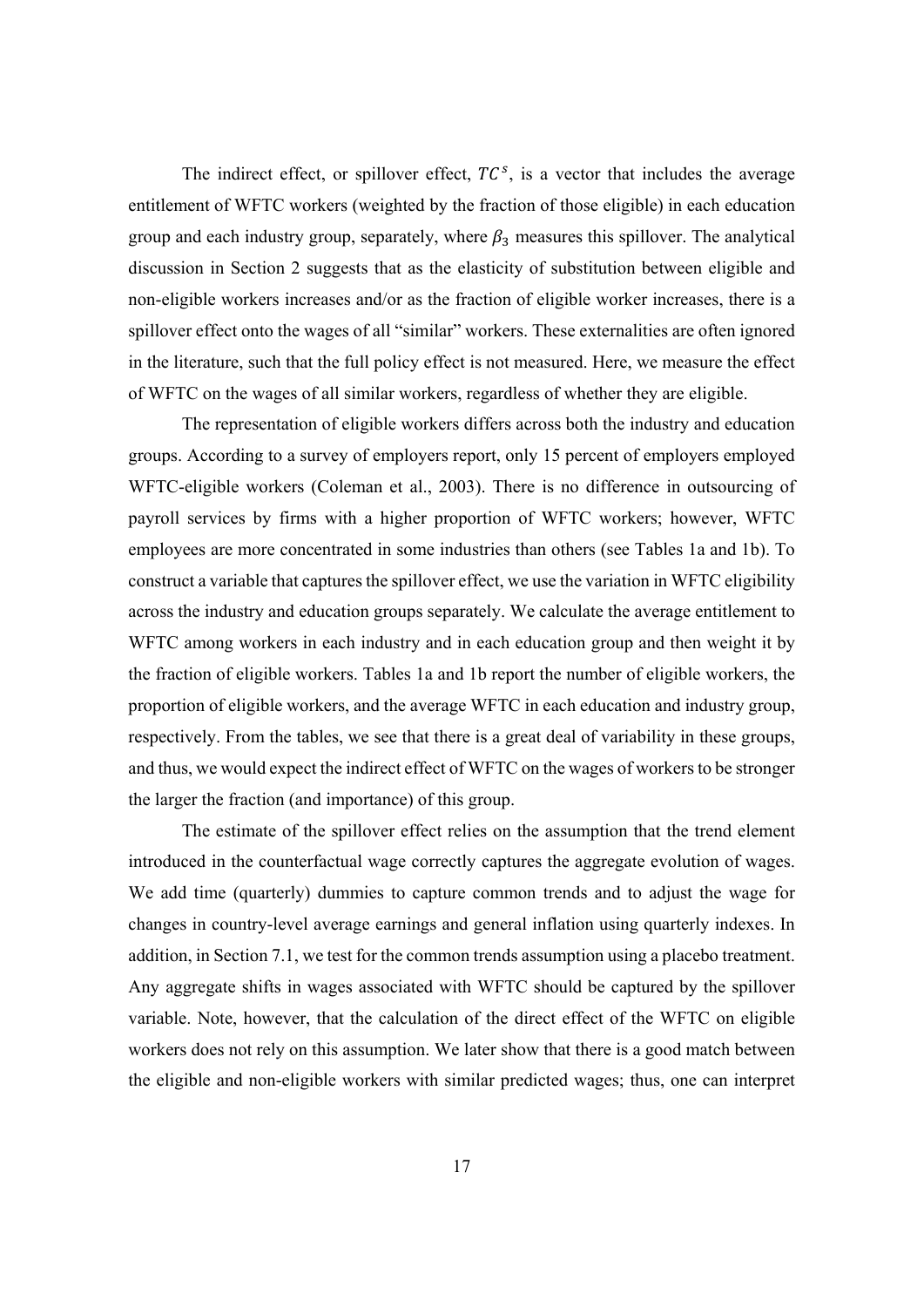the estimates of the direct effect of WFTC as a matching estimate in which non-eligible workers who are marginally different from eligible workers act as a control group.

## **5.2. Step One: The Predicted "Counterfactual" Wage**

Correctly estimating the predicted "counterfactual" wage is key to the rest of our analysis. This is the first step in our two-step procedure. We first describe the construction of this variable and then provide evidence for its validity. Note that throughout the period, Family Credit was in operation, such that effects of WFTC are estimated relative to this previous reform.

We estimate the expected counterfactual (log) wage,  $W<sup>c</sup>$ , using a linear regression on the (log) wage before 1999. This is done by controlling for individual, family and job characteristics in the vector,  $X$ , where  $X$  is a  $1 \times K$  vector of conditioning variables. The controls include the following: Age, Education, Region, Ethnicity, Experience (plus higher orders), Tenure (plus higher orders), Marital Status, Number and age of Children, Firm Size, Public Ownership, Occupation Type, Industry Type, and Full-time Status. The aim of this exercise is to predict the wage as closely as possible to the earned wage without WFTC.<sup>11</sup>

The predicted wage,  $\hat{W}^c$ , is given by:

$$
E(\log Wage|X)_{it} = \hat{\alpha}X_{it} = \hat{W}_{it}^c.
$$
 (2)

There are 39,890 observations for men and 40,121for women. The R-squared in both cases is approximately 55 percent. Table 2 reports these results for men and women separately.

### **5.2.1. Validity of the Predicted Wage**

-

In this section, we address three important assumptions. First, eligible and noneligible workers with the same predicted wage are comparable. Second, the residual wage is similar for eligible and non-eligible workers in the absence of WFTC. Third, while there are

<sup>&</sup>lt;sup>11</sup> Given that there were other policies similar to WFTC in operation prior to the introduction of WFTC, our analysis will give us only the relative change from these policies. As a robustness check, in Section 8, we repeat our analysis on an earlier time period to ensure that the differential effects between eligible and non-eligible workers did not exist.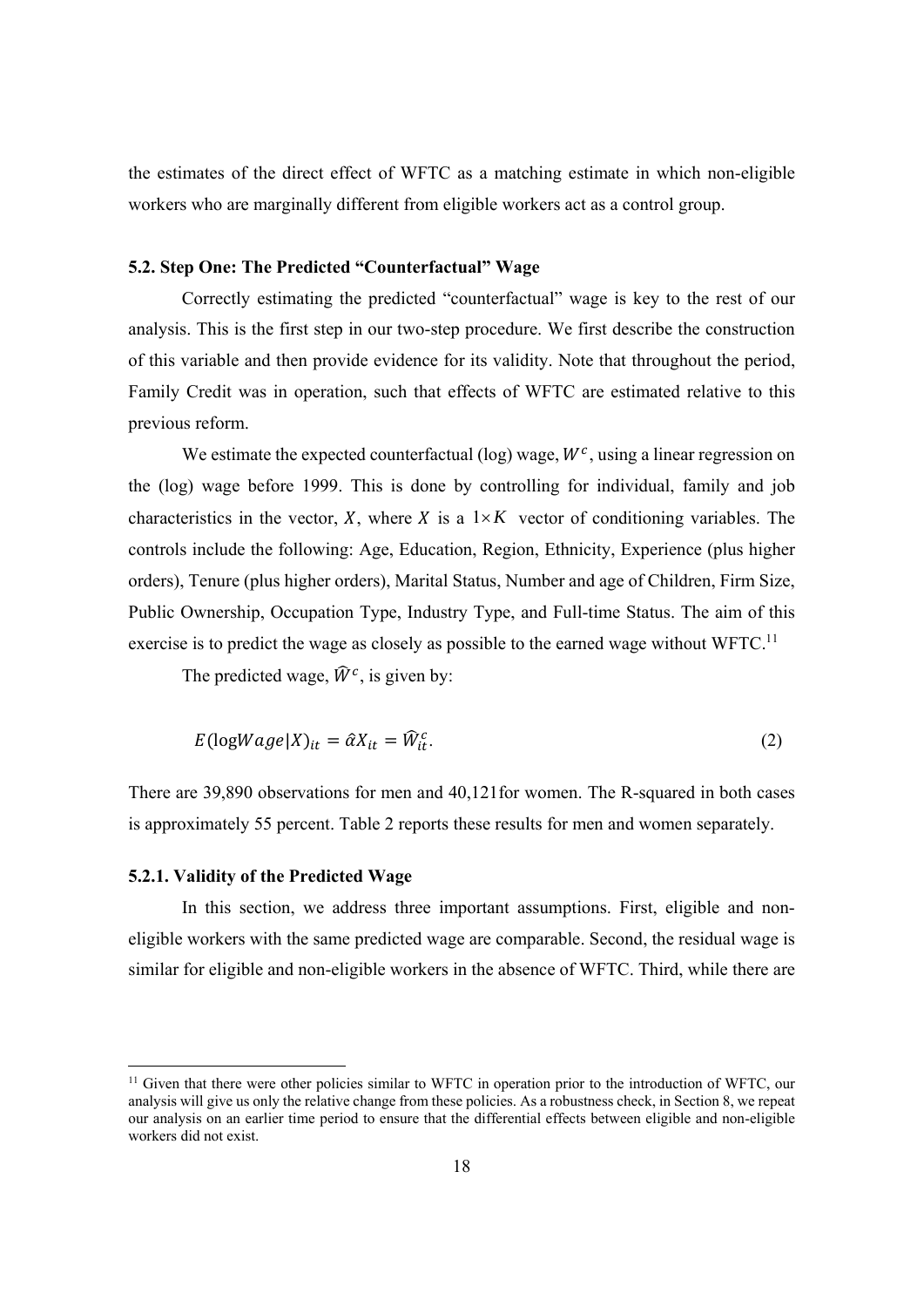some compositional changes over time, there are no important differences between eligible and non-eligible workers after WFTC is introduced.<sup>12</sup>

Using the main observable characteristics, we check whether eligible and non-eligible workers who have the same predicted wage are similar outside the variables that determine eligibility. In Tables 3a and 3b, we compare the observable characteristics of matched eligible and non-eligible workers before the introduction of WFTC, where the match is based on the predicted wage,  $\hat{W}^c$ . We make this comparison at different percentiles of  $\hat{W}^c$ , with the objective of showing that when eligible and non-eligible workers have the same predicted wage, they are observably similar. We do this separately for men and women.

Table 3a shows that for women, as we would expect, there are differences in the variables that determine eligibility (hours of work and number of children). However, in the other demographic variables, the groups are very similar.13 We capture a majority of our eligible sample in the bottom 40 percent of the distribution.<sup>14</sup> In Table 3b, for men, we see similar patterns. Here, we capture most of our sample in the bottom 30 percent of the distribution.

We estimate the residual wage difference of the predicted wage from the actual wage separately for eligible and non-eligible workers before the introduction of WFTC. We then compare the distribution of the residuals. From Figures A.6a and A.6b, we see that for both men and women, the patterns are very close. These figures highlight the comparability of the groups. As a further robustness check, we perform a placebo treatment of the same nature.

-

<sup>&</sup>lt;sup>12</sup> We estimate the wage model on the pre-period using employed workers only and then predict counterfactual wages on the post-period for employed workers, which would include those who were not working before. The implicit assumption is, therefore that, had non-workers in the pre-period worked, their salary would be close to other employed workers with similar observable characteristics. Azmat 2014 shows that there are no significant effects of the policy on the inactivity-activity margin and only very modest effects on the employment-unemployment margin. Moreover, given that the minimum wage is binding for the lowest paid workers, and that the policy mostly affects low pay workers, there should be common bounds for the wages of employed workers and the counterfactual for non-workers.

 $^{13}$  In Figures A.4 and A.5 we plot the distributions of the continuous characteristics for eligible and noneligible group, matched by predicted wages, for men and women, respectively. We see that, with the exception of age, the matching is satisfactory. The issue with respect to age relates to the presence of children. While the eligible group, by construction, have children aged 16 or under, the non-eligible group may not have children or have children who are older than 16. For this reason, the distribution is skewed further to the right for the non-eligible group. We plot the age distribution conditioned on the presence of children under the age of 16 and find that the match is satisfactory. As a robustness check, we restrict the analysis to those with children under the age of 16 and find that the main results are unchanged. These results are reported in Table  $\Delta$   $\Delta$ 

<sup>&</sup>lt;sup>14</sup> When we look at the rest of the distribution, the eligible and non-eligible workers continue to be similar in their observable characteristics, but there are fewer observations.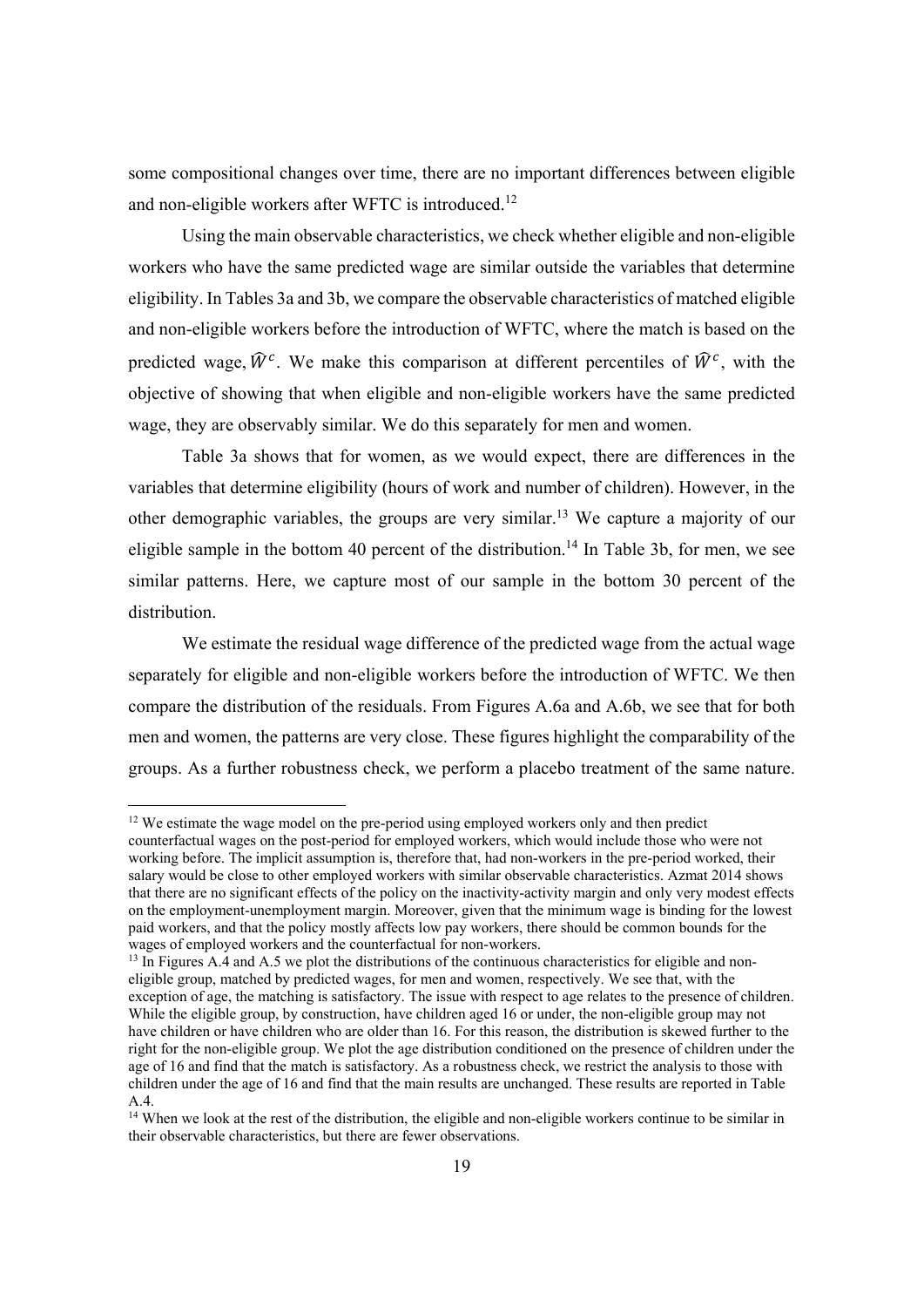We predict the counterfactual wage using one year pre-WFTC (1997) and then estimate the residuals for another pre-WFTC year (1998). Here, again, we find that distributions for eligible and non-eligible workers are comparable and are similar to those presented in Figures A.6a and A.6b.

An important concern would be if the composition of the eligible versus non-eligible group changes as a response to the introduction of WFTC. We show that the relative rates of return,  $\alpha$ , on the vector X remain the same in the post-WFTC period. This is not to say that the rates of return are unchanged throughout but that any change in the rates of return are similar for both eligible and non-eligible workers with the same predicted wage. Below we discuss and show that the analysis does not suffer from these selection issues.

First, the Quarterly Labour Force Survey dataset used has a detailed education variable (which proxies for skill), so we do not have the issue of selection on observables. It can be seen from the descriptive statistics in Table 4 that the proportion of people with no education who are eligible for the tax credit does not increase relative to the non-eligible group after 1999.

Second, in the case of WFTC, there is evidence to suggest that its overall impact on employment and hours of work are small (and, in turn, have a small impact on the compositional change of workers). This too can be seen from Table 4, where hours worked does not change relative to the non-eligible group after the policy introduction. A number of papers have studied the labor supply effect of WFTC on single parents (see Brewer and Browne, 2006 and Brewer et al. 2009 for a review of studies). For single parents, mostly focused on single mothers, using different data and different methodologies, these papers find that employment increased between 0.6 and 5 percentage points.<sup>15</sup> On the intensive

1

<sup>&</sup>lt;sup>15</sup> Blundell et al. (2000) develop a structural model of labor supply identified from past tax and welfare reforms, which they then used to simulate the effect of WFTC. Their model showed that WFTC would lead to a 2.2 percentage point increase in single parents' employment. Brewer et al. (2006) report results from an updated version of this model, incorporating evidence over the period WFTC was introduced, and find that single mothers' employment rose by 3.7 percentage points. Francesconi and van der Klaauw (2007) estimate the impact of the whole package of the 1997 Labour Government reform by employing a difference-indifference approach, comparing employment of single mothers with that of single women with no children, and show that single mothers' employment rose by 5 percentage points. Using an equilibrium job search model, Shephard (2017) takes an integrated view of the tax system to analyses the labor market impact of tax reform. He too finds around a 5 percentage point increase in single parents' employment. Leigh (2007) also compares eligible single women with and without children over the short term before and after the introduction of WFTC and finds an (insignificant) employment effect of 0.6 percentage points. Gregg,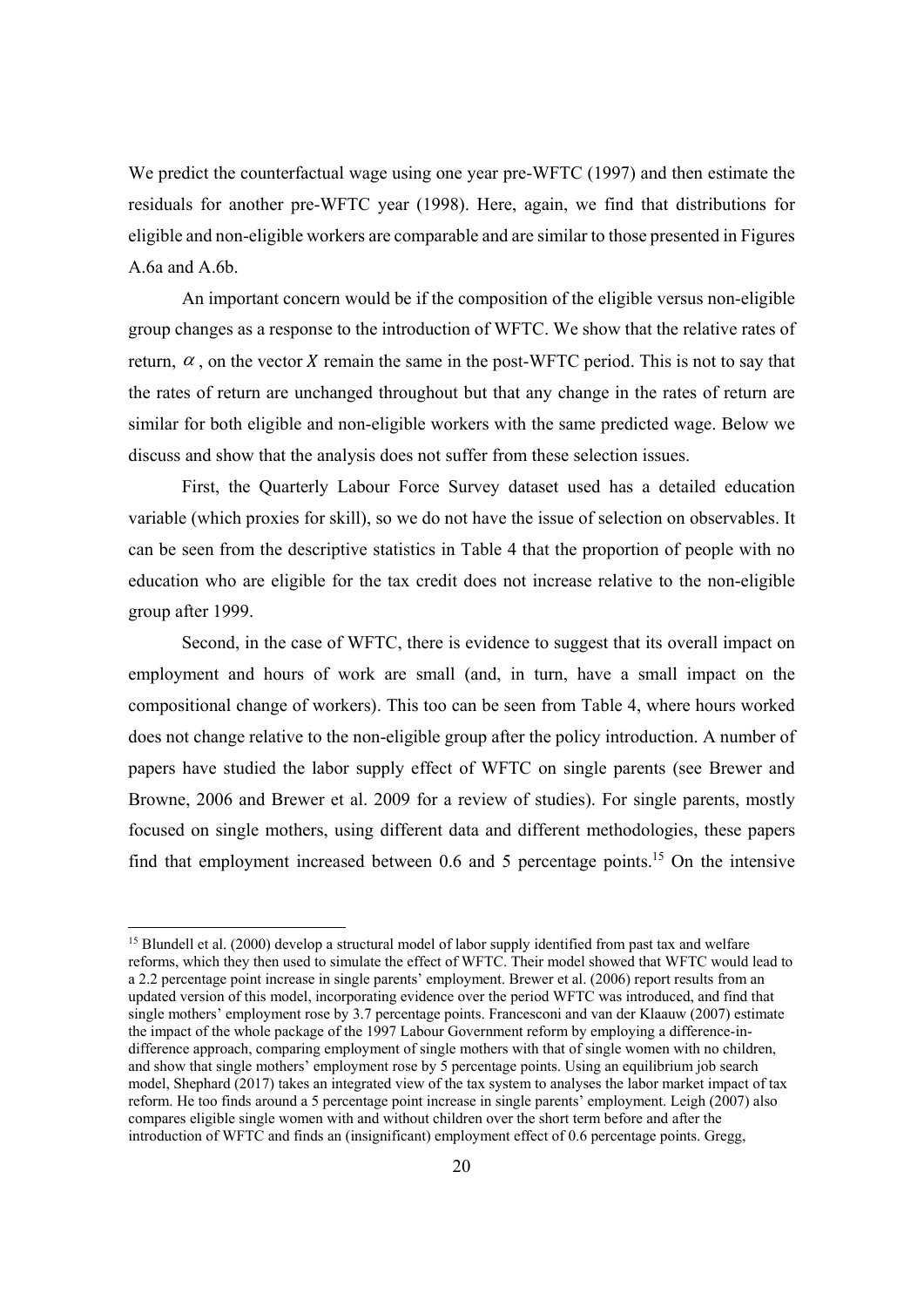margin, Blundell et al. (2008) show there was an increase in average hours among single mothers who remained in employment. Moreover, Gregg, Harkness, and Smith (2009) show there was an increase in hours among single mothers working fewer than 16 hours before the reform by approximately 3 hours, and there was a reduction in hours among those working more than 16 hours before the reform by 1.7 hours. For married couples, overall, studies show either no or small (negative or positive) effects of WFTC on the intensive and extensive margin. Francesconi, Rainer, van der Klaaw (2009) find no statistically significant labor supply effect for married women overall and if their partners worked full-time but around 3 percentage point effect if their partner did not work or worked less than 16 hours. They find no measurable effect on the labor supply of married men, irrespective of their partner's employment status.<sup>16</sup> The small employment change is an important distinction between the WFTC and the US Earned Income Tax Credit, which Blundell and Hoynes (2004) discuss in detail. In the analysis that follows, we look separately at men and women and, for each, at the effect on the sub-samples of married and single parents.

Finally, the minimum wage in the UK, introduced in April 1999, imposes a lower bound below which the employer cannot cut the gross wage. This suggests that an influx of lower-skilled workers will not impact the wage as severely as it would have without a minimum wage. The minimum wage is a ceiling below which the employer cannot cut the wage. In our analysis, we use the minimum wage as a point of censor when measuring the policy effectiveness.

## **5.3. Stage Two: Estimating the Wage Change**

Using the counterfactual wage estimated in the previous section, we now estimate the wage change resulting from the introduction of WFTC. In this section, we describe the estimation strategy used.

We estimate:

 $\overline{a}$ 

Harkness, Smith (2009) also employ a difference-in-difference approach and compare single mothers (parents) with different comparison groups and find that employment increases between 3.8 and 5.2 percent.

 $\frac{16}{16}$  In line with what is common in this literature, throughout the article, the terms "marriage," "couples," "married couples," and "marital unions" are used in a broad sense to include all types of live-in partnerships, such as cohabitations, stepfamilies and blended families.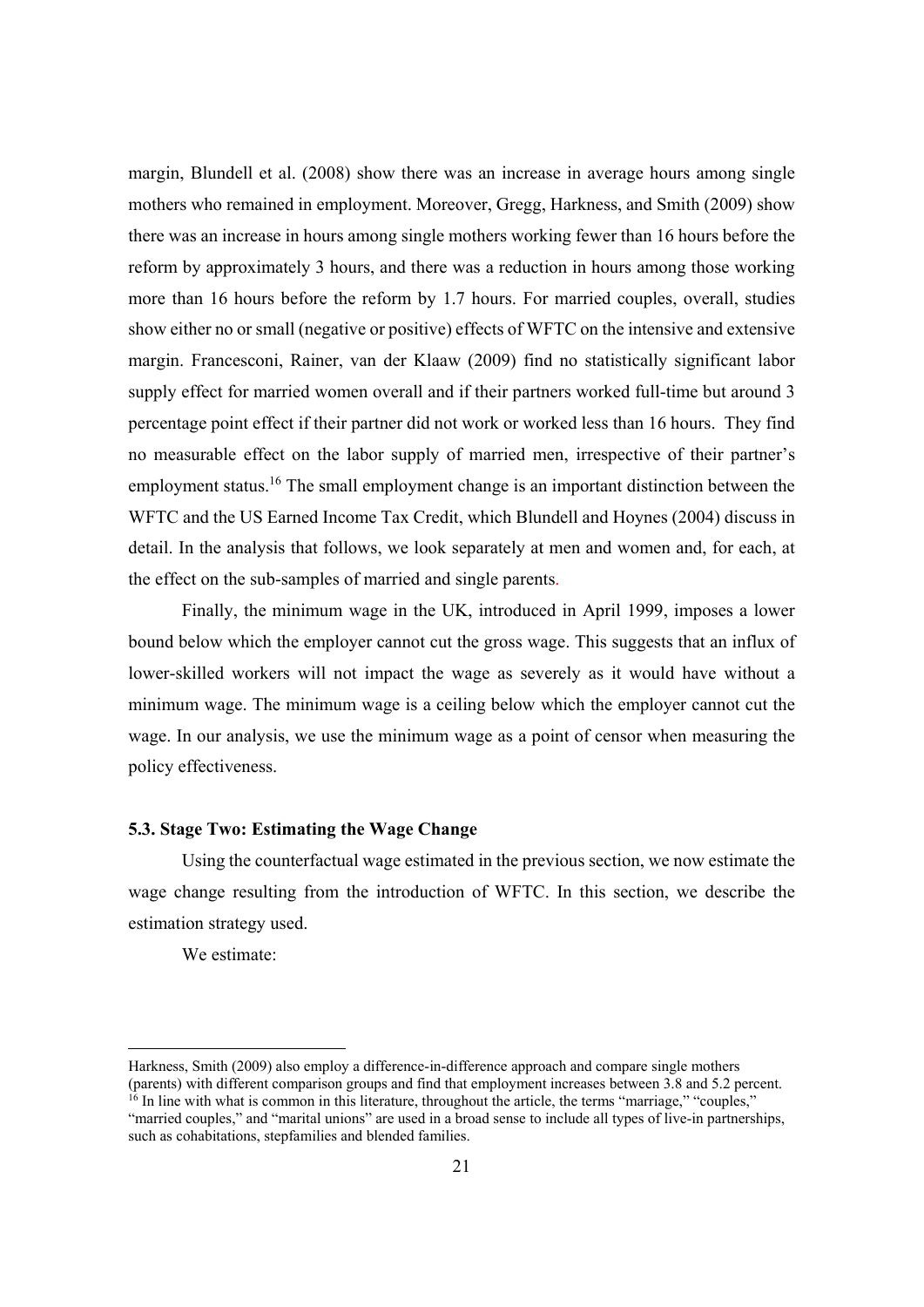$$
W_{it} = \beta_0 + \beta_1 (\widehat{W}_{it}^c + \beta_2 (TC_{it}^d) + \beta_3 (TC_{gt}^s) + \beta_4 \Delta TC_{it} + u_{it},
$$
\n(3)

where  $\hat{W}^c$  is the predicted wage, which has been corrected for changes in average earnings and general inflation using quarterly indexes, *t*. We bootstrap with 200 replications when constructing the counterfactual wage and when estimating the wage change. All variables are as described in equation (1) in Section 5.1.

To take into account the distortion in wages brought about by the introduction of the minimum wage in the UK, we use a censored regression model. In 1999, the minimum wage was set at £3.60 for adults aged 22 or older and £3.00 for those aged 18 to 21.<sup>17</sup> For those with a binding minimum wage, there exists a gap between the actual and predicted wages.<sup>18</sup> For those who are unaffected by the minimum wage (i.e., those who were previously earning above the national minimum), no gap exists between the actual and predicted wages.

We adjust the econometric specification to take into account the left-censoring that is generated by the minimum wage. A model that is directly relevant here is the censored least absolute deviation  $(LAD)$  (Powell, 1984).<sup>19</sup> This is a non-parametric specification that has the advantage over parametric methods, such as a censored Tobit, that the consistency of the estimator does not require knowledge of the distribution of the error term  $u_i$ ; nor is it assumed that the distribution is homoscedastic, only that it has median zero. In turn, it is robust to nonnormality of the error terms, and it is robust to heteroskedasticity (which is common in most cross-sectional datasets).

Powell (1984) shows that the median function is equal to the function maximum, such that:

-

<sup>&</sup>lt;sup>17</sup> The minimum wage increased to £3.70 (£3.20) in 2000, £4.10 (£3.50) in 2001, and £4.20 (£3.60) in 2002 for workers aged over 21 (aged 18-21). We account for these increases in our analysis.

 $^{18}$  Before the introduction of the minimum wage, approximately 3 percent of men and 12 percent of women reported an hourly wage at or below the minimum wage. Among the WFTC eligible, this was higher (5 percent of men and 17 percent of women).

 $\frac{1}{19}$  An alternative (parametric) specification is the Tobit model. However, it imposes more assumptions on the distribution of the error term. In previous versions of the paper, we estimate equation (3) also using the Tobit and find that the results are similar to those of OLS and CLAD. In appendix table A.2, we present the regression-based analysis using Tobit for men and women, respectively. .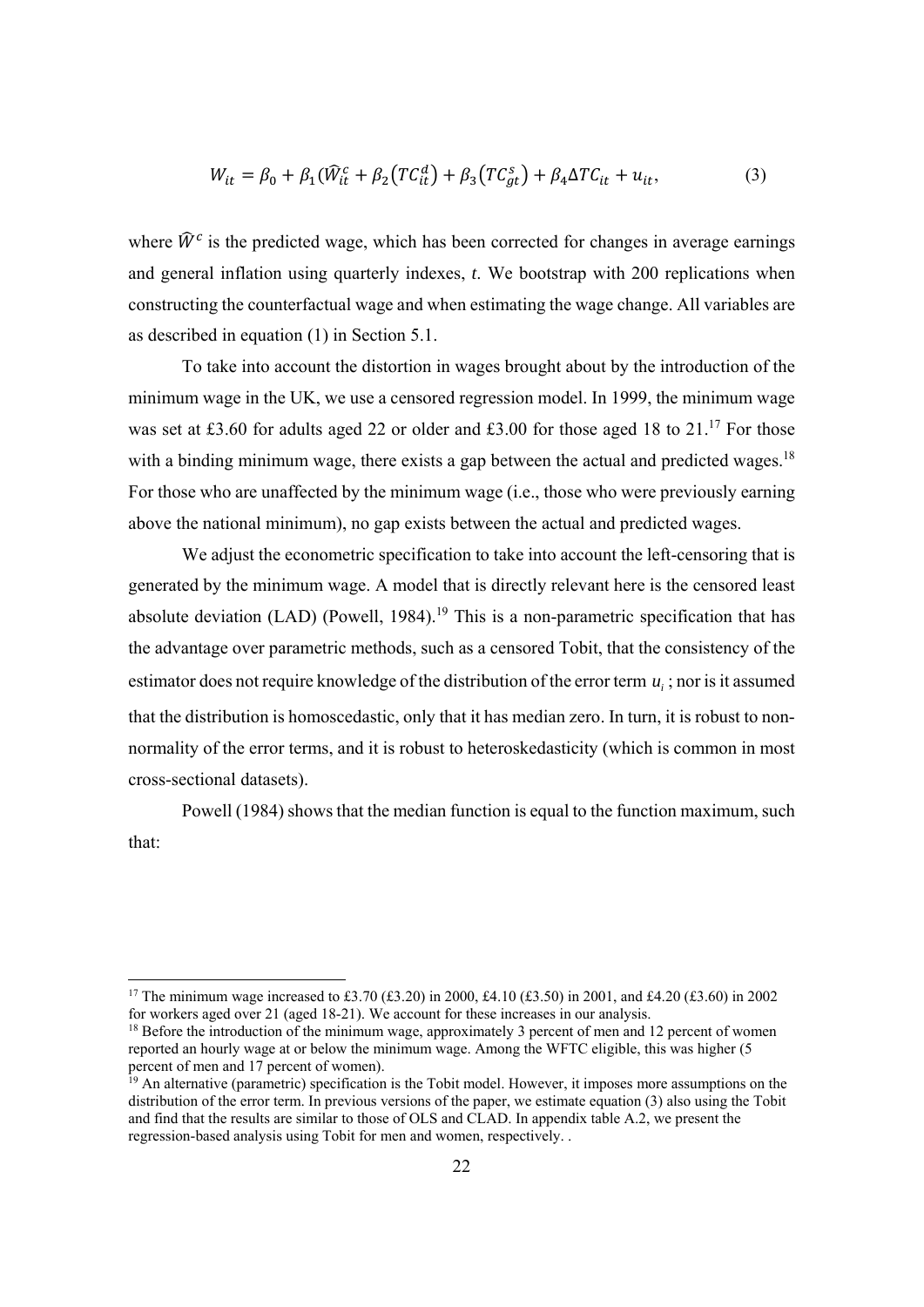$$
q_{50}(W_{it}|\hat{W}^s, \text{TC})
$$
  
= max(w<sub>min</sub>, q<sub>50</sub>(β<sub>0</sub> + β<sub>1</sub>(W<sub>it</sub><sup>c</sup> + β<sub>2</sub>(TC<sub>it</sub><sup>d</sup>) + β<sub>3</sub>(TC<sub>gt</sub><sup>s</sup>) + β<sub>4</sub>ΔTC<sub>it</sub> + u<sub>it</sub>)|W<sup>c</sup>, TC)  
= max(w<sub>min</sub>, β<sub>0</sub> + β<sub>1</sub>(W<sub>it</sub><sup>c</sup> + β<sub>2</sub>(TC<sub>it</sub><sup>d</sup>) + β<sub>3</sub>(TC<sub>gt</sub><sup>s</sup>) + β<sub>4</sub>ΔTC<sub>it</sub>)

where  $q_{50}$  denotes the median of the distribution conditional on covariates and the median distribution of  $u_i$  is assumed to be zero.  $w_{min}$  is the national minimum wage and  $TC =$  ${TC<sup>d</sup>, TC<sup>S</sup>, \Delta TC}$ . The objective of the censored LAD is to consistently estimate the vector of  $\beta$  by the parameter vector that minimizes:

$$
\sum_{i=1}^{N} |W_i - \max(w_{min}, \beta_0 + \beta_1(\widehat{W}_{it}^c + \beta_2(TC_{it}^d) + \beta_3(TC_{gt}^s) + \beta_4\Delta TC_{it} + u_{it})|
$$

In the analysis that follows, we use this specification as well as standard ordinary least squares.

## **Section 6: Results**

In this section, we start with a graphical representation of our main results. We then present the regression-based analysis using OLS and the censored LAD on log wages for men and women, respectively. The latter estimation adjusts the econometric specification (3) to take into account the left-censoring generated by the minimum wage. In addition, we look separately at the results for single men, married (or cohabiting) men, single women and married (or cohabiting) women.

The regression results in Tables 5 and 6 estimate the equations in Section 5.3. We report the marginal effects of WFTC and the spillover effect on the actual (log) wage between 2000 and 2003.

### **6.1 Graphical Representation**

We start by showing a simple graphical analysis that illustrates the identification strategy. The graphs are a simple representation of the regression-based analysis; however, they summarize well some of the key results of the policy impact.

In Figures 2a and 3a, we show the densities of the log difference between actual and predicted wages for WFTC-eligible workers and "similar" non-eligible workers. These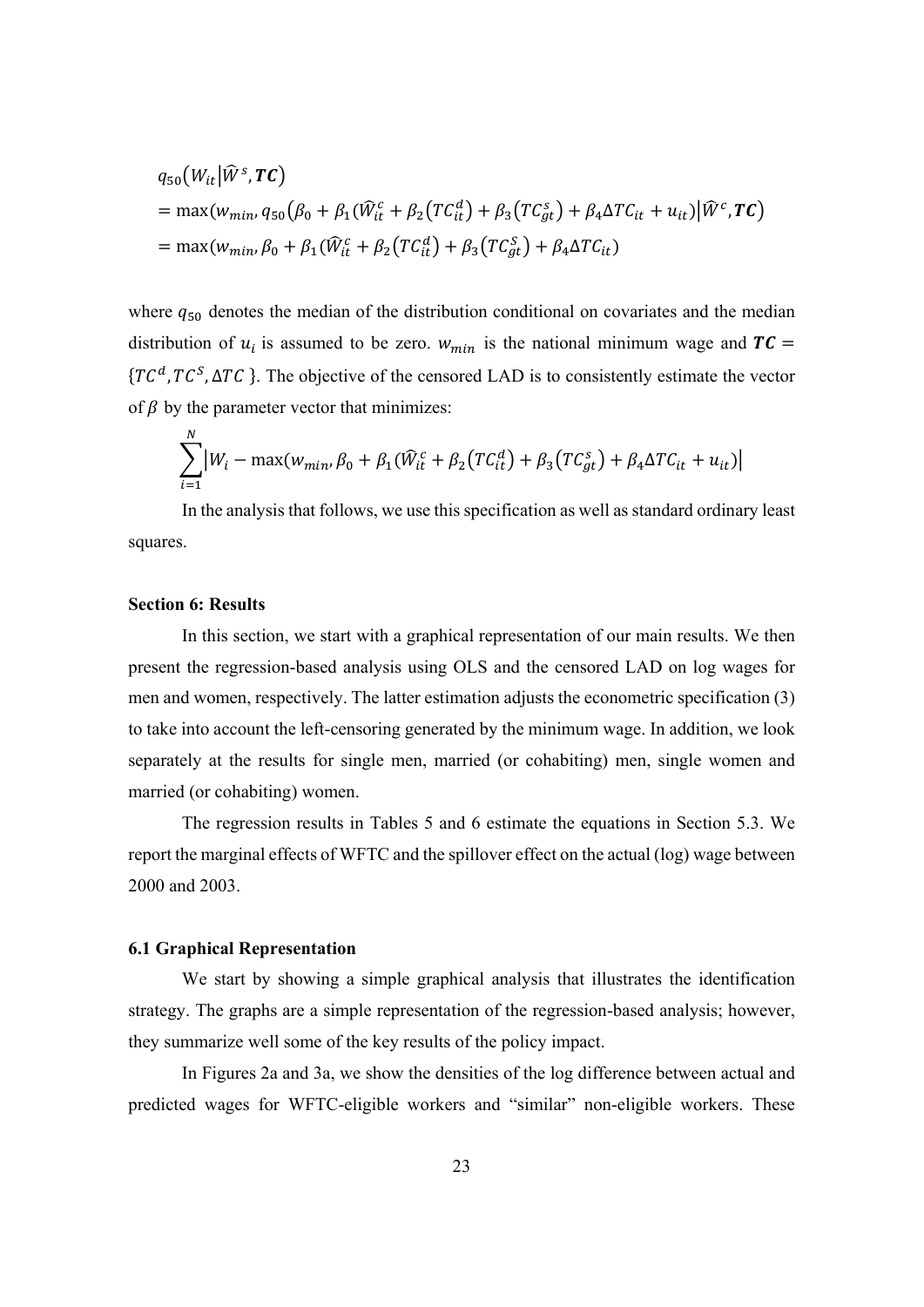similar workers are the non-eligible workers in industries and education groups with a high density of eligible workers, respectively. We observe that the wage distribution of the treated workers is to the left of the wage distribution observed for the non-eligible workers. This shows that the policy had an effect and that this effect was negative, resulting in lower than predicted wages after the policy was implemented compared with the non-eligible workers. Moreover, we see that the treatment affects all parts of the distribution. The results are unchanged when we look at the different groups.

Given the possibility of a treatment spillover onto the non-eligible similar workers, we further compare these workers with an alternative group that has a low eligibility probability. The differences between these two groups illustrate the existence of spillover effects to workers who are non-eligible but have similar characteristics to those eligible. From Figures 2b and 3b, we see that while the spillover effect is less striking than the direct effect, when using the industry-group variation, the wage distribution of the eligible-similar workers is to the left of the wage distribution observed for the non-eligible-less similar workers.

In Figures 4a, 4b, 5a and 5b, we replicate the above analysis for women. Interestingly, we see that while the direct effects are small, the spillover effects are more notable. In particular, from Figure 5b, we see that while there is a negative effect on the top half of the distribution, there is a positive effect on the bottom half. This may be a consequence of the minimum wage, which binds for the bottom of the distribution.

In the analysis that follows, we will quantify these results and test their robustness.

#### **6.2. Regression Analysis**

 $\overline{a}$ 

The regressions are first performed for men, with the output displayed in Table 5. The results are shown for the OLS and the CLAD estimation.<sup>20</sup> Columns  $(1)$  and  $(2)$  show the results for all men for the OLS and the CLAD estimation, respectively. Columns (3) to (6) show the results separately for single and married men for each estimation strategy,

<sup>&</sup>lt;sup>20</sup> The number of observations is very slightly lower for CLAD because the estimation technique used for the CLAD estimator is an iterative linear programming algorithm for which observations are dropped if the predicted value is less than the censoring value when the left tail of the distribution is censored, or they are dropped if the predicted value is greater than the censoring value when the right tail of the distribution is censored.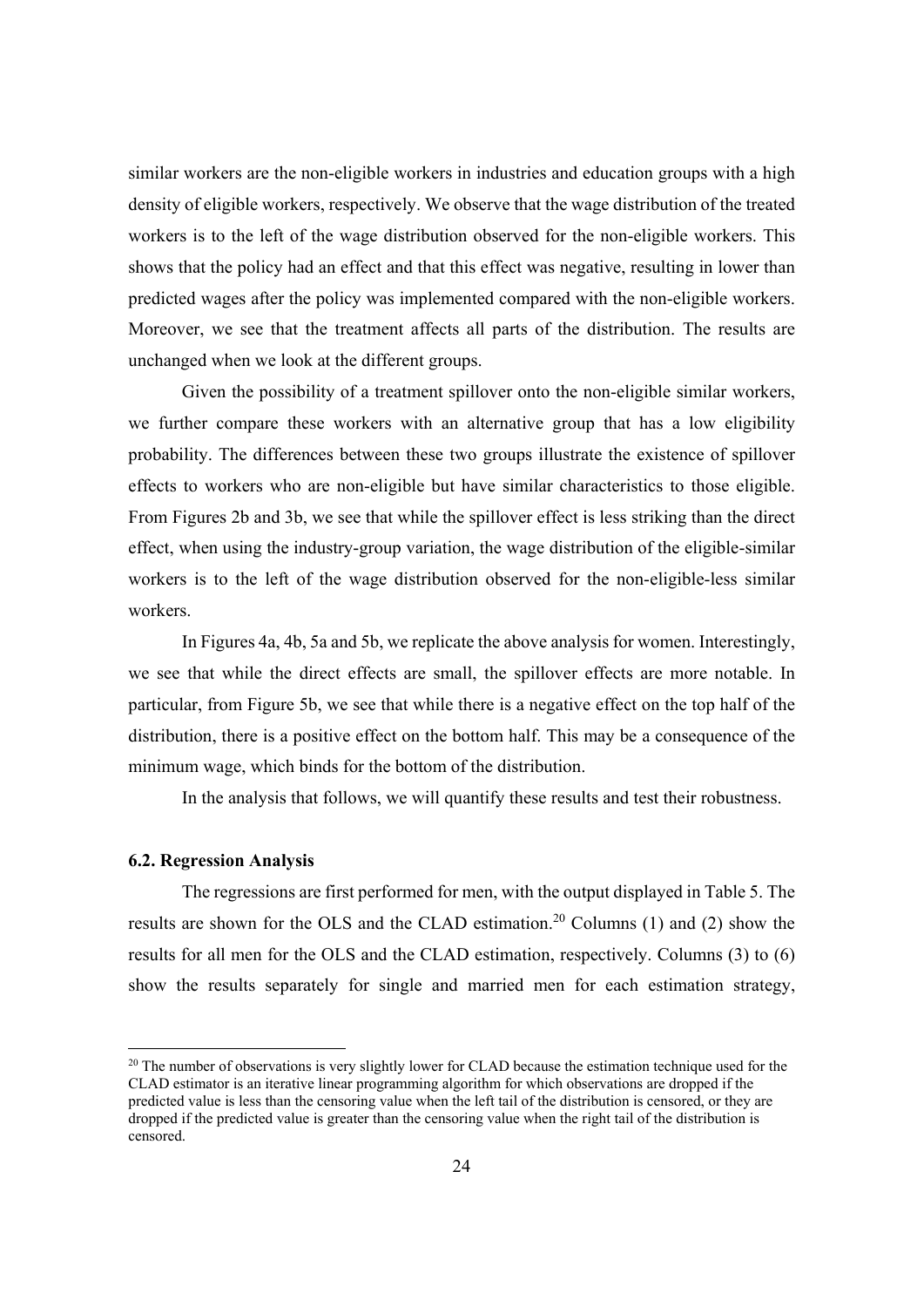respectively. As an alternative specification, we report the main results using a WFTC eligibility variable instead of the tax credit amount. The results, shown in Table A.3, are similar to those shown for men and women in Tables 5 and 6. Although this is a more straightforward approach to computing the tax credit amounts (i.e., closer to the more standard approach of using eligible or not), the coefficient on eligibility may also capture the intensive margin (generosity). Using the continuous measure allows us to include a measure that take into account the tax credit amount change from Family Credit and WFTC.

From Columns (1) and (2) of Table 5, three striking results emerge from the analysis of men. The first is that a WFTC-eligible worker has a decline in his gross wage relative to a similarly skilled non-eligible worker who has the same predicted wage. The coefficients are larger in the censored specification than in the linear specification (0.278 versus 0.143). From column (2), we see that as the rate of WFTC increases for the eligible worker, the gross wage falls relative to that of a similarly skilled non-eligible worker. Calculated at the average WFTC rate, which is 0.24, this is equivalent to a decrease in gross wages of approximately 7 percent. When we evaluate this at the average weekly wage of £216 and the average weekly WFTC of £45, this implies that there is a 30 percent shift in incidence from the eligible worker to the employer.

The second important result is that there is a strong and negative spillover effect on non-eligible workers when we look by industry and by education group. The results from both specifications are similar and imply that for every pound of the tax credit, there is a negative spillover of WFTC on the wages of non-eligible workers in a given education group. From column (2), the coefficients of 0.29 implies that, when evaluated at the average fraction of WFTC workers in an education group, wages of non-eligible workers decrease by 1.7 percent while the fraction of men eligible for WFTC increases by one percent in an education group. Similarly, when looking at spillovers within given industry groups, we find that wages fall for all workers. Evaluated at the average fraction of WFTC workers in an industry, wages for all similar workers decrease by 0.9 percent. This is of critical policy importance, as we can no longer assume that a partial analysis of the tax credit is sufficient when trying to understand all the consequences of the policy. Studies of the effect of taxes and benefits on other groups often ignore this group. Moreover, because the spillover affects the wages of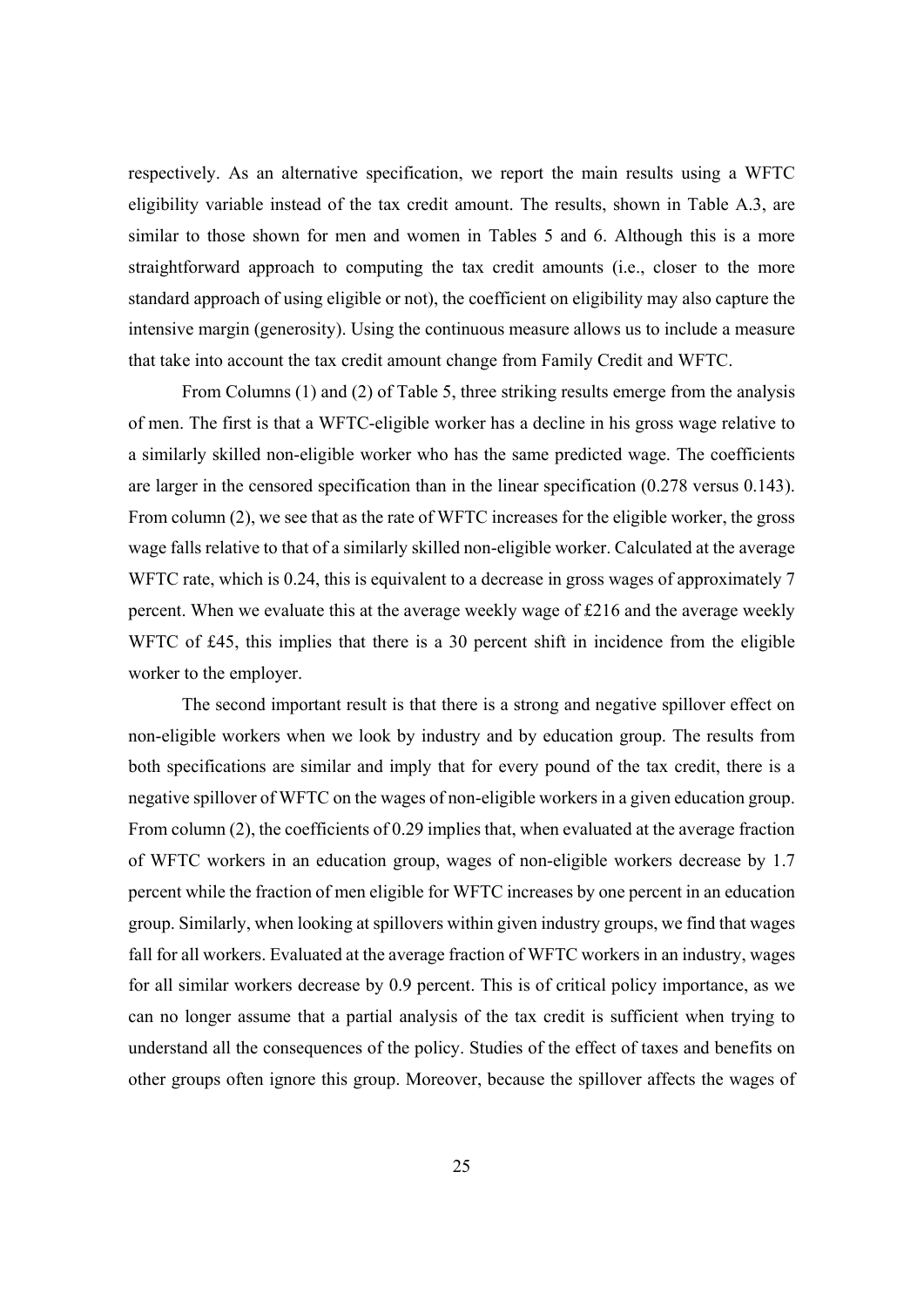eligible workers as well, this is equivalent to an 8 percent shift in tax credit incidence to the employer, over and above the shift from the direct effect.

Finally, a change in tax credit generosity from Family Credit to WFTC does not have a significant effect. This is the case for both specifications (columns 1 and 2).<sup>21</sup> This implies that the effect on gross wages is a result of the change in payment method (i.e., payment through the employer). This is important to our understanding of the mechanism through which the incidence of the tax credit can be shared. The result implies that even in the absence of an increase in the tax credit, increased salience of the tax credit to the employer can lead to a shift in the incidence of the tax credit. When looking separately at single and married men in columns (3) to (6) in Table 5, we find similar patterns across the groups and specifications. The results, however, become less precise when we look at single men, which likely reflects the small number of single fathers claiming WFTC. The distinction by marital status is more relevant when looking at women because the proportion of single mothers is relatively larger than that of single fathers.

As noted earlier, it is traditional to focus on women when looking at the participation effects of tax credits. However, when looking at wage changes, the reasoning for this is less obvious because men are at least as, if not more, likely to claim the tax credit through their employer. In particular, in a coupled household, because the male partner is more likely to be the household member in the labor force, he is also more likely to be the claimant. The results in Table 6, which present the results for women, offer interesting insights and confirm this hypothesis.

Table 6 presents the results for women from the OLS and CLAD estimation. From columns (1) and (2), we see that the direct effect is small and positive when using the linear specification but is close to zero (and insignificant) when we take into account the leftcensoring that is generated by the minimum wage (column 2). Moreover, from columns (3) to (6), when separating by marital status, the results suggest that the direct effect of WFTC is negative only for single mothers and positive for married women. However, these results are not very stable across the different specifications. One explanation for why the direct effect is stronger for men than for women may be that women have a lower average wage

-

 $2<sup>1</sup>$  The effect, however, does not take into account potential changes in the generosity from childcare expenses.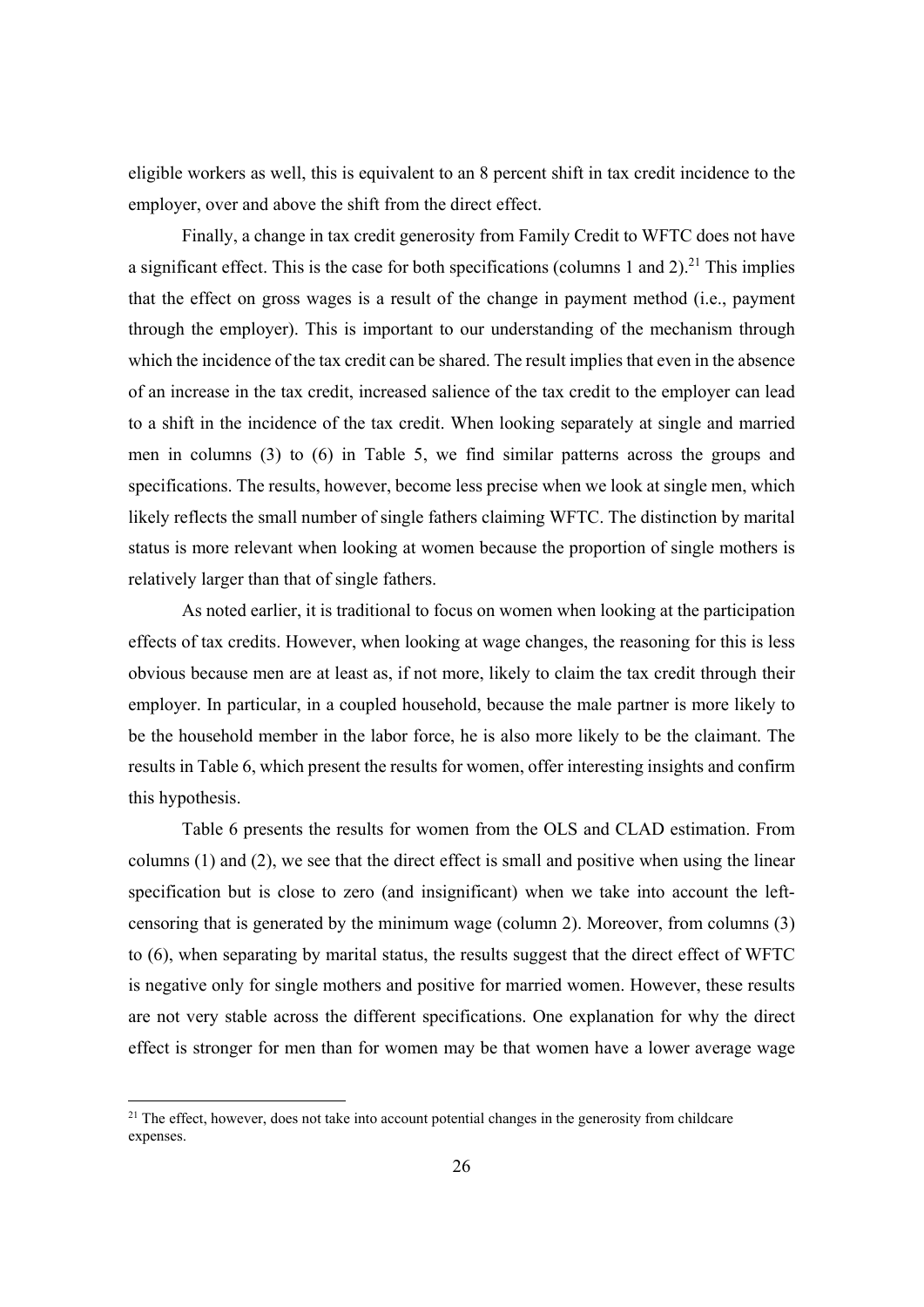than men and work, on average, fewer hours, so the potential incidences from WFTC are smaller. Alternatively, it may be that women are more likely to be "protected" from a wage (growth) cut because of the minimum-wage barrier.

We do, however, find that for women there is a strong and negative spillover effect by both industry and education groups. This result implies that as the fraction of eligible women increases in the workplace, there is a larger wage drop for everyone in the same skill group (i.e., those with the same predicted wage). This is consistent with the idea that the shift in the burden of the tax credit increases with the fraction of eligible workers. When comparing the results from the different estimation techniques, the results remain consistent, but the order of magnitude of the coefficients changes. From column (2), the education (industry) spillover coefficient of 3 (9) percent implies that, when evaluated at the average fraction of WFTC workers in an education (industry) group, wages of non-eligible workers fall by 0.4 percent (1.0 percent) while the fraction of women eligible for WFTC increases by one percent in an education (industry) group.

We check how sensitive the results are to alternative measures of hours worked, to removing the proxy respondents, to removing those who report a wage below or at the national minimum after its introduction, to restrict the analysis to those for whom the change in generosity from Family Credit to WFTC was small, and to restricting the counterfactual group to those with children of school age. These results are summarized in Table A.4 and described below.

Although eligibility is based on discrete hours cut-offs, as a robustness check, we use actual hours worked (a continuous measure). In Table A.4, columns (1) and (2), we show that if we predict wages using hours worked, the results for are similar for men and women: the (negative) direct effect is stronger but still much smaller in magnitude than for men and is only marginally significant. Second, we might be concerned that proxy respondents for eligible workers are more (or less) likely to misreport wages than for similar non-eligible workers. We exclude proxy respondents from the analysis, and from columns (3) and (4) of Table A.4, we find that the main results hold. For both men and women, the coefficients remain mostly unchanged, suggesting that the results are not driven by differentials in the response by proxy respondents. To address another potential issue of misreporting, we investigate the effect of reporting below the national minimum wage after its introduction on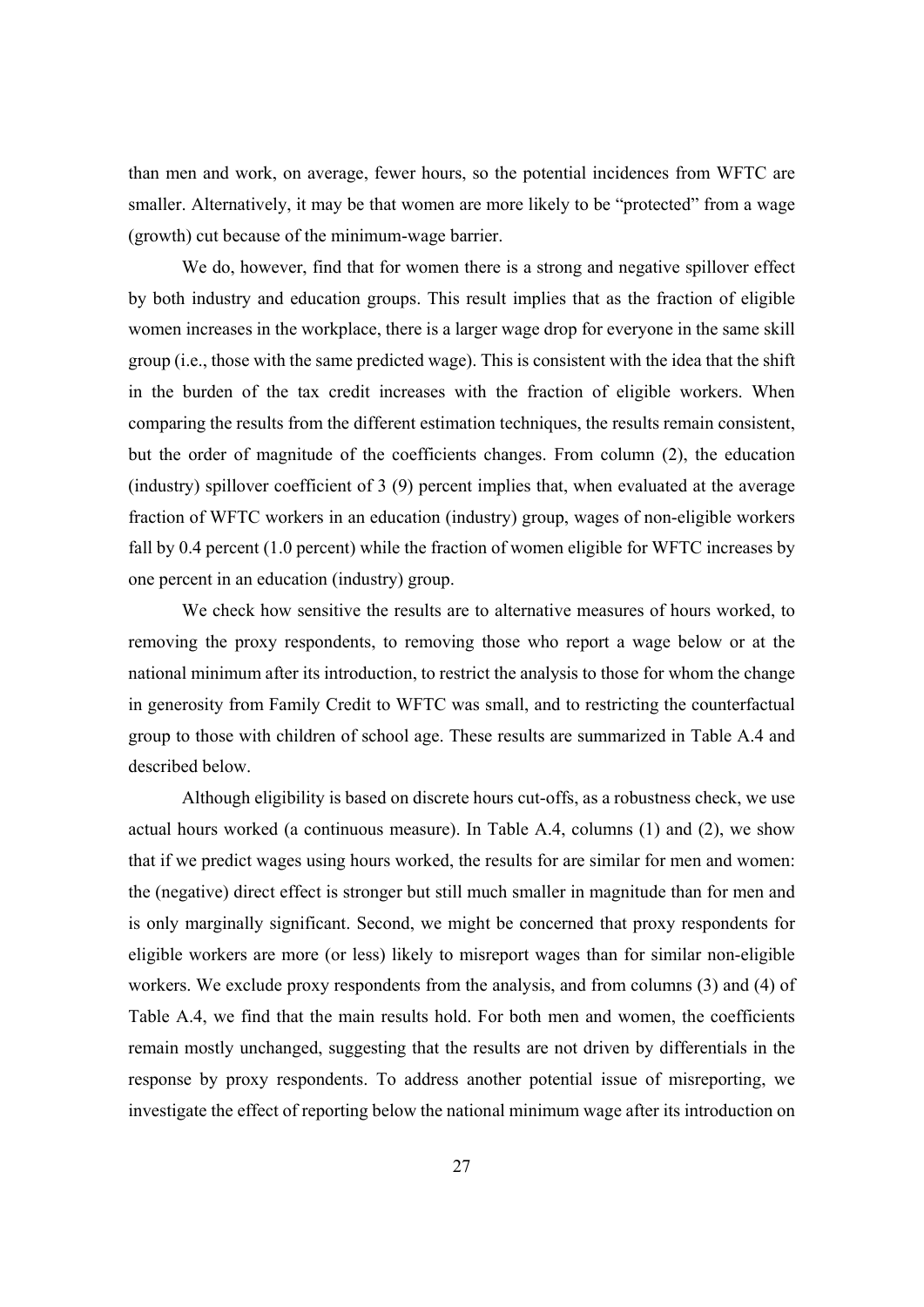the main results. After the introduction of the national minimum wage, 1 percent of men and 3 percent of women in the sample report a wage below the national minimum. From columns (5) and (6), we see that when we exclude these workers, as well as those who report a wage at the national minimum, from the sample, the results do not change with respect to the baseline results. In columns (7) and (8) we report the results for those who were previously eligible for Family Credit, which was paid directly to them, and are now eligible for WFTC, but for whom the change in the amount they receive is small (i.e., less than £10 extra per week). We find that there is still a negative effect on wages, further suggesting that the method of payment is important. Finally, we restrict the analysis to workers with children under the age of 16. By construction, those receiving WFTC have children, however, among the control group, some may not have children or have children over the age of 16. From columns (9) and (10) we see that our results are robust within this subsample of workers.

#### **Section 7: Extensions and Robustness**

In this section, we conduct some robustness checks and broaden our analysis to investigate some interesting questions. First, we conduct a falsification test using our twostage estimation on pre-policy years. Second, we consider whether the size of the firm has any impact on the share in incidence between workers and firms.

#### **7.1. Test of the Common Trends Assumption**

-

The identification strategy we use relies on a common trend assumption. The  $\beta_1$ in equation (3) is flexible, such that it adjusts to pick-up parallel changes in common trends. However, here we provide further evidence through a falsification test that the common trend assumption holds in a sample period before WFTC. To ensure that the observed differential effects on wages between eligible and ineligible workers did not exist prior to the introduction of WFTC, we replicate our analysis by performing placebo estimation on data before 1997.<sup>22</sup> Policies to help families with children have been used in the UK since the 1970s. In particular, given that WFTC's predecessor was similar to WFTC, we can only measure relative changes from the previous policies and not the absolute effect of tax credit policies.

 $^{22}$  This is the period prior to the changes by the Labour Government that was elected in May 1997.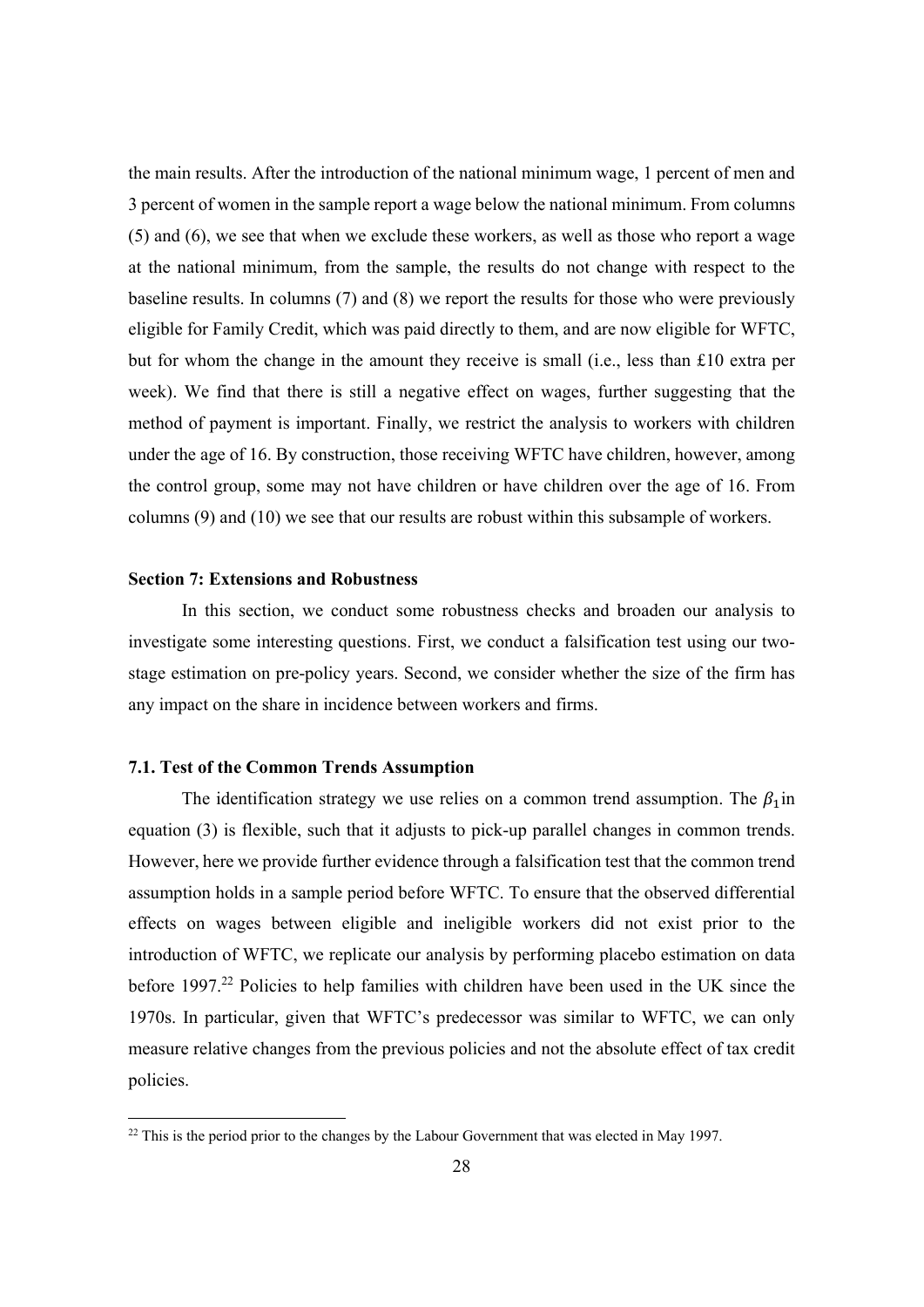Using data from 1994 to 1995, inclusive, to perform the first stage of our analysis and data from 1996 to 1997, inclusive, for the second stage, we report our results in Table 7. It can be seen that during this period there was no differential effect. Additionally, to account for potential local labor market differences and the geographic variability in productivity over time, we interact region with industry when constructing the counterfactual wage. The results are presented in columns (1) and (2) Table A.5 for men and women, respectively. Similarly in columns (3) and (4) of Table A.5, we interact industry with trends when constructing the counterfactual wage. This should allow for a differential growth by industry and also for differential industry inflation rates. While the main result holds, the (industry) spillover effect increases slightly.

#### **7.2. Policy Anticipation Effect**

The introduction of the Working Families' Tax Credit was announced in March 1998 before its actual introduction in October 1999. Although not all the features were publicized, the government announced that this tax credit would replace Family Credit. Francesconi and van der Klaauw (2004), and in a more recent paper, Blundell, Francesconi and van der Klaauw (2011), argue that the anticipation effects of WFTC are important in the labor market and other behavioral responses. As a robustness check, we adjust the analysis to take into account that employers and workers may have adjusted their behaviors before the actual introduction of WFTC. We do this by excluding from the analysis the period between the announcement and the implementation. From Table 8, it can be seen that the main findings remain largely unchanged.

#### **7.3. Firm Size**

There is a large body of literature relating the size of the firm to the wage level in that firm. Brown and Medoff (1989) conclude that one of the main reasons wages are higher in larger firms is that they hire better-quality workers. In a competitive model, we would expect the hourly wages to be the same for similar workers. In it quite likely that in larger firms, there will be multiple workers with the same job-title. By applying the methodology used in Section 5, we compare: (1) small-sized firms (employing 1-19 workers); (2) medium-sized firms (20-49 workers); and (3) large-sized firms (more than 50 workers).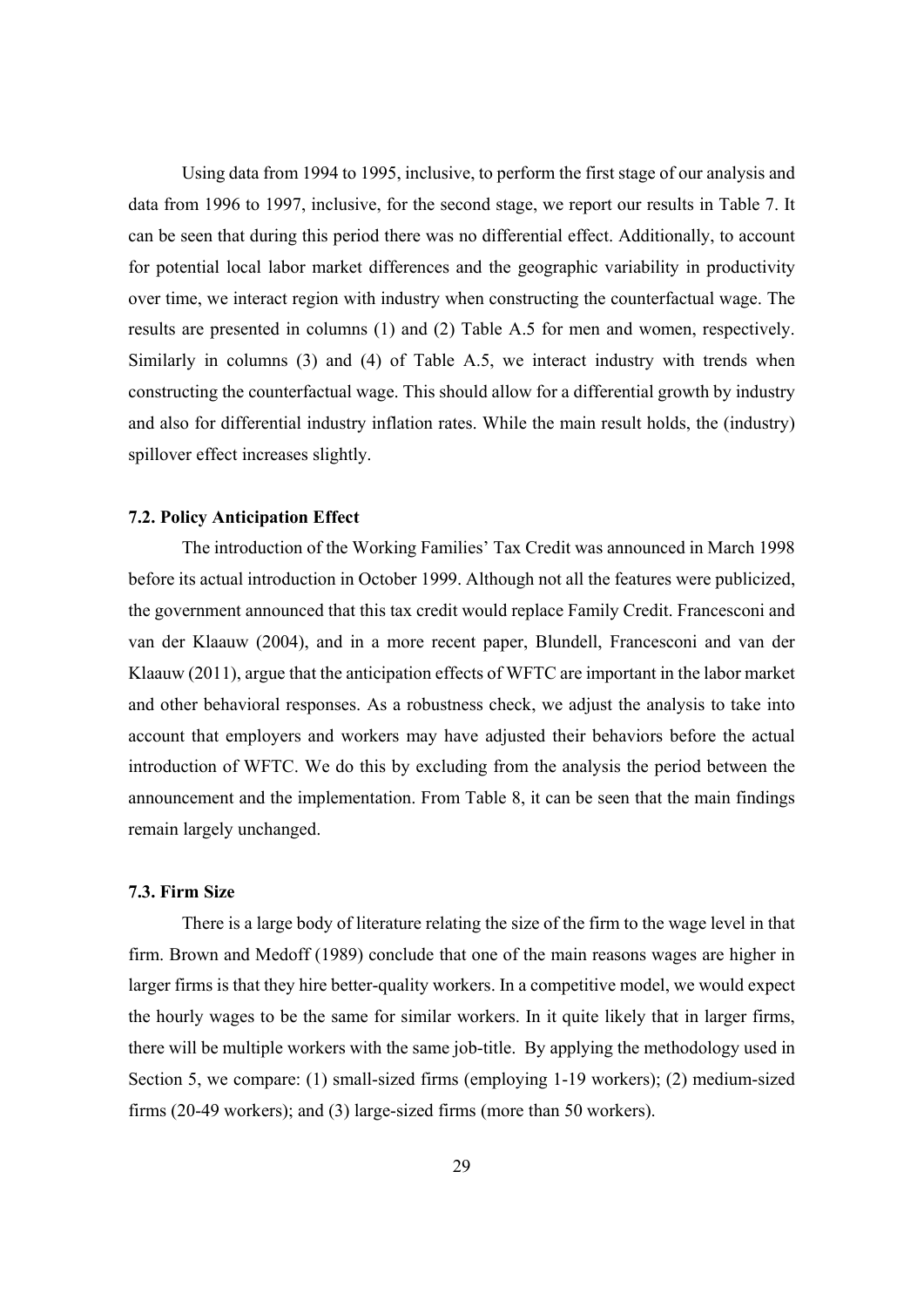We replicate our earlier analysis for each firm-size category and report the results in Table 9. We find that as the size of the firm increases, the degree of "spillover" by industry also increases. This seems quite reasonable, given that larger firms have more uniformity in wage contracts across workers (i.e., workers performing identical jobs and receiving the same hourly wage). Here, it would be more difficult for the employer to cut the gross wage of only those eligible for WFTC and to leave the wage of the non-eligible workers unchanged.

#### **Section 8: Conclusion**

The results presented in this paper show that when tax credits in the UK were paid directly through the employer rather than as a welfare benefit, there was a significant shift in the burden of tax credits. Firms adjusted wages downwards after observing directly the tax credits paid to workers. In equilibrium, the average wage of similar workers that did not receive WFTC also adjusted downwards. The change in the visibility to the employer, and not the change in the amount of additional tax credit, explains this shift, and suggests that the individual wage bargaining between the firm and each given employee plays a role in tax incidence. This is the first paper to investigate the effects of the change in salience from the viewpoint of the employer (donor) rather than from that of the employee (recipient).

Another key finding in the paper is that the introduction of WFTC implied a (negative) spillover onto the wages of similarly skilled non-eligible workers. This is of critical policy importance, as we can no longer assume that a partial analysis of the tax credit is sufficient when trying to understand all the consequences of the policy. Studies of the effect of taxes and benefits on other groups often ignore this group.

The UK government spent a great deal on this policy relative to previous policies, with the aim to "make-work-pay." By paying recipients through their employers rather than directly, they intended to reduce the stigma attached to receiving tax credits in the form of a welfare benefit. The literature has shown that WFTC increased the labor supply among single mothers by as much as 5 percent, with no labor supply effect on other groups, only an increased household income. While the success of the policy can be measured in these terms, one needs to measure its benefits in their entirety by incorporating the costs associated with the wage changes. This is important not only for tax credits such as the WFTC but also for other taxes and benefits that are visible and/or can be extracted by another group in the economy.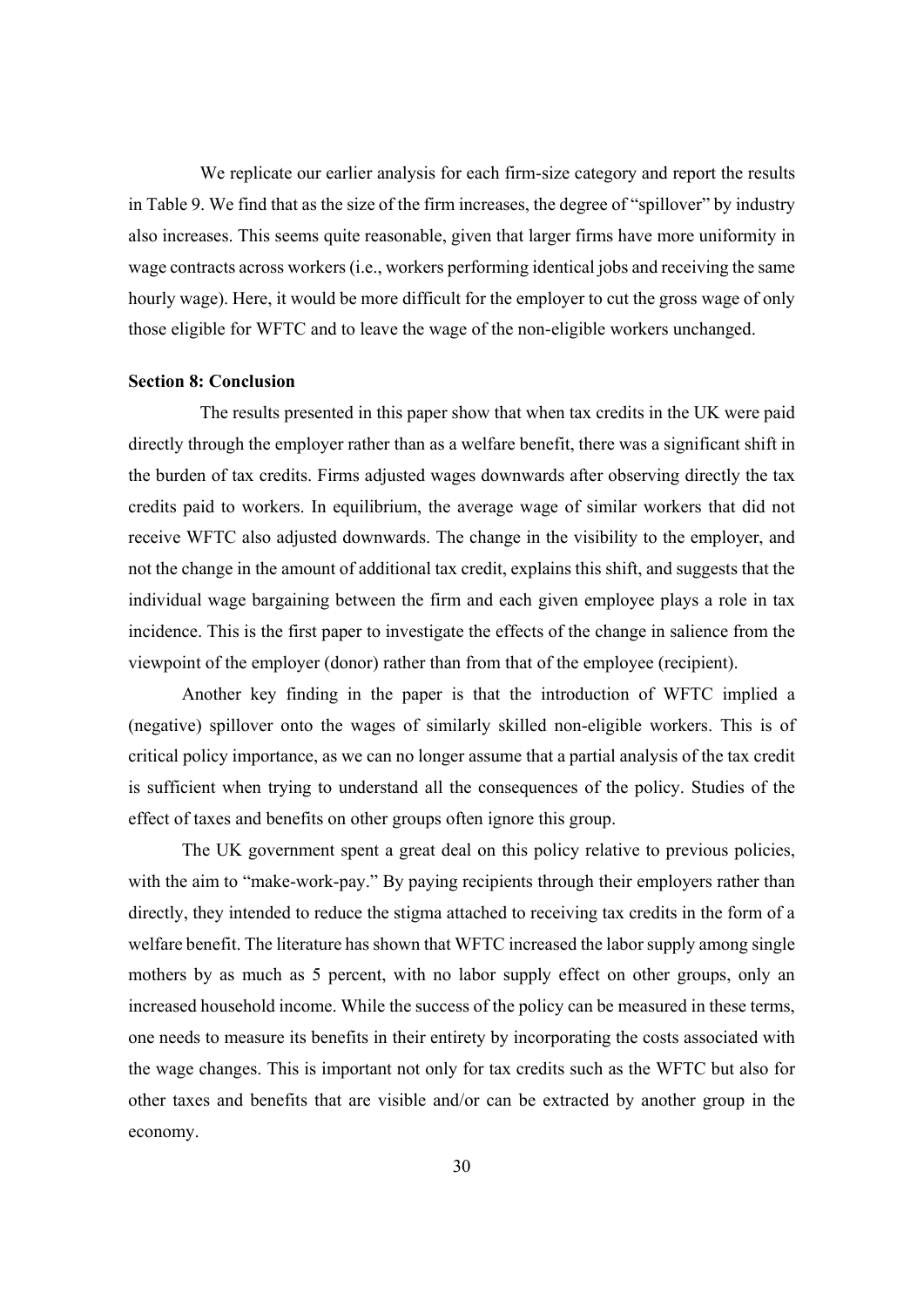#### **References**

Azmat, G. (2012) "The Incidence of an Earned Income Tax Credit: Evaluating the Impact on Wages in the UK," CEP Discussion Paper No 724.

Azmat, G. (2014) "Evaluating the Effectiveness of In-Work Tax Credits," Empirical Economics 2014, vol. 46 (2), pp. 397-425.

Blundell, R. (2001) "Welfare Reform for Low Income Workers," Oxford Economic Papers, vol. 53(2), pp. 189–214.

Blundell, R., Duncan, A., McCrae, J. and Meghir, C. (2000) "The Labour Market Impact of the Working Families' Tax Credit," Fiscal Studies, vol. 21, pp. 75–100.

Blundell, R., Francesconi, M. and Van der Klaauw, W. (2011) "Anatomy of Policy Reform Evaluation: Announcement and Implementation Effects" IZA DP No. 6050.

Blundell, R. and Hoynes, H. (2004) "Has "In-Work" Benefit Reform Helped the Labour Market?" In: Richard Blundell, David Card and Richard Freeman, (eds.), Seeking a Premier League Economy, University of Chicago Press (2004).

Blundell, R., and Walker, I. (2001). "Working Families' Tax Credit: A Review of the Evidence, Issues and Prospects for Further Research," Inland Revenue Research Report No. 1.

Brewer, M. and Browne, J. (2006). The Effect of the Working Families' Tax Credit on Labour Market Participation. IFS Briefing Note No. 69.

Brewer, M., Duncan, A., Shephard, A. and Suarez, M. (2006) "Did Working Families Tax Credit Work? The Impact of In-Work Support on Labour Supply in Great Britain," Labour Economics, vol. 13(6), pp. 699–720.

Brewer, M., Francesconi, M., Gregg, P. and Grogger, J (2009) Features: In-Work Benefit Reform in a Cross-National Perspective. Economic Journal, vol. 119, pp. F1–230.

Brown, C. and Medoff, J. (1989) "The Employer Size-Wage Effect", The Journal of Political Economy, vol. 97, 1027-1059.

Burdett, K. and Mortensen, D.T (1998). "Wage Differentials, Employer Size, and Unemployment." International Economic Review, 39(2): 257–273.

Chetty, R., Looney, A. and Kroft, K. (2009). "Salience and Taxation: Theory and Evidence," American Economic Review 99(4):1145-1177.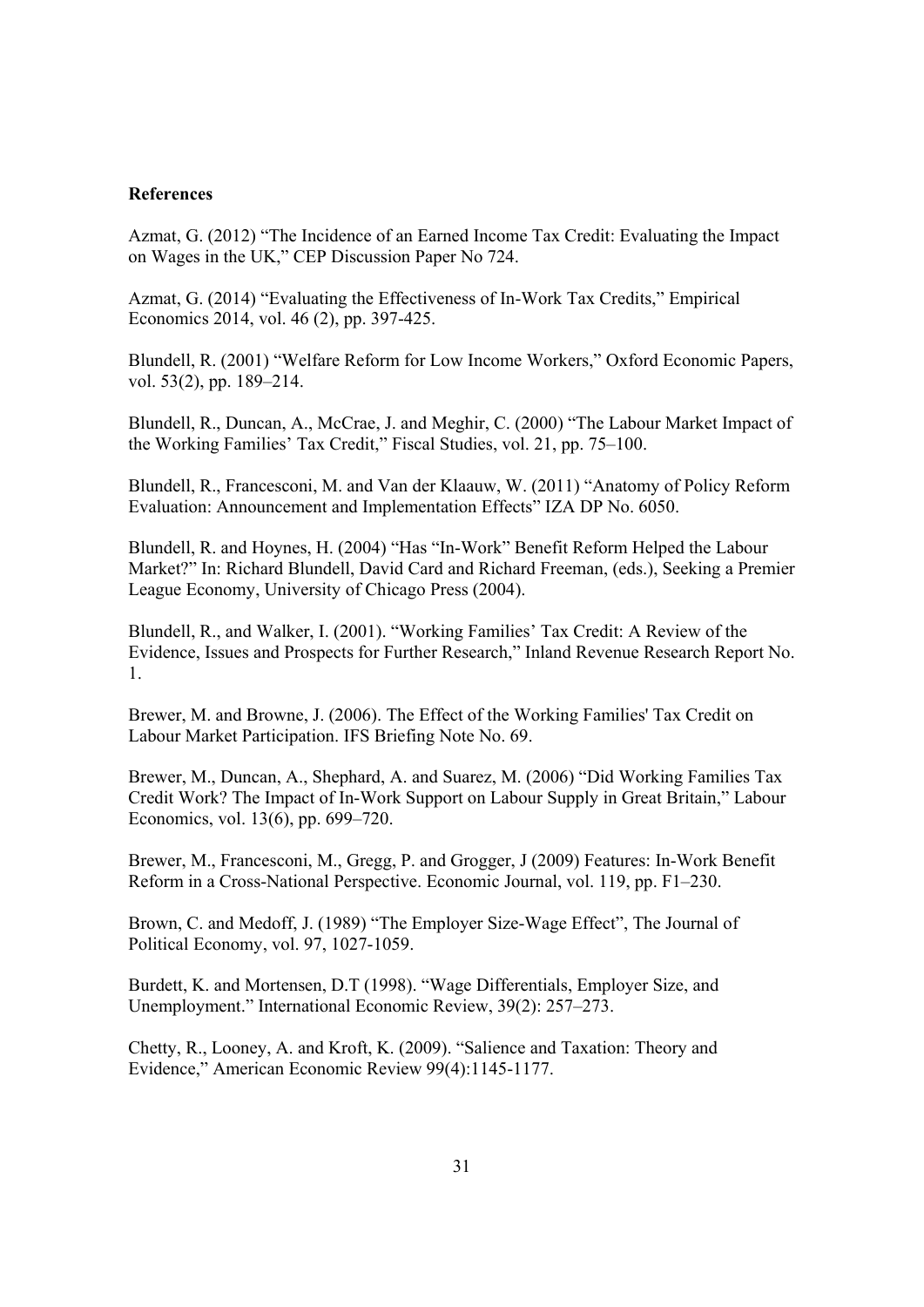Chetty, R., and Saez, E. (2013) "Teaching the Tax Code: Earnings Responses to an Experiment with EITC Recipients," American Economic Journal: Applied Economics 5(1): 1-31, 2013.

Coleman, N., Peters, M., Bryson, A., and Bewley, H. (2003) "Working Families' Tax Credit and Disabled Person's Tax Credit: A Survey of Employers," Inland Revenue Research Report No. 4

Dilnot, A. and McCrae, J. (1999) "Family Credit and the Working Families' Tax Credit," IFS Briefing Note 3/99, Institute for Fiscal Studies, London.

Eissa, N. and Liebman, J.B. (1996) "Labor Supply Responses to the Earned Income Tax Credit," The Quarterly Journal of Economics 111: 605-637.

Finkelstein, A. (2009) "EZ-Tax: Tax Salience and Tax Rates," Quarterly Journal of Economics 124(3): 969-1010.

Francesconi, M. and van der Klaauw, W (2007) The Socioeconomic Consequences of In-Work Benefit Reform for British Lone Mother, Journal of Human Resources, vol. 42, pp. 1–31.

Francesconi, M., Rainer, P. and van der Klaauw, W (2009) The Effects of In-work Benefit Reform in Britain on Couples: Theory and Evidence. Economic Journal, vol. 119, pp. F66– 100.

Gregg, P. and Harkness, S (2003) Welfare Reform and Lone Parents in the UK. CMPO Working Paper Series No. 03/072.

Gregg, P., Harkness, S. and, Smith, S (2009) Welfare Reform and Lone Parents in the UK. Economic Journal, vol. 119, pp. F38–65.

Harberger, A. C. (1962) "The Incidence of the Corporation Income Tax," The Journal of Political Economy, vol 70, 215-240.

Inland Revenue, "Working Families' Tax Credit & Family Credit Statistics," Quarterly Enquiry, November 1999.

Jones, D. (2010) "Information, Preferences and Social Benefit Participation: Experimental Evidence from the Advance Earned Income Tax Credit and 401(k) Savings," American Economic Journal: Applied Economics, 2(2), 147–63.

Leigh, A. (2007) "Earned Income Tax Credits and Supply: Evidence from a British Natural Experiment" National Tax Journal, vol. 60(2), pp. 205–24.

Leigh, A. (2009) "Who Benefits from the Earned Income Tax Credit? Incidence among Recipients, Coworkers and Firms" B.E. Journal of Economic Analysis & Policy (Advances).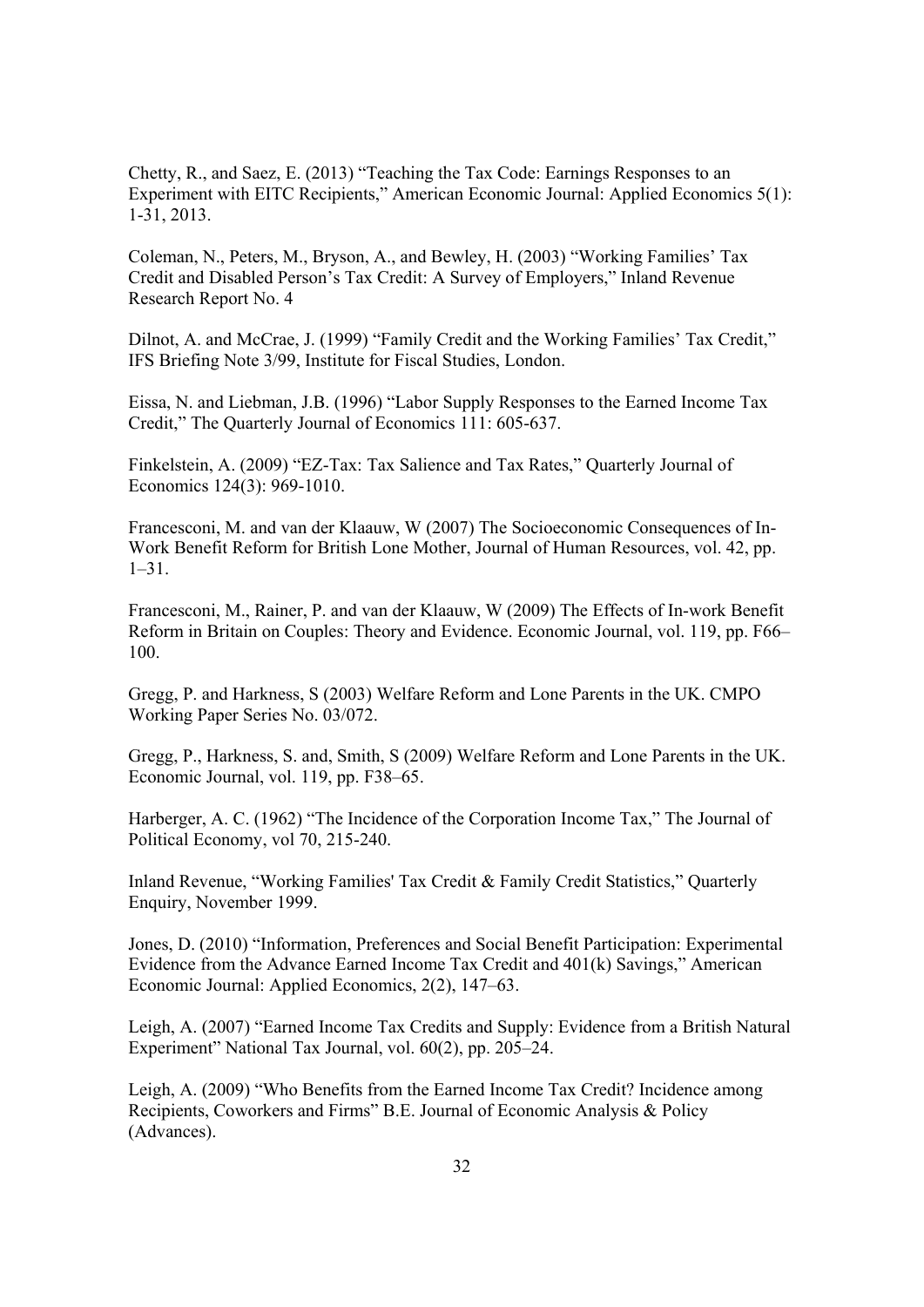Manning, A. (2003) "Monopsony in Motion: Imperfect Competition in Labor Markets". Princeton University Press.

Powell, J. L. (1984): "Least Absolute Deviations Estimation for the Censored Regression Model," Journal of Econometrics, 25, 303-325.

Rothstein, J. (2010) "Is the EITC as Good as an NIT? Conditional Cash Transfers and Tax Incidence," American Economic Journal: Economic Policy 2 (1), p.p. 177-208.

Shephard, A. (2017) "Equilibrium Search and Tax Credit Reform," International Economic Review, Volume 58 (4), p.p. 1047-1088.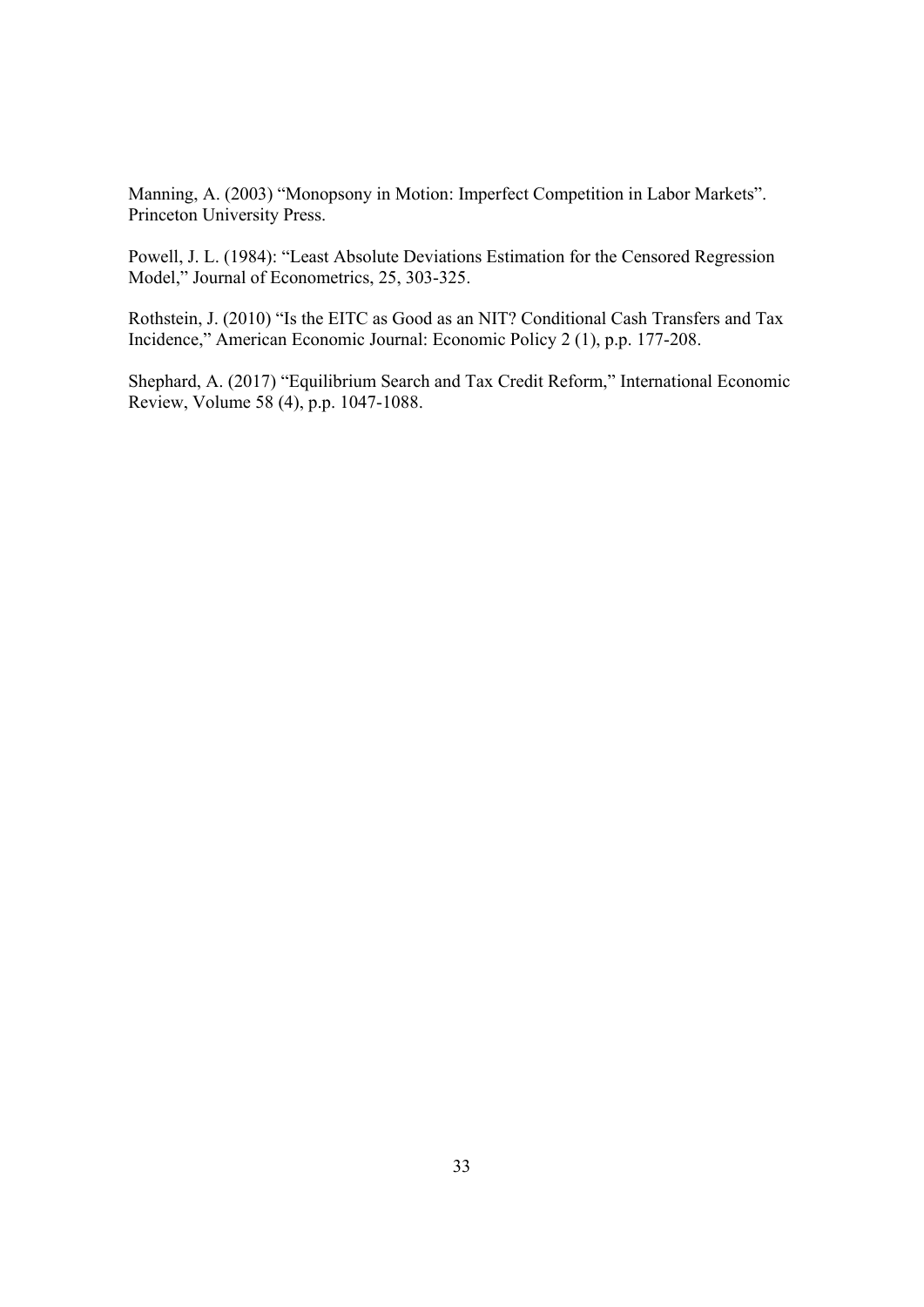## **Tables and Figures**

|                                    | Total  | No. of Eligible | $%$ of<br>Eligible/Total | Average WFTC<br>Rate |
|------------------------------------|--------|-----------------|--------------------------|----------------------|
| Agriculture & Fishing              | 1,512  | 174             | 11.51%                   | 0.37                 |
| Energy & Water                     | 2,518  | 57              | 2.26%                    | 0.2                  |
| Manufacturing                      | 35,086 | 1,585           | $4.52\%$                 | 0.28                 |
| Construction                       | 10,033 | 507             | 5.05%                    | 0.28                 |
| Distribution, Hotels & Restaurants | 39,054 | 5,369           | 13.75%                   | 0.64                 |
| Transport & Communication          | 14,011 | 776             | 5.54%                    | 0.33                 |
| Banking, Finance, Insurance        | 30,189 | 1,576           | 5.22%                    | 0.37                 |
| Public Admin, Education & Health   | 62,676 | 5,331           | 8.51%                    | 0.44                 |
| Other Services                     | 9,746  | 1,068           | 10.96%                   | 0.61                 |

# **Table 1a: The Number of WFTC-eligible by Industry**

# **Table 1b: The Number of WFTC-eligible by Education Group**

|                                    |        |                 | $%$ of         | Average WFTC |
|------------------------------------|--------|-----------------|----------------|--------------|
|                                    | Total  | No. of Eligible | Eligible/Total | Rate         |
| University                         | 37,696 | 572             | 1.52%          | 0.01         |
| High School 18 (A-Level or equiv.) | 79,036 | 5,181           | 6.56%          | 0.13         |
| High School 16 (GCSE or equiv.)    | 65,914 | 7,818           | 11.86%         | 0.23         |
| No Qualifications                  | 21,355 | 2,828           | 13.24%         | 0.11         |

NOTES: Data from the UK Quarterly Labour Force Survey (2001-2003). *Total* describes the total number of workers (aged 21 to 60) in each group. *No. of Eligible* are the number of workers eligible for WFTC, and the *Average WFTC Rate* is the average WFTC amount divided by (predicted) household income for all eligible in each group. These figures show the averages by combining men and women, but in the analysis, we use the averages for each group separately.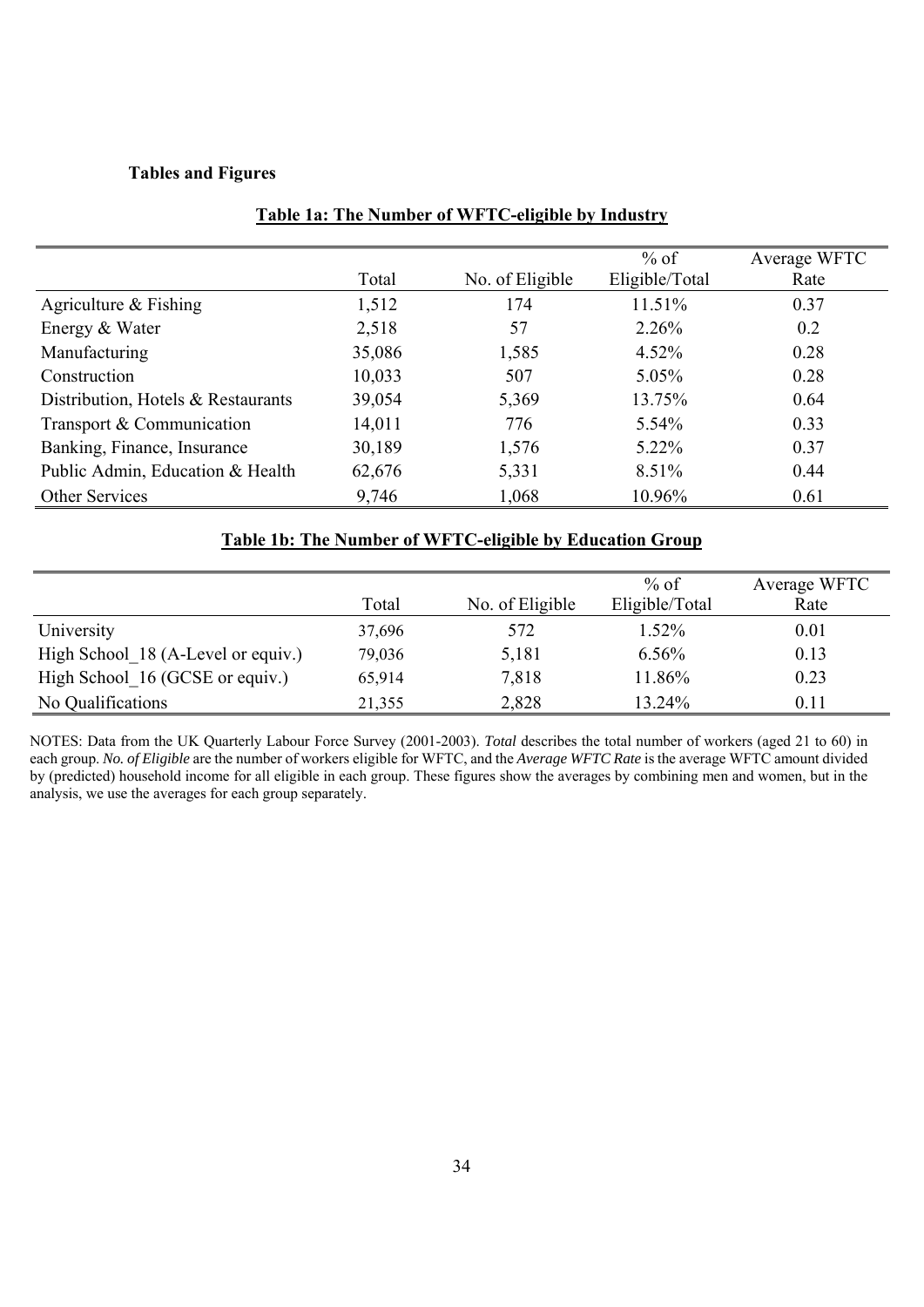|                       | Men                      | Women                    | Cont.                 | Men                     | Women                  | Cont.                        | Men                           | Women                       |
|-----------------------|--------------------------|--------------------------|-----------------------|-------------------------|------------------------|------------------------------|-------------------------------|-----------------------------|
| Age (25-34)           | $0.240***$               | $0.164***$               | South West            | $0.0700***$             | $0.0285**$             | Ind. (Construction)          | $0.157***$                    | 0.00106                     |
|                       | [0.00706]                | [0.00635]                |                       | [0.0156]                | [0.0141]               |                              | [0.0190]                      | [0.0286]                    |
| Age (35-44)           | $0.285***$               | $0.193***$               | Wales                 | $0.0385**$              | $0.0434***$            | Ind. (Distri, Hotels, Rest)  | $-0.0158$                     | $-0.112***$                 |
|                       | [0.00799]                | [0.00720]                |                       | [0.0168]                | [0.0150]               |                              | [0.0185]                      | [0.0249]                    |
| Age (45-54)           | $0.272***$               | $0.162***$               | Strathclyde           | $0.0315*$               | $0.0325**$             | Ind. (Transp & Com)          | $0.102***$                    | 0.0365                      |
|                       | [0.00873]                | [0.00780]                |                       | [0.0171]                | [0.0153]               |                              | [0.0190]                      | [0.0260]                    |
| Age $(55-60)$         | $0.186***$               | $0.121***$               | Rest of Scotland      | $0.0573***$             | $0.0396***$            | Ind. (Banking, Finance, Ins) | $0.225***$                    | $0.0869***$                 |
|                       | [0.0106]                 | [0.0104]                 |                       | [0.0164]                | [0.0146]               |                              | [0.0188]                      | [0.0249]                    |
| Black                 | $-0.110***$              | $-0.0499***$             | Northern Ireland      | $-0.00504$              | $-0.00859$             | Ind. (Public Admin)          | 0.0898***                     | $-0.0670***$                |
|                       | [0.0171]                 | [0.0143]                 |                       | [0.0180]                | [0.0161]               |                              | [0.0199]                      | [0.0251]                    |
| Asian                 | $-0.148***$              | $-0.0639***$             | Part time             | $-0.0842***$            | $-0.0429***$           | Ind. (Other Services)        | 0.029                         | $-0.0811***$                |
|                       | [0.0129]                 | [0.0129]                 |                       | [0.0105]                | [0.00409]              |                              | [0.0204]                      | [0.0257]                    |
| Other Ethnic          | $-0.140***$              | $-0.0271$                | Public Sector         | $0.0163**$              | $0.0863***$            | Ind. (Work outside UK)       | $0.323***$                    | $-0.361**$                  |
|                       | [0.0291]                 | [0.0253]                 |                       | [0.00774]               | [0.00547]              |                              | [0.0944]                      | [0.170]                     |
| Married               | $0.107***$               | $0.0130**$               | No. Children (1)      | 0.00203                 | 0.00342                | Tenure                       | $-0.00446$                    | 0.00125                     |
|                       | [0.00582]                | [0.00529]                |                       | [0.0143]                | [0.0118]               |                              | [0.0116]                      | [0.00975]                   |
| Divorced/Widowed      | $0.0712***$              | $0.0180**$               | No. Children (2)      | $0.0303**$              | $-0.00642$             | $T$ enure <sup>2</sup>       | $-2.36E-05$                   | 6.58E-06                    |
|                       | [0.00933]                | [0.00721]                |                       | [0.0154]                | [0.0127]               |                              | $[6.12e-05]$                  | $[5.15e-05]$                |
| High School 18        | $-0.199***$              | $-0.157***$              | No. Children (3)      | 0.0163                  | $-0.0382***$           | Experience                   | $0.00243***$                  | $0.00266***$                |
|                       | [0.00600]<br>$-0.287***$ | [0.00595]<br>$-0.240***$ |                       | [0.0172]                | [0.0148]               | Experience <sup>2</sup>      | [0.000190]                    | [0.000192]                  |
| High School 16        |                          |                          | No. Children $(4 +)$  | $-0.0414*$              | $-0.0576**$            |                              | $-1.13e-05***$                | $-1.62e-05***$              |
| No Qualifications     | [0.00662]<br>$-0.377***$ | [0.00629]<br>$-0.327***$ | Occ. (Manager)        | [0.0235]<br>$0.421***$  | [0.0238]<br>$0.497***$ | Experience <sup>3</sup>      | $[2.07e-06]$<br>$2.99e-08***$ | $[2.38e-06]$<br>5.31e-08*** |
|                       | [0.00874]                | [0.00788]                |                       | [0.00887]               | [0.0134]               |                              | $[7.34e-09]$                  | $[9.61e-09]$                |
| Rest of NE            | 0.021                    | 0.00196                  | Occ. (Professional)   | $0.348***$              | $0.657***$             | Experience <sup>4</sup>      | $-2.35E-11**$                 | $-6.09e-11***$              |
|                       | [0.0186]                 | [0.0165]                 |                       | [0.00971]               | [0.0144]               |                              | $[6.89e-12]$                  | $[1.22e-11]$                |
| <b>Gtr Manchester</b> | $0.0419**$               | $0.0259*$                | Occ. (Asso. Prof)     | $0.283***$              | $0.431***$             | Constant                     | $1.439***$                    | $1.418***$                  |
|                       | [0.0174]                 | [0.0155]                 |                       | [0.00982]               | [0.0137]               |                              | [0.0301]                      | [0.0339]                    |
| Merseyside            | $-0.00152$               | $-0.00648$               | Occ. (Clerical)       | $-0.0172*$              | $0.208***$             | Observations                 | 39890                         | 40121                       |
|                       | [0.0200]                 | [0.0175]                 |                       | [0.00996]               | [0.0127]               | R-squared                    | 0.546                         | 0.553                       |
| Rest of NW            | $0.0407**$               | $0.0281*$                | Occ. (Craft)          | $0.0439***$             | $0.0641***$            |                              |                               |                             |
|                       |                          |                          |                       |                         |                        |                              |                               |                             |
| South Yorkshire       | [0.0168]<br>0.0168       | [0.0150]<br>$-0.0056$    | Occ. (Personnel)      | [0.00915]<br>$0.120***$ | [0.0133]<br>$0.109***$ |                              |                               |                             |
|                       |                          |                          |                       |                         |                        |                              |                               |                             |
|                       | [0.0189]                 | [0.0171]                 |                       | [0.0113]                | [0.0136]               |                              |                               |                             |
| West Yorkshire        | $0.0494***$              | $0.0399**$               | Occ. (Sales)          | $-0.0472***$            | 0.0144                 |                              |                               |                             |
|                       | [0.0175]                 | [0.0156]                 |                       | [0.00937]               | [0.0140]               |                              |                               |                             |
| Rest of Yorkshire     | $0.0582***$              | 0.00242                  | Occ. (Plant/Mach.)    | $-0.0998***$            | $-0.0392***$           |                              |                               |                             |
|                       | [0.0180]                 | [0.0163]                 |                       | [0.0104]                | [0.0137]               |                              |                               |                             |
| East Midlands         | $0.0499***$              | 0.0225                   | Occ. (Others)         | $-0.0778***$            | $-0.0526***$           |                              |                               |                             |
|                       | [0.0159]                 | [0.0143]                 |                       | [0.0172]                | [0.0157]               |                              |                               |                             |
| West Midlands         | $0.0774***$              | $0.0395***$              | Size Firm $(11-19)$   | $0.0775***$             | $0.0472***$            |                              |                               |                             |
|                       | [0.0168]                 | [0.0153]                 |                       | [0.00812]               | [0.00646]              |                              |                               |                             |
| Rest of W. Mid.       | $0.0729***$              | $0.0296**$               | Size Firm $(20-24)$   | $0.108***$              | $0.0630***$            |                              |                               |                             |
|                       | [0.0164]                 | [0.0148]                 |                       | [0.00939]               | [0.00788]              |                              |                               |                             |
| Eastern               | $0.160***$               | $0.105***$               | Size Firm (25-49)     | $0.111***$              | $0.0702***$            |                              |                               |                             |
|                       | [0.0155]                 | [0.0140]                 |                       | [0.00712]               | [0.00595]              |                              |                               |                             |
| Inner London          | $0.282***$               | $0.292***$               | Size Firm $(50+)$     | $0.197***$              | $0.124***$             |                              |                               |                             |
|                       | [0.0182]                 | [0.0161]                 |                       | [0.00571]               | [0.00473]              |                              |                               |                             |
| Outer London          | $0.255***$               | $0.248***$               | Ind. (Energy & Water) | $0.242***$              | $0.127***$             |                              |                               |                             |
|                       | [0.0161]                 | [0.0144]                 |                       | [0.0226]                | [0.0332]               |                              |                               |                             |
| South East            | $0.187***$               | $0.131***$               | Ind. (Manu)           | $0.142***$              | $0.0452*$              |                              |                               |                             |
|                       | [0.0151]                 | [0.0136]                 |                       | [0.0185]                | [0.0251]               |                              |                               |                             |

# **Table 2: The Predicted (log) Wage**

NOTES: Data from the UK Quarterly Labour Force Survey (1997-1999). The coefficients and standard errors (in parenthesis) are reported. \*\*\* represents significance at the 1% level, \*\* represents significance at the 5% level and \*represents significance at the 10% level. The sample includes individuals aged 21-60. Full-time students, the sick/disabled, or those in government training programs are removed from the sample. A detailed description of all variables can be found in the external appendix.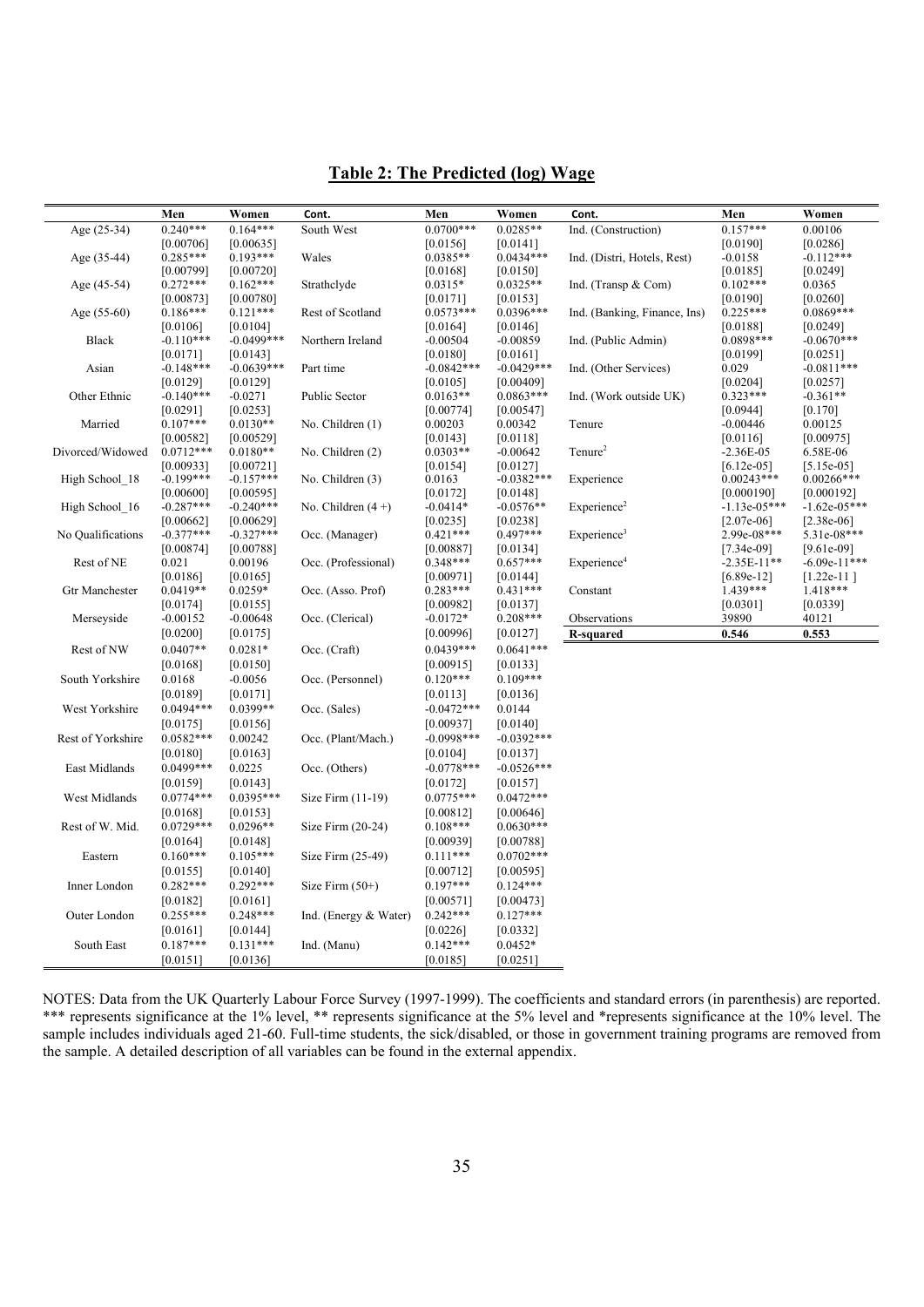|                 |       |            | $5\% \leq \hat{W}^c < 10\%$      |           |         |       |            | $10\% \leq \hat{W}^c < 15\%$     |           |         |       |            | $15\% \leq \hat{W}^c < 20\%$ |           |         |
|-----------------|-------|------------|----------------------------------|-----------|---------|-------|------------|----------------------------------|-----------|---------|-------|------------|------------------------------|-----------|---------|
|                 |       | Ineligible |                                  | Eligible  |         |       | Ineligible |                                  | Eligible  |         |       | Ineligible |                              | Eligible  |         |
|                 | Mean  | SD.        | Mean                             | SD        | p-value | Mean  | <b>SD</b>  | Mean                             | SD        | p-value | Mean  | SD.        | Mean                         | <b>SD</b> | p-value |
| Age             | 37.47 | 10.77      | 34.86                            | 7.25      | 0.06    | 38.00 | 10.45      | 35.38                            | 7.05      | 0.06    | 38.54 | 10.39      | 36.19                        | 7.14      | 0.07    |
| White           | 0.97  | 0.17       | 0.95                             | 0.22      | 0.15    | 0.96  | 0.19       | 0.97                             | 0.17      | 0.26    | 0.97  | 0.18       | 0.97                         | 0.18      | 0.47    |
| No Qual.        | 0.36  | 0.48       | 0.28                             | 0.45      | 0.11    | 0.32  | 0.47       | 0.26                             | 0.44      | 0.12    | 0.29  | 0.45       | 0.25                         | 0.44      | 0.22    |
| Public          | 0.13  | 0.33       | 0.13                             | 0.34      | 0.41    | 0.18  | 0.39       | 0.20                             | 0.40      | 0.29    | 0.21  | 0.40       | 0.25                         | 0.43      | 0.18    |
| Size of Firm    | 2.91  | 2.08       | 2.97                             | 2.10      | 0.36    | 3.45  | 2.17       | 3.30                             | 2.13      | 0.23    | 3.78  | 2.16       | 3.70                         | 2.10      | 0.33    |
| Tenure          | 24.52 | 24.08      | 20.96                            | 20.62     | 0.12    | 29.66 | 27.04      | 27.72                            | 26.65     | 0.24    | 33.16 | 27.41      | 30.08                        | 26.49     | 0.19    |
| Experience      | 37.73 | 48.24      | 25.22                            | 29.63     | 0.05    | 45.26 | 50.52      | 35.06                            | 38.77     | 0.08    | 54.89 | 57.21      | 38.87                        | 39.41     | 0.06    |
| <b>Single</b>   | 0.24  | 0.43       | 0.25                             | 0.43      | 0.41    | 0.22  | 0.41       | 0.22                             | 0.42      | 0.43    | 0.21  | 0.40       | 0.22                         | 0.41      | 0.35    |
| <b>Hours</b>    | 24.81 | 13.42      | 20.71                            | 11.40     | 0.05    | 26.24 | 13.32      | 20.99                            | 12.52     | 0.05    | 27.08 | 12.79      | 21.25                        | 10.96     | 0.04    |
| <b>Children</b> | 0.43  | 0.49       | 1.00                             | 0.00      | 0.01    | 0.43  | 0.50       | 1.00                             | 0.00      | 0.01    | 0.42  | 0.49       | 1.00                         | 0.00      | 0.01    |
| Obs.            | 1185  |            | 396                              |           |         | 1194  |            | 343                              |           |         | 1157  |            | 301                          |           |         |
|                 |       |            | $20\% \leq \widehat{W}^c < 25\%$ |           |         |       |            | $25\% \leq \widehat{W}^c < 30\%$ |           |         |       |            |                              |           |         |
|                 |       | Ineligible |                                  | Eligible  |         |       | Ineligible |                                  | Eligible  |         |       |            |                              |           |         |
|                 | Mean  | SD.        | Mean                             | <b>SD</b> | p-value | Mean  | SD.        | Mean                             | <b>SD</b> | p-value |       |            |                              |           |         |
| Age             | 38.96 | 9.97       | 36.40                            | 7.18      | 0.06    | 39.80 | 9.91       | 36.18                            | 6.34      | 0.04    |       |            |                              |           |         |
| White           | 0.97  | 0.18       | 0.95                             | 0.22      | 0.19    | 0.97  | 0.17       | 0.93                             | 0.25      | 0.12    |       |            |                              |           |         |
| No Qual.        | 0.23  | 0.42       | 0.18                             | 0.38      | 0.15    | 0.21  | 0.41       | 0.16                             | 0.37      | 0.15    |       |            |                              |           |         |
| Public          | 0.24  | 0.43       | 0.28                             | 0.45      | 0.19    | 0.30  | 0.46       | 0.30                             | 0.46      | 0.45    |       |            |                              |           |         |
| Size of Firm    | 4.03  | 2.10       | 4.00                             | 2.13      | 0.43    | 4.13  | 2.12       | 3.85                             | 2.16      | 0.14    |       |            |                              |           |         |
| Tenure          | 34.85 | 28.33      | 33.69                            | 28.87     | 0.34    | 36.96 | 29.90      | 34.51                            | 27.88     | 0.24    |       |            |                              |           |         |
| Experience      | 61.24 | 61.91      | 47.17                            | 48.02     | 0.07    | 69.47 | 66.41      | 52.05                            | 50.40     | 0.06    |       |            |                              |           |         |
| <b>Single</b>   | 0.20  | 0.40       | 0.20                             | 0.40      | 0.48    | 0.18  | 0.38       | 0.18                             | 0.38      | 0.46    |       |            |                              |           |         |
| <b>Hours</b>    | 27.99 | 12.41      | 22.86                            | 12.05     | 0.05    | 28.43 | 12.93      | 22.33                            | 11.58     | 0.04    |       |            |                              |           |         |
| <b>Children</b> | 0.41  | 0.49       | 1.00                             | 0.00      | 0.01    | 0.37  | 0.48       | 1.00                             | 0.00      | 0.01    |       |            |                              |           |         |
| Obs.            | 1263  |            | 307                              |           |         | 1336  |            | 291                              |           |         |       |            |                              |           |         |

**Table 3a: Descriptive Statistics for Women – Matched (pre-WFTC)**

NOTES: Data from the UK Quarterly Labour Force Survey (1998). The sample includes individuals aged 21 to 60. Full-time students, the sick/disabled, or those in government training programs are removed from the sample. Using the predicted wage,  $\hat{W}^c$ , we match eligible and non-eligible workers and compare workers at different percentiles in the distribution of  $\hat{W}^c$ . *Age* of individual ranges from 21 to 60. White takes value 1 if the individual is white and 0 otherwise. No Oual, takes value 1 if the individual has no qualifications and 0 otherwise. Public takes value 1 if the individual works in the public sector and 0 otherwise. Size of firm takes values 1 to 7, where size of firm is bracketed (1-10, 11-19, 20-24, 25-49, 50+), 1 represents the smallest firm size and 7 the largest. Tenure and Experience are measured in months. *Single* takes value 1 when the individual is single and 0 otherwise. *Hours* measures the hours of work. *Children* takes value 1 if dependent children are present in the household.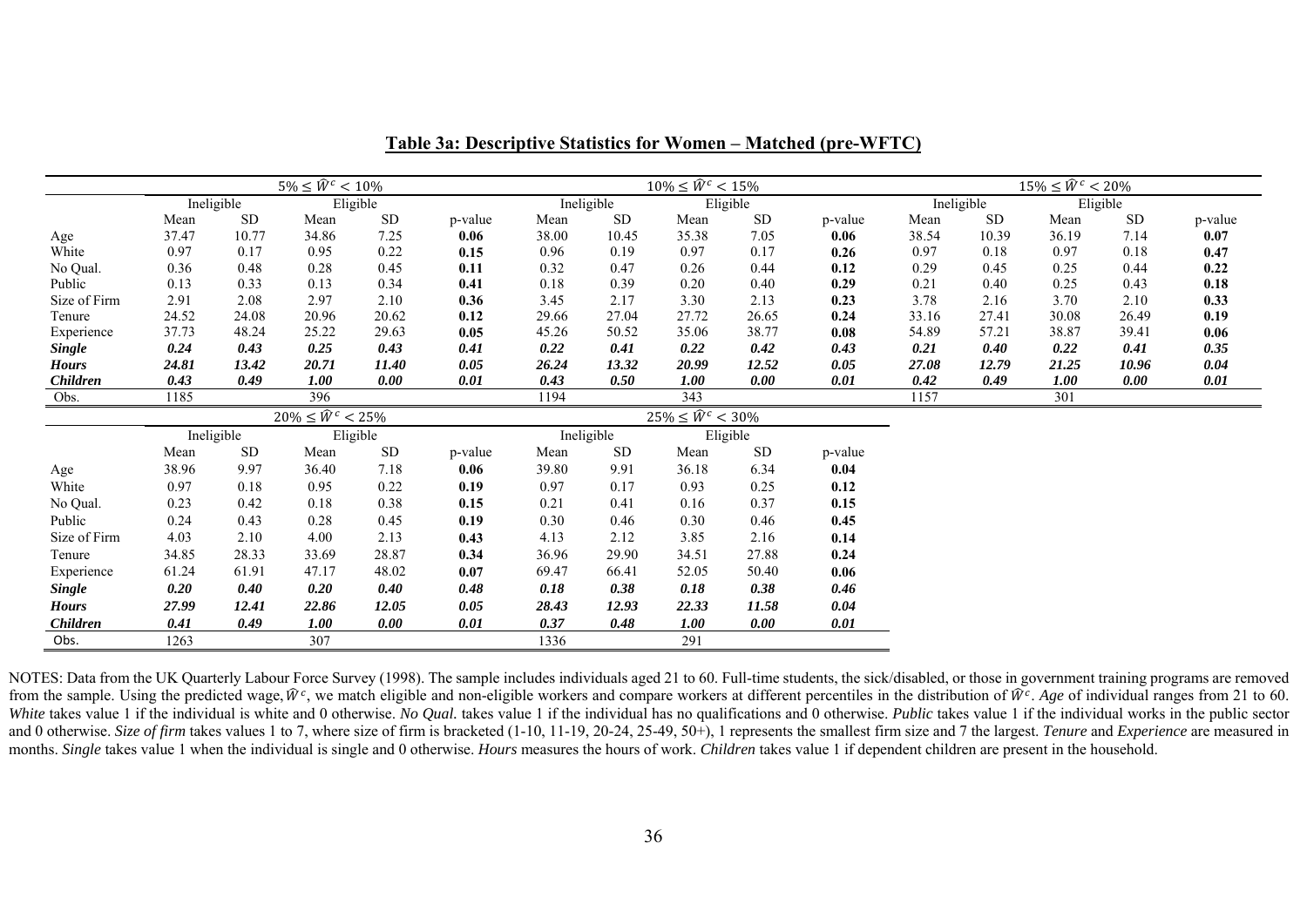|                 |       |            | $5\% \leq \hat{W}^c < 10\%$  |            |         |       |            | $10\% \leq \hat{W}^c < 15\%$     |           |         |       |            | $15\% \leq \hat W^c < 20\%$ |           |         |
|-----------------|-------|------------|------------------------------|------------|---------|-------|------------|----------------------------------|-----------|---------|-------|------------|-----------------------------|-----------|---------|
|                 |       | Ineligible |                              | Eligible   |         |       | Ineligible |                                  | Eligible  |         |       | Ineligible |                             | Eligible  |         |
|                 | Mean  | SD.        | Mean                         | <b>SD</b>  | p-value | Mean  | <b>SD</b>  | Mean                             | <b>SD</b> | p-value | Mean  | SD.        | Mean                        | <b>SD</b> | p-value |
| Age             | 34.62 | 12.24      | 34.11                        | 8.88       | 0.30    | 36.46 | 11.81      | 34.88                            | 7.75      | 0.14    | 37.58 | 11.31      | 35.32                       | 8.48      | 0.12    |
| White           | 0.95  | 0.23       | 0.82                         | 0.39       | 0.07    | 0.96  | 0.21       | 0.86                             | 0.34      | 0.10    | 0.95  | 0.22       | 0.91                        | 0.28      | 0.21    |
| No Qual.        | 0.24  | 0.43       | 0.32                         | 0.47       | 0.13    | 0.22  | 0.41       | 0.27                             | 0.45      | 0.20    | 0.21  | 0.41       | 0.24                        | 0.43      | 0.29    |
| Public          | 0.11  | 0.31       | 0.09                         | 0.29       | 0.27    | 0.12  | 0.32       | 0.08                             | 0.28      | 0.20    | 0.14  | 0.34       | 0.14                        | 0.35      | 0.44    |
| Size of Firm    | 3.60  | 2.16       | 2.77                         | 2.09       | 0.06    | 3.95  | 2.14       | 3.17                             | 2.13      | 0.08    | 4.26  | 2.06       | 3.99                        | 2.15      | 0.22    |
| Tenure          | 26.69 | 25.62      | 23.40                        | 23.73      | 0.19    | 27.92 | 26.53      | 25.15                            | 24.66     | 0.25    | 31.29 | 27.88      | 27.43                       | 24.29     | 0.21    |
| Experience      | 41.65 | 56.44      | 35.02                        | 42.81      | 0.15    | 50.15 | 67.89      | 56.95                            | 78.00     | 0.25    | 63.09 | 75.75      | 42.17                       | 49.79     | 0.08    |
| <b>Single</b>   | 0.59  | 0.49       | 0.29                         | 0.45       | 0.04    | 0.48  | 0.50       | 0.19                             | 0.39      | 0.04    | 0.41  | 0.49       | 0.19                        | 0.40      | 0.06    |
| <b>Hours</b>    | 43.97 | 15.27      | 35.26                        | 10.41      | 0.03    | 45.09 | 14.19      | 37.93                            | 7.75      | 0.03    | 45.43 | 11.70      | 35.98                       | 7.44      | 0.03    |
| <b>Children</b> | 0.18  | 0.39       | 1.00                         | 0.00       | 0.00    | 0.26  | 0.44       | 1.00                             | 0.00      | 0.01    | 0.31  | 0.46       | 1.00                        | 0.00      | 0.01    |
| Obs.            | 1474  |            | 188                          |            |         | 1380  |            | 133                              |           |         | 1463  |            | 104                         |           |         |
|                 |       |            | $20\% \leq \hat{W}^c < 25\%$ |            |         |       |            | $25\% \leq \widehat{W}^c < 30\%$ |           |         |       |            |                             |           |         |
|                 |       | Ineligible |                              | Eligible   |         |       | Ineligible |                                  | Eligible  |         |       |            |                             |           |         |
|                 | Mean  | <b>SD</b>  | Mean                         | ${\rm SD}$ | p-value | Mean  | SD         | Mean                             | <b>SD</b> | p-value |       |            |                             |           |         |
| Age             | 38.49 | 11.01      | 36.10                        | 7.37       | 0.11    | 38.76 | 10.83      | 38.86                            | 7.21      | 0.47    |       |            |                             |           |         |
| White           | 0.96  | 0.20       | 0.83                         | 0.38       | 0.10    | 0.96  | 0.20       | 0.95                             | 0.22      | 0.45    |       |            |                             |           |         |
| No Qual.        | 0.18  | 0.38       | 0.30                         | 0.46       | 0.12    | 0.15  | 0.36       | 0.24                             | 0.43      | 0.20    |       |            |                             |           |         |
| Public          | 0.15  | 0.35       | 0.09                         | 0.28       | 0.15    | 0.16  | 0.36       | 0.21                             | 0.42      | 0.27    |       |            |                             |           |         |
| Size of Firm    | 4.44  | 2.01       | 4.56                         | 2.06       | 0.34    | 4.53  | 1.95       | 4.24                             | 2.15      | 0.27    |       |            |                             |           |         |
| Tenure          | 33.87 | 29.41      | 28.71                        | 24.67      | 0.19    | 37.51 | 29.37      | 25.49                            | 29.33     | 0.14    |       |            |                             |           |         |
| Experience      | 73.89 | 83.49      | 59.35                        | 69.15      | 0.16    | 80.49 | 82.44      | 63.79                            | 81.54     | 0.21    |       |            |                             |           |         |
| <b>Single</b>   | 0.35  | 0.48       | 0.13                         | 0.34       | 0.06    | 0.28  | 0.45       | 0.12                             | 0.33      | 0.10    |       |            |                             |           |         |
| <b>Hours</b>    | 45.82 | 12.61      | 36.57                        | 5.69       | 0.02    | 45.61 | 11.47      | 33.43                            | 8.67      | 0.04    |       |            |                             |           |         |
| <b>Children</b> | 0.32  | 0.47       | 1.00                         | 0.00       | 0.01    | 0.38  | 0.48       | 1.00                             | 0.00      | 0.01    |       |            |                             |           |         |
| Obs.            | 1672  |            | 82                           |            |         | 1181  |            | 42                               |           |         |       |            |                             |           |         |

**Table 3b: Descriptive Statistics for Men – Matched (pre-WFTC)** 

NOTES: Data from the UK Quarterly Labour Force Survey (1998). The sample includes individuals aged 21 to 60. Full-time students, the sick/disabled, or those in government training programs are removed from the sample. Using the predicted wage,  $\hat{W}^c$ , we match eligible and non-eligible workers and compare workers at different percentiles in the distribution of  $\hat{W}^c$ . See Table 3a for a description of the variables.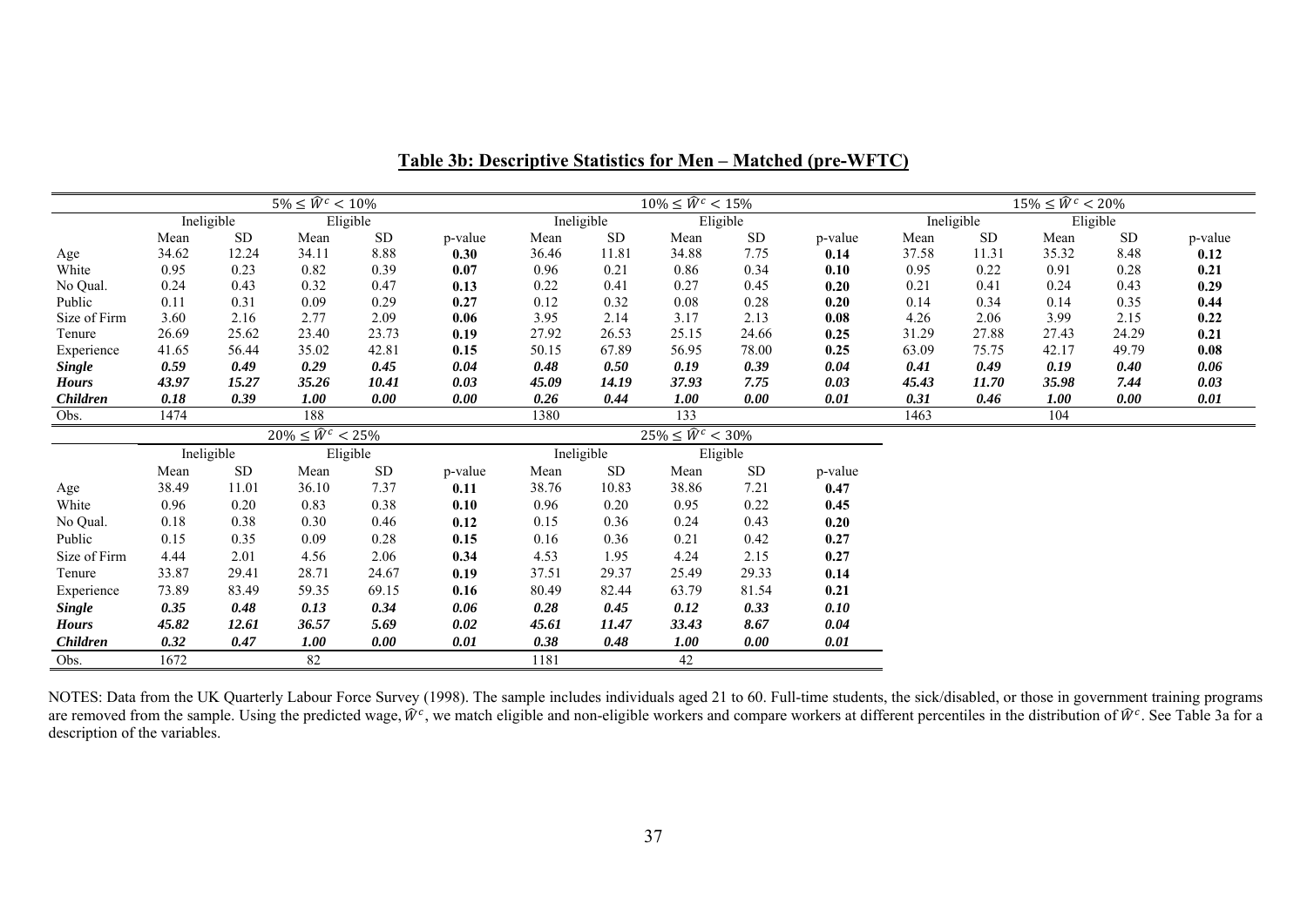|                     |                 |           | Ineligible |        |         | Eligible |           |       |           |         |
|---------------------|-----------------|-----------|------------|--------|---------|----------|-----------|-------|-----------|---------|
|                     | Before<br>After |           |            | Before |         | After    |           |       |           |         |
|                     | Mean            | <b>SD</b> | Mean       | SD     | p-value | Mean     | <b>SD</b> | Mean  | <b>SD</b> | p-value |
| Age                 | 38.00           | 11.28     | 38.53      | 11.23  | 0.04    | 33.78    | 9.01      | 34.22 | 9.13      | 0.12    |
| White               | 0.96            | 0.19      | 0.96       | 0.19   | 0.33    | 0.92     | 0.27      | 0.92  | 0.27      | 0.32    |
| No Qualifications   | 0.11            | 0.31      | 0.10       | 0.30   | 0.05    | 0.21     | 0.41      | 0.17  | 0.38      | 0.06    |
| Public              | 0.28            | 0.45      | 0.29       | 0.45   | 0.10    | 0.24     | 0.43      | 0.24  | 0.43      | 0.35    |
| Tenure              | 33.51           | 28.99     | 33.05      | 27.82  | 0.13    | 25.63    | 25.73     | 27.16 | 25.67     | 0.11    |
| Experience          | 93.04           | 96.56     | 93.62      | 97.86  | 0.25    | 43.56    | 53.66     | 45.61 | 55.51     | 0.15    |
| Single              | 0.30            | 0.46      | 0.30       | 0.46   | 0.46    | 0.29     | 0.46      | 0.31  | 0.46      | 0.16    |
| Hours               | 37.01           | 13.48     | 37.00      | 14.12  | 0.44    | 24.21    | 12.69     | 24.02 | 12.47     | 0.29    |
| Real Hourly Wage    | 8.38            | 5.39      | 8.90       | 5.78   | 0.02    | 5.26     | 3.12      | 5.64  | 3.25      | 0.05    |
| <b>Small Firms</b>  | 0.29            | 0.46      | 0.29       | 0.45   | 0.19    | 0.48     | 0.50      | 0.46  | 0.50      | 0.17    |
| Medium Firms        | 0.15            | 0.35      | 0.14       | 0.35   | 0.30    | 0.16     | 0.37      | 0.17  | 0.38      | 0.15    |
| Large Firms         | 0.56            | 0.50      | 0.56       | 0.50   | 0.17    | 0.35     | 0.48      | 0.35  | 0.48      | 0.49    |
| <b>Observations</b> | 63350           |           |            | 56930  |         |          | 5372      |       | 5002      |         |

**Table 4: Descriptive Statistics Before and After 1999 - Unmatched** 

NOTES: Data from the UK Quarterly Labour Force Survey. The *Before* period is for 1997-1998, and the *After* period is for 2000-2001. Here, we see the means and standard deviations in brackets for each group. The sample includes individuals aged 21-60. Full-time students, the sick/disabled, or those in government training programs are removed from the sample. *Small Firms* is the percentage of workers working in firms with fewer than 25 workers. *Medium Firms* is the proportion of workers working in firms with 25 to 49 workers*. Large Firms* is the proportion of workers working in firms with more than 50 workers. See the notes for Table 3a for a description of all other variables.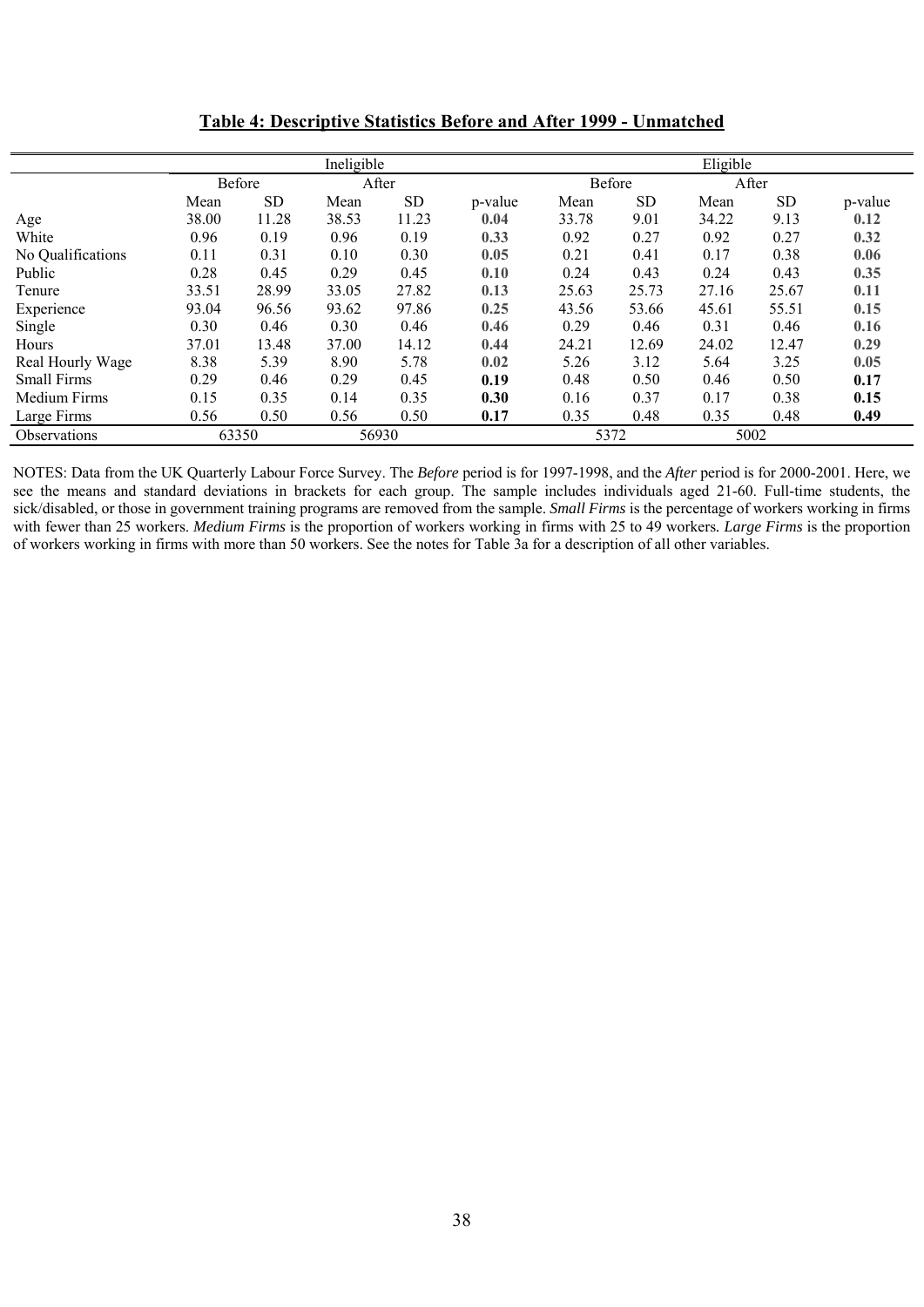|                       |                   |             | Ln (Wages)  |             |             |             |
|-----------------------|-------------------|-------------|-------------|-------------|-------------|-------------|
|                       | <b>OLS</b>        | <b>CLAD</b> |             | <b>OLS</b>  |             | <b>CLAD</b> |
|                       | $\lceil 1 \rceil$ | $[2]$       | $[3]$       | $[4]$       | $[5]$       | [6]         |
|                       | ALL               | ALL         | Single      | Married     | Single      | Married     |
| Predicted wage        | $0.991***$        | $0.986***$  | $0.959***$  | $1.004***$  | $0.951***$  | $1.000***$  |
|                       | [0.00555]         | [0.00564]   | [0.00940]   | [0.00618]   | [0.00981]   | [0.00737]   |
| <b>WFTC</b>           | $-0.143***$       | $-0.278***$ | $-0.108*$   | $-0.142***$ | $-0.258***$ | $-0.268***$ |
|                       | [0.0317]          | [0.0489]    | [0.0600]    | [0.0398]    | [0.0769]    | [0.0606]    |
| FC Generosity         | $-0.0564$         | 0.160       | 0.128       | $-0.201*$   | 0.210       | 0.0352      |
|                       | [0.0796]          | [0.109]     | [0.131]     | [0.116]     | [0.170]     | [0.138]     |
| Spillover (Industry)  | $-0.0871*$        | $-0.177***$ | $-0.300***$ | 0.0281      | $-0.397***$ | $-0.0734$   |
|                       | [0.0486]          | [0.0535]    | [0.0769]    | [0.0665]    | [0.0858]    | [0.0676]    |
| Spillover (Education) | $-0.196***$       | $-0.297***$ | $0.394***$  | $-0.539***$ | $0.342***$  | $-0.672***$ |
|                       | [0.0562]          | [0.0596]    | [0.0768]    | [0.0694]    | [0.0980]    | [0.0770]    |
| Constant              | $0.290***$        | $0.305***$  | $0.329***$  | $0.277***$  | $0.348***$  | $0.293***$  |
|                       | [0.0149]          | [0.0157]    | [0.0236]    | [0.0181]    | [0.0259]    | [0.0209]    |
| Time Dummies          | Yes               | Yes         | Yes         | <b>Yes</b>  | Yes         | Yes         |
| Observations          | 76,245            | 76,147      | 25,661      | 50,584      | 25,634      | 50,534      |

### **Table 5: Effect of WFTC on Ln(Wages) for Men**

NOTES: The coefficients and standard errors (in parenthesis) are reported. \*\*\* represents significance at the 1% level, \*\* represents significance at the 5% level and \* represents significance at the 10% level. Standard errors are bootstrapped with 200 replications. We include a full set of time dummies (each quarter of each year) in all the regressions. The regression is based on equation (3), where *Predicted wage* ( $\hat{W}^c$ ) is the predicted wage, which has been corrected for changes in average earnings and general inflation using quarterly indexes, *t. WFTC*  $(TC<sup>d</sup>)$ , calculated as the weekly WFTC divided by households' weekly (predicted) income, measures the direct effect of WFTC on eligible workers. *FC Generosity* (ΔTC) is the change in households' entitlement from Family Credit to WFTC divided by households' weekly (predicted) income. *Spillover*  $(T\mathcal{C}^s)$  is the average *WFTC* (weighted by the fraction of eligible) in each industry group (*Industry*) and education group (*Education*), respectively.

|                       |                   |              | Ln (Wages)  |             |              |              |
|-----------------------|-------------------|--------------|-------------|-------------|--------------|--------------|
|                       | <b>OLS</b>        | <b>CLAD</b>  |             | <b>OLS</b>  | <b>CLAD</b>  |              |
|                       | $\lceil 1 \rceil$ | [2]          | $[3]$       | [4]         | [5]          | [6]          |
|                       | ALL               | ALL          | Single      | Married     | Single       | Married      |
| Predicted wage        | $0.992***$        | $1.015***$   | $0.961***$  | $1.008***$  | $0.977***$   | $1.038***$   |
|                       | [0.00387]         | [0.00411]    | [0.00676]   | [0.00475]   | [0.00693]    | [0.00504]    |
| WFTC                  | $0.0429***$       | 0.000308     | $0.0341**$  | $0.0433***$ | $-0.0167$    | 0.00339      |
|                       | [0.0103]          | [0.00946]    | [0.0152]    | [0.0133]    | [0.0135]     | [0.0132]     |
| FC Generosity         | $-0.0700**$       | $-0.0109$    | $-0.0890$   | $-0.0710$   | $-0.0259$    | $-0.0147$    |
|                       | [0.0353]          | [0.0314]     | [0.0559]    | [0.0444]    | [0.0470]     | [0.0419]     |
| Spillover (Industry)  | $-0.138***$       | $-0.0927***$ | $-0.120***$ | $-0.149***$ | $-0.0765***$ | $-0.0935***$ |
|                       | [0.0146]          | [0.0153]     | [0.0221]    | [0.0215]    | [0.0250]     | [0.0192]     |
| Spillover (Education) | $-0.0325**$       | $-0.0254*$   | $0.132***$  | $-0.130***$ | $0.126***$   | $-0.109***$  |
|                       | [0.0141]          | [0.0144]     | [0.0220]    | [0.0178]    | [0.0235]     | [0.0180]     |
| Constant              | $0.264***$        | $0.203***$   | $0.296***$  | $0.252***$  | $0.249***$   | $0.175***$   |
|                       | [0.00975]         | [0.0108]     | [0.0171]    | [0.0124]    | [0.0179]     | [0.0133]     |

#### **Table 6: Effect of WFTC on Ln(Wages) for Women**

NOTES: The coefficients and standard errors (in parenthesis) are reported. \*\*\* represents significance at the 1% level, \*\* represents significance at the 5% level and \* represents significance at the 10% level. Standard errors are bootstrapped with 200 replications. We include a full set of time dummies (each quarter of each year) in all the regressions. For definitions of variables, see Table 5.

Time Dummies Yes Yes Yes Yes Yes Yes Yes Yes Observations 80,878 80,432 28,604 52,274 28,451 51,965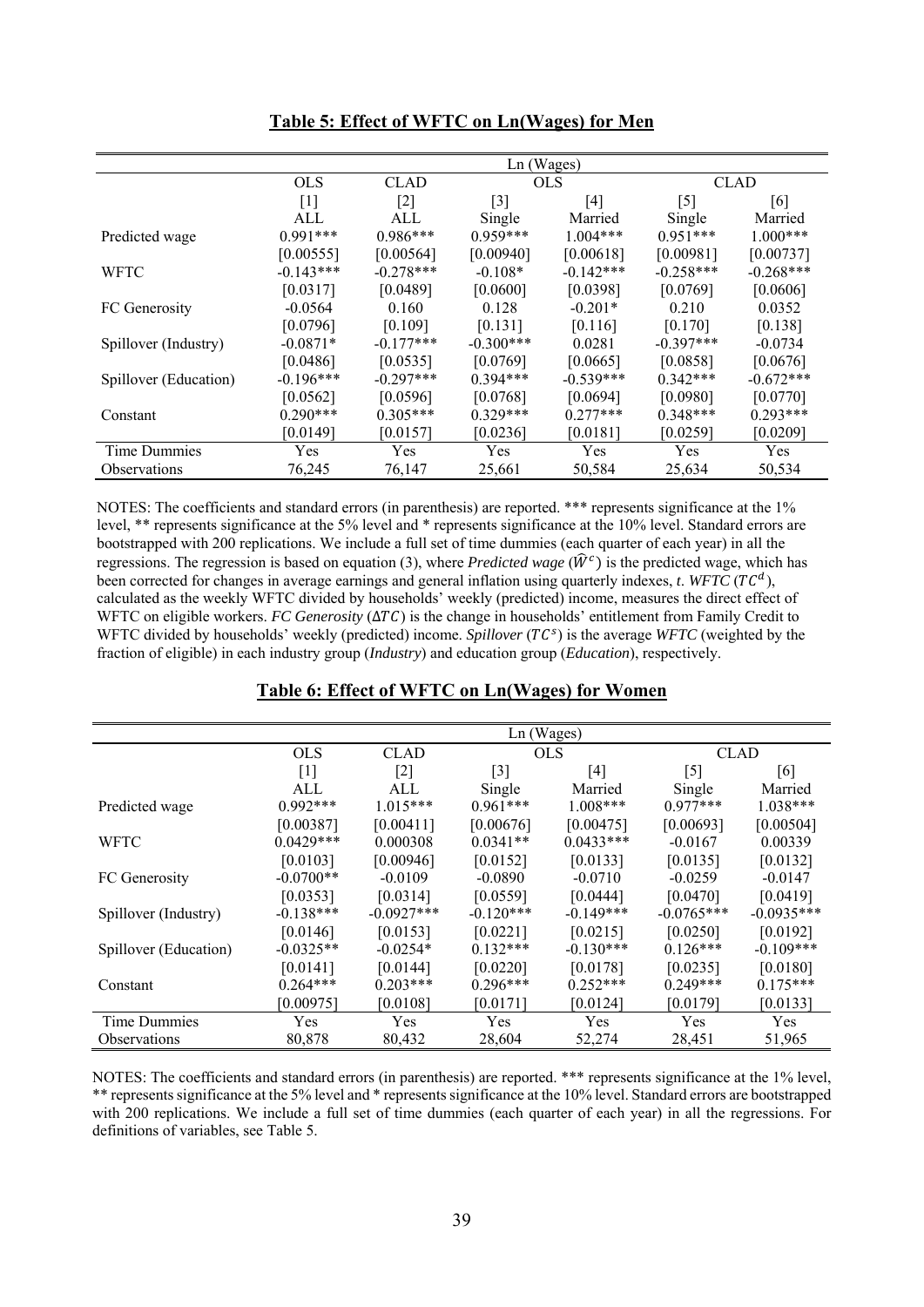|                       |                   | Men        |                   | Women         |
|-----------------------|-------------------|------------|-------------------|---------------|
|                       |                   |            | Ln (Wages)        |               |
|                       | 1996              | 1996-1997  | 1996              | 1996-1997     |
|                       | $\lceil 1 \rceil$ | [2]        | $\lceil 3 \rceil$ | [4]           |
| Predicted wage        | $1.014***$        | $1.013***$ | $1.042***$        | $1.044***$    |
|                       | [0.0116]          | [0.00860]  | [0.0102]          | [0.00678]     |
| WFTC                  | $-0.171*$         | $-0.0654$  | $-0.00288$        | 0.00593       |
|                       | [0.0933]          | [0.120]    | [0.0191]          | [0.0138]      |
| FC Generosity         | 0.367             | $-0.0549$  | $-0.00650$        | $-0.0294$     |
|                       | [0.236]           | [0.262]    | [0.0966]          | [0.0657]      |
| Spillover (Industry)  | 0.0188            | 0.0190     | $-0.0145**$       | $-0.0199$ *** |
|                       | [0.0300]          | [0.0208]   | [0.00648]         | [0.00427]     |
| Spillover (Education) | 0.0236            | $-0.0227$  | 0.0402            | $0.0657***$   |
|                       | [0.145]           | [0.106]    | [0.0294]          | [0.0208]      |
| Constant              | $-0.0275$         | 0.00971    | $-0.0590***$      | $-0.0423***$  |
|                       | [0.0298]          | [0.0224]   | [0.0216]          | [0.0156]      |
| <b>Time Dummies</b>   | Yes               | Yes        | Yes               | Yes           |
| Observations          | 11,719            | 24,742     | 11,893            | 25,238        |

**Table 7: Falsification Tests – Placebo Treatment before WFTC Introduced**

NOTES: Data from UK Quarterly Labour Force Survey (1994-1997). The coefficients and standard errors (in parenthesis) are reported. \*\*\* represents significance at the 1% level, \*\* represents significance at the 5% level and \* represents significance at the 10% level. Standard errors are bootstrapped with 200 replications. We include a full set of time dummies (each quarter of each year) in all the regressions. For definitions of variables, see Table 5.

|                       | Men         | Women             |
|-----------------------|-------------|-------------------|
|                       |             | Ln (Wages)        |
|                       | [1]         | $\lceil 2 \rceil$ |
| Predicted wage        | $0.983***$  | $1.012***$        |
|                       | [0.00565]   | [0.00411]         |
| WFTC                  | $-0.288***$ | $-0.00859$        |
|                       | [0.0479]    | [0.00936]         |
| FC Generosity         | $0.181*$    | 0.00853           |
|                       | [0.106]     | [0.0312]          |
| Spillover (Industry)  | $-0.173***$ | $-0.101***$       |
|                       | [0.0544]    | [0.0152]          |
| Spillover (Education) | $-0.371***$ | $-0.0433***$      |
|                       | [0.0598]    | [0.0142]          |
| Constant              | $0.336***$  | $0.231***$        |
|                       | [0.0156]    | [0.0107]          |
| <b>Time Dummies</b>   | Yes         | <b>Yes</b>        |
| Observations          | 76,145      | 80,421            |

### **Table 8: Exclude WFTC Announcement and Implementation Periods**

NOTES: The coefficients and standard errors (in parenthesis) are reported. \*\*\* represents significance at the 1% level, \*\* represents significance at the 5% level and \* represents significance at the 10% level. Standard errors are bootstrapped with 200 replications. We include a full set of time dummies (each quarter of each year) in all the regressions. For definitions of variables, see Table 5.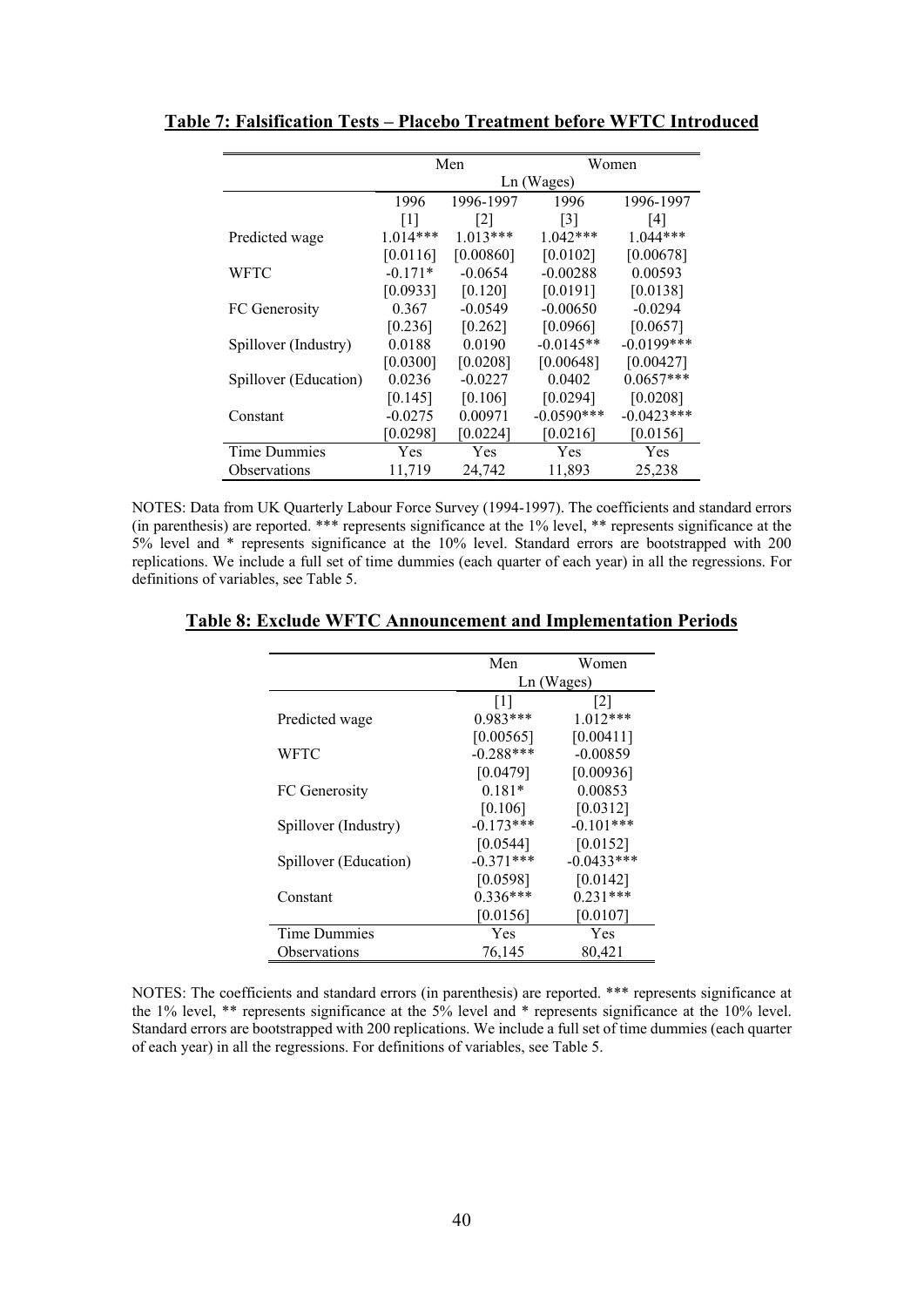|                       |                   | MEN               |                   |            | WOMEN             |             |
|-----------------------|-------------------|-------------------|-------------------|------------|-------------------|-------------|
|                       |                   |                   |                   | Ln (Wages) |                   |             |
|                       | Small             | Medium            | Large             | Small      | Medium            | Large       |
|                       | $\lceil 1 \rceil$ | $\lceil 2 \rceil$ | $\lceil 3 \rceil$ | [4]        | $\lceil 5 \rceil$ | [6]         |
| Predicted wage        | $0.870***$        | $1.001***$        | $1.050***$        | $0.980***$ | $1.030***$        | $1.023***$  |
|                       | [0.0118]          | [0.0122]          | [0.00747]         | [0.00828]  | [0.00864]         | [0.00580]   |
| <b>WFTC</b>           | $-0.191***$       | $-0.358***$       | $-0.181$          | $-0.0152$  | 0.00896           | 0.0260      |
|                       | [0.0595]          | [0.114]           | [0.112]           | [0.0138]   | [0.0202]          | [0.0172]    |
| FC Generosity         | $-0.141$          | $0.426*$          | 0.146             | 0.0583     | $-0.0159$         | $-0.0378$   |
|                       | [0.159]           | [0.256]           | [0.191]           | [0.0483]   | [0.0659]          | [0.0532]    |
| Spillover (Industry)  | $-0.406***$       | 0.136             | $0.387***$        | $0.109***$ | 0.0361            | $-0.215***$ |
|                       | [0.0901]          | [0.103]           | [0.0817]          | [0.0294]   | [0.0355]          | [0.0206]    |
| Spillover (Education) | $-0.519***$       | $-0.0843$         | $0.136*$          | $-0.0486*$ | $0.0841***$       | $-0.0282$   |
|                       | [0.128]           | [0.130]           | [0.0759]          | [0.0276]   | [0.0313]          | [0.0196]    |
| Constant              | $0.487***$        | $0.163***$        | $0.180***$        | $0.192***$ | $0.0697***$       | $0.256***$  |
|                       | [0.0322]          | [0.0345]          | [0.0207]          | [0.0206]   | [0.0234]          | [0.0151]    |
| Time Dummies          | <b>Yes</b>        | <b>Yes</b>        | Yes               | <b>Yes</b> | <b>Yes</b>        | <b>Yes</b>  |
| Observations          | 17,064            | 13,256            | 45,866            | 23,115     | 16,615            | 40,739      |

**Table 9: Effect of WFTC by Firm Size** 

NOTES: The coefficients and standard errors (in parenthesis) are reported. \*\*\* represents significance at the 1% level, \*\* represents significance at the 5% level and \* represents significance at the 10% level. Standard errors are bootstrapped with 200 replications. *Small* are firms with fewer than 25 workers. *Medium* are firms with 25 to 49 workers. *Large* are firms with more than 50 workers. We include a full set of time dummies (each quarter of each year) in all the regressions. For definitions of variables, see Table 5.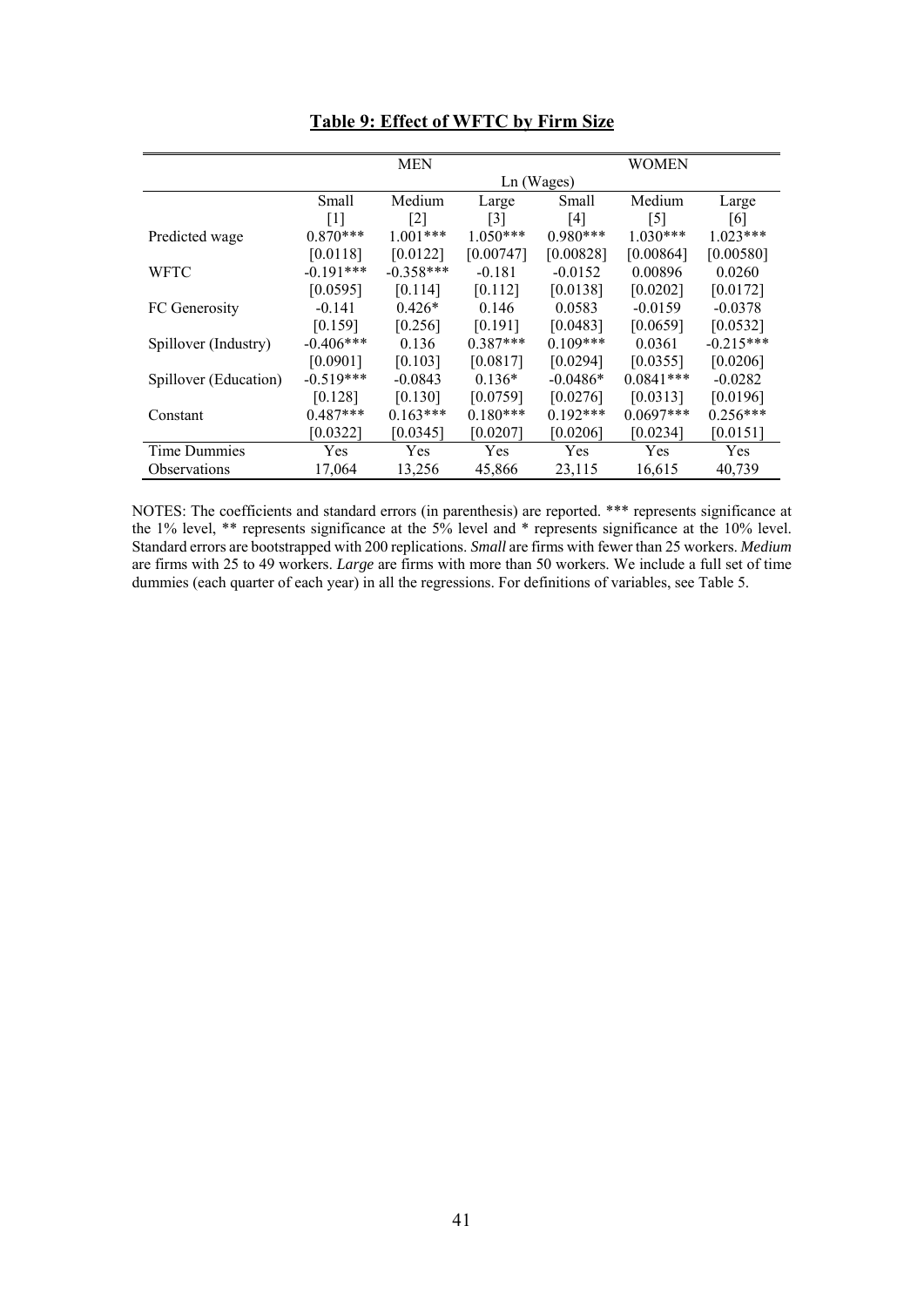**Figure 1: FC/WFTC Recipients by Family Type, May 1988 - November 2002** 



Source: Working Families' Tax Credit Statistics, Inland Revenue Quarterly Enquiry (2003)

## **Figure 2: Kernel Density of WFTC Effect on Wage for Men (Industry Comparison)**



 NOTES: "Eligible" are workers eligible for WFTC. "Non-Eligible ("Similar")" in Figure 2a are workers not eligible for WFTC in the Agriculture & Fishing, Energy & Water, and Construction industry categories, which have the highest density of WFTC-eligible workers. "Non-Eligible ("Non-Similar")" in Figure 2b are workers not eligible for WFTC in the Manufacturing, Distribution, Hotels & Restaurants, and Public Admin, Education & Health (University education) categories, which have the lowest density of WFTCeligible workers. See Table 1a for % of WFTC-eligible workers by industry category.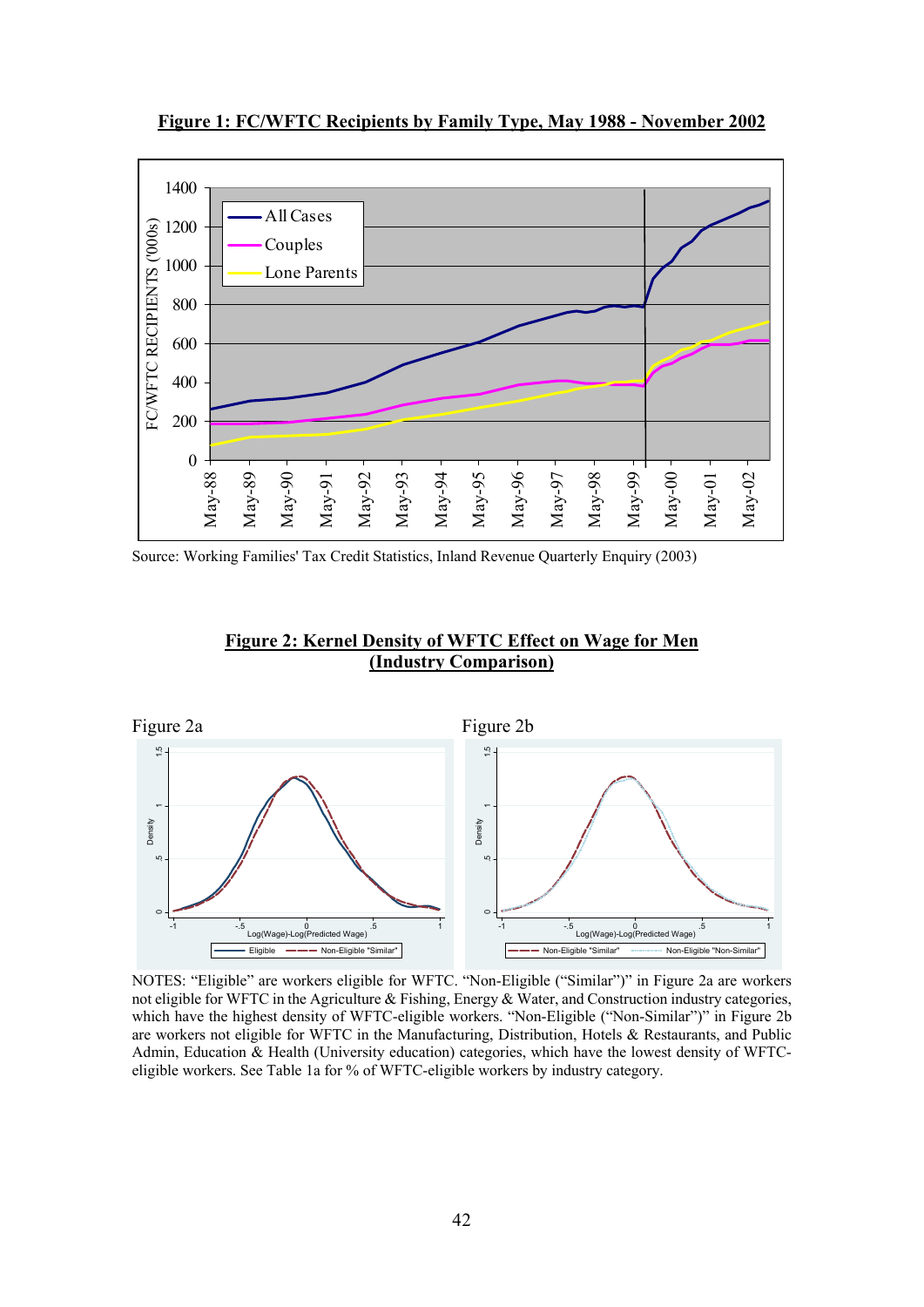



NOTES: "Eligible" are workers eligible for WFTC. "Non-Eligible ("Similar")" in Figure 3a are workers not eligible for WFTC in the High School\_16 education category, which has the highest density of WFTCeligible workers. "Non-Eligible ("Non-Similar")" in Figure 3b are workers not eligible for WFTC in the University education category, which has the lowest density of WFTC-eligible workers. See Table 1b for % of WFTC-eligible workers by education category.

## **Figure 4: Kernel Density of WFTC Effect on Wage for Women (Industry Comparison)**



NOTES: "Eligible" are workers eligible for WFTC. "Non-Eligible ("Similar")" in Figure 4a are workers not eligible for WFTC in the Agriculture & Fishing, Energy & Water, and Construction industry categories, which have the highest density of WFTC-eligible workers. "Non-Eligible ("Non-Similar")" in Figure 4b are workers not eligible for WFTC in the Manufacturing, Distribution, Hotels & Restaurants, and Public Admin, Education & Health (University education) categories, which have the lowest density of WFTCeligible workers. See Table 1a for % of WFTC-eligible workers by industry category.